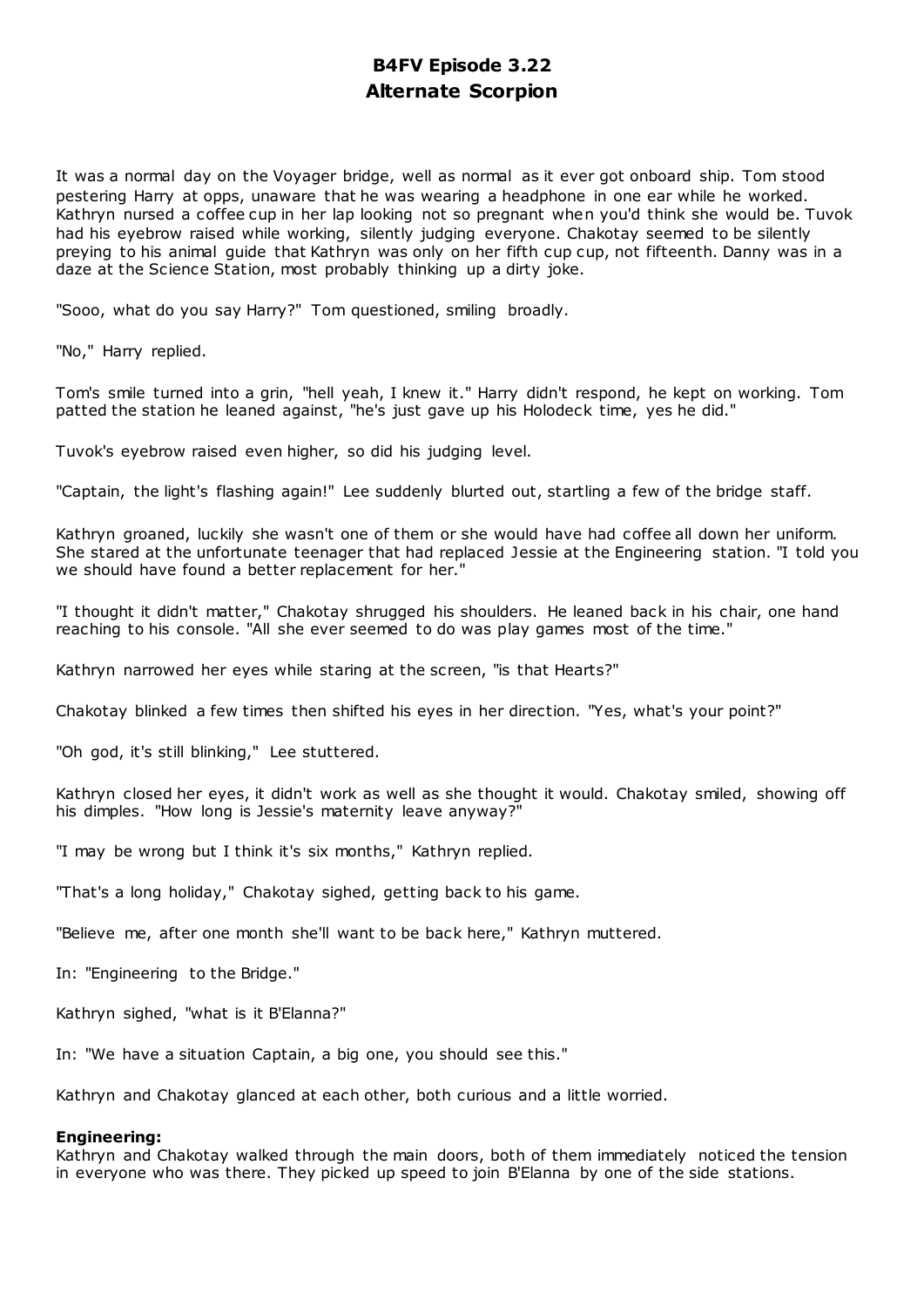"Captain one of our probes stopped transmitting," she said. "However I was able to playback the last few seconds of the transmission." She leaned over the station, entering in commands to the monitor. "Take a look at this." Chakotay and Kathryn hovered around her.

On the screen a Borg Cube flies directly toward the screen until it's taking up the entire shot. They see a brief transporter beam, then the creepy lifeless interior of the Borg ship. Static covers the screen only for a second, the next the command crew see is a Borg Drone looking directly at them, about to use it's mechanical tool arm on the probe. Static appears again, but this time it doesn't wear off.

Kathryn slowly turned her head toward Chakotay, his shoulders slumped as he watched her with concern planted on his face. He spoke in a raspy tone, "this is it Captain, Borg Space."

Ian stopped behind them, folding his arms and shaking his head in disgust. "I know, can you believe it? We saw an abandoned damaged Borg Ship, ex drones and such. Everyone seems surprised by this for some reason like it never happened. Unity wasn't that bad."

Kathryn, Chakotay and B'Elanna slowly turned their heads to look at him, all with annoyed expressions on their faces.

"Yes I know, it was never covered by an episode," Ian commented. He shrugged his shoulders casually, "well look on the bright side, at least the Borg have had decorators on their ships, and a makeover themselves. Though I don't care for the sweaty, green lights look."

Kathryn raised her eyebrow while glanced toward Chakotay, "this is the last episode with him in for a while, right?" Chakotay nodded in response.

Ian looked on nervously, "I was just trying to lighten the mood."

"Chakotay, change the status of that Senior Staff meeting later this morning," Kathryn ordered.

"Yes ma'am," Chakotay nodded.

"Ok just so I know, am I still in that?" Ian questioned.

Kathryn shuddered, "I need ten cups of coffee." She marched off.

"I'll tell you what, Ian. If you can come up with something you're senior of that's actually true, then you can come to the meeting," Chakotay replied, he quickly followed the Captain.

Ian looked at B'Elanna, she rolled her eyes and walked away. "Hmm somet hing I'm senior of," he muttered to himself.

#### **Jessie/James' Quarters:**

The bedroom was still dark, except for the dim red light above the window which stupidly only lights up parts of the bed. Jessie lay under the covers on her left side, again she was pregnant but now heavily in her eighth or ninth month. Her head rested on James' left arm like it was a pillow. He lay behind her so to speak, with his right arm wrapped around her waist. That hand rested on the baby bump, while her right hand held it.

James opened his eyes, cringing slightly at that annoying red light. Jessie woke up a little while later, she turned her head slightly to look up at him. "How long this time?"

"Only a few seconds," James replied. He kissed her on the cheek a few times, then worked his way down to her neck then shoulder.

"Hmm are you on paternity leave yourself yet or do I have to kidnap you?" she sighed.

"When you're on punishment duty you don't get paternity leave. No you don't anyway, I'll gladly skive some more," James replied. He backtracked with his kisses. She rolled onto her back, wrapped her left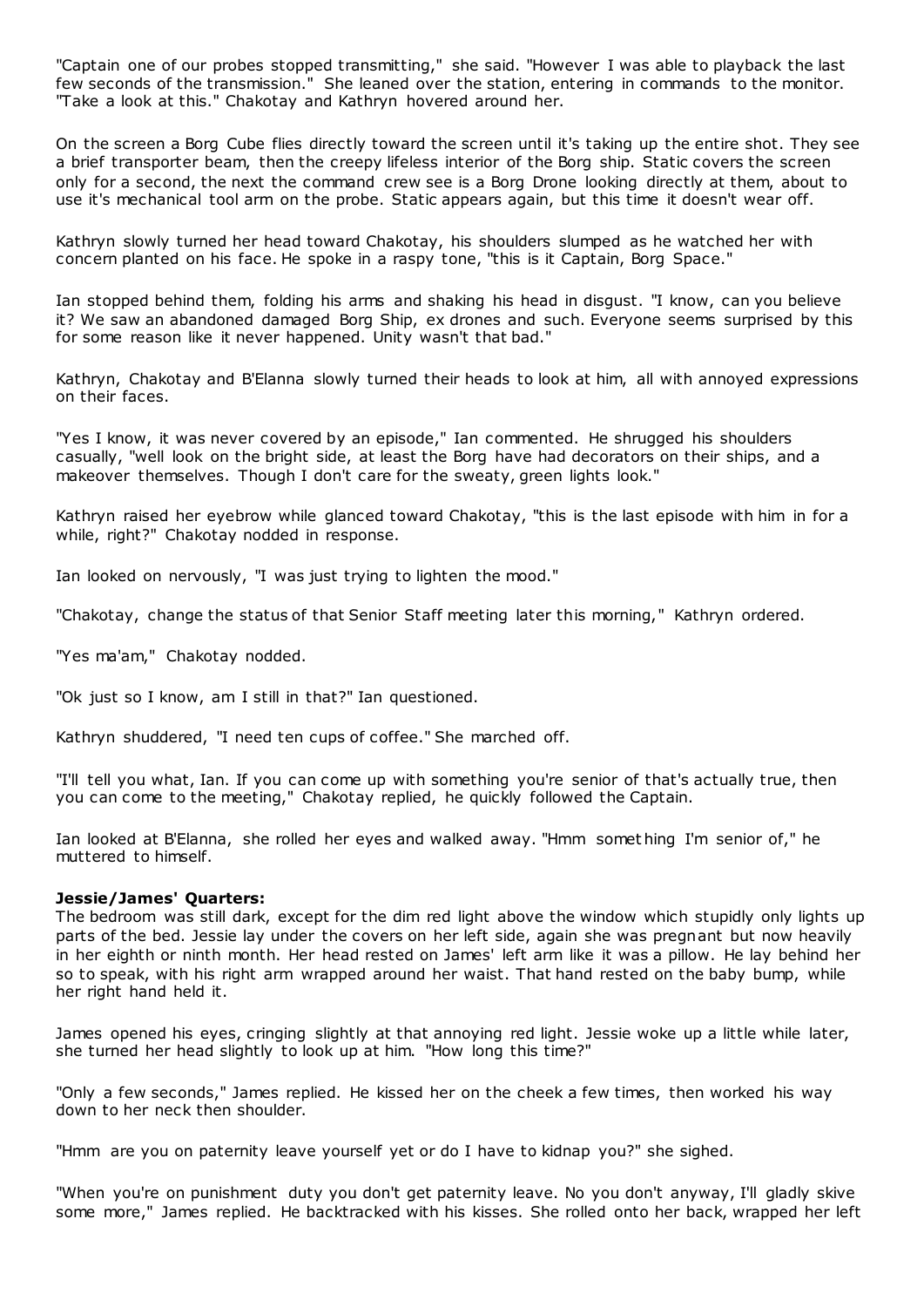arm around his shoulders, then placed her hand across his cheek. "You know better than that, don't stop there." He smiled and leaned in to kiss her.

They pulled away but only a little. "So when can you sneak away?" she asked.

"After the Conference, and then that meeting with Tuvok. I'm free after that," he replied.

Jessie pouted her lips, "that sounds like a long wait."

"Yeah I know. If I don't turn up they'll notice," James said.

"Is this the one you're going to tell everyone in?" Jessie questioned.

James sighed, "I dunno, why don't we both do it."

"If I did at least we wouldn't have to say anything," Jessie said.

"Not really. Come to the meeting early with me and..." James muttered.

"Ooh no no no," Jessie muttered, sitting up slowly.

"What?" James innocently moaned. He sat up as well. "You'll be half underneath or behind the table."

"I can't. I won't be able to face them," Jessie said. "Maybe when they know I could."

"What am I supposed to do exactly? Blurt it out half way through?" James questioned.

"No. I suggest making a speech about how great I think you are, to fill in for me. Then tell them quickly, and move onto a speech about us," Jessie replied.

"It would work if I didn't have to talk about me, what about you?" James said.

"What would you say and I'll think about it," Jessie sighed.

"Nah, I'll be here all day," James muttered.

"Explain to me how that's a bad thing," Jessie said, frowning in confusion.

"Hmm, drawing a blank," James said. He edged closer to the side of the bed, Jessie grabbed his arm quickly. "Jess I have to get up, or I'll be late."

"No don't, missing one meeting isn't the end of the universe," she said.

"Sorry Jess but we've put this off for too long," James said. He climbed the rest of the way out of bed. She watched him change into his uniform.

"So how do you think they'll react?"

"There's been rumours for a while, so I doubt they'll be surprised," James replied.

"What else has there been? I hope the ones who thought I was fat, ugly and desperate have converted. Some might think I had a boob job."

James shook his head, "who would be thinking that you're ugly, that's just crazy. The first one well, the last time people other than me and Kes saw you was three months ago. Oh and boob job?"

"Don't tell me you of all people haven't noticed," Jessie raised an eyebrow suspiciously.

"No of course not," James said, his eyes shifting nervously.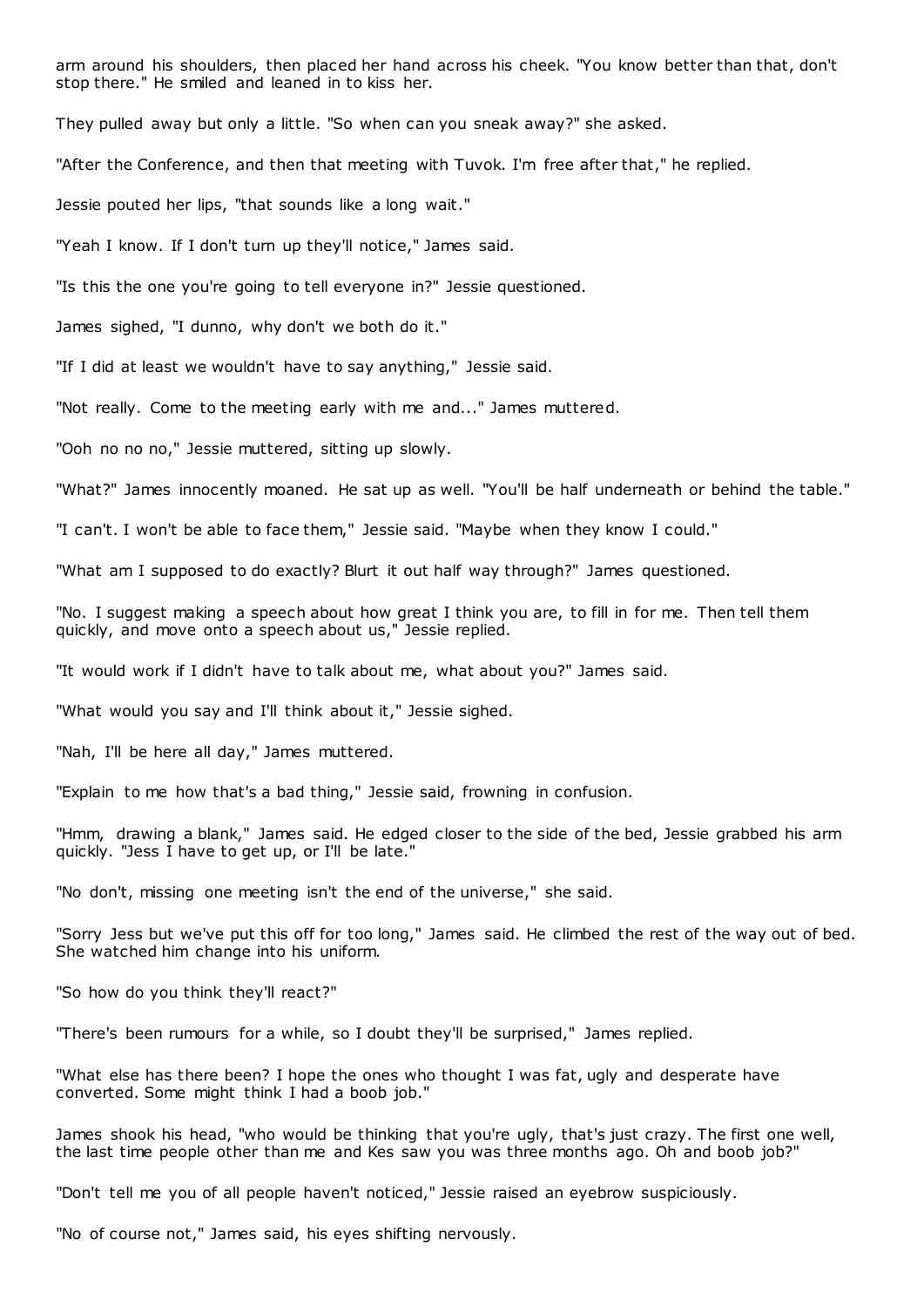"I wonder why they did that," Jessie commented as she turned onto her side again.

"I have no clue what you mean," James muttered. He walked over to kiss her on the head. "I better go, can't be late."

"Hurry back," she sighed.

# **The Conference Room:**

Only Kathryn, Chakotay and James occupied the meeting area. They all stood nearby the window, Chakotay's attention was focused on the padd in his hands.

"Yeah today, is that a problem?" James questioned.

Kathryn sighed uncomfortably, "it really is. This is an important meeting, it's up to you if you feel like it's worth mentioning afterwards."

"Just give me some cue and try not to cringe," James said.

"It won't be that bad," Kathryn muttered.

The rest of the Senior Staff arrived in the room, they all sat down around the table.

"Now as you know we've reached Borg Space. Their space is vast, it would take years to go around it and there's no doubt that it increases every day. It's also filled with thousands of vessels, all Borg. Going around isn't an option, but there maybe a way through it," Kathryn said. She turned her head to Chakotay, he got out of his chair then walked over to the side panel.

Everyone turned their chairs around to look at him. He brought up a small star chart of the area, what looked like a passageway went straight through it. "Borg activity is heavy all around their space, except for this corridor going through it. We've nicknamed it the Northwest Passage."

"Surely there's got to be a reason why they're not using it," Danny commented warily.

Chakotay sighed, "the passage is filled with gravitational waters, quantum singularities, and other subspace potholes. It could be a rough ride but..."

"It's better to ride the rapids than face the hive," Tom finished off his sentence.

"Does this passage go through all of Borg space or just a part of it?" James questioned.

"It goes through enough of it to ensure mostly safe passage," Kathryn replied with a smile. "I believe it's do-able."

Ian looked uncomfortable, "we just have to get there first."

"It shouldn't be a problem, the Borg won't go out of their way to assimilate a lone vessel. If we posed a threat however it's a different story," Chakotay said as he sat back down.

"Harry how is it coming on the sensors?" Kathryn asked.

"I've got them remodulated to detect transwarp frequencies. If any Borg are nearby, we'll know about it in advance," Harry replied.

"I've already gotten somewhere with the dead Borg drone Mr Paris and Lieutenant Torres found on their away mission four months ago. I know more about how assimilation works, and I may be able to find a defence," the Doctor said.

Chakotay nodded, "get on it, it's a top priority. Neelix, how's our food supplies?"

"I have an excellent plan for preserving the current stock," Neelix replied.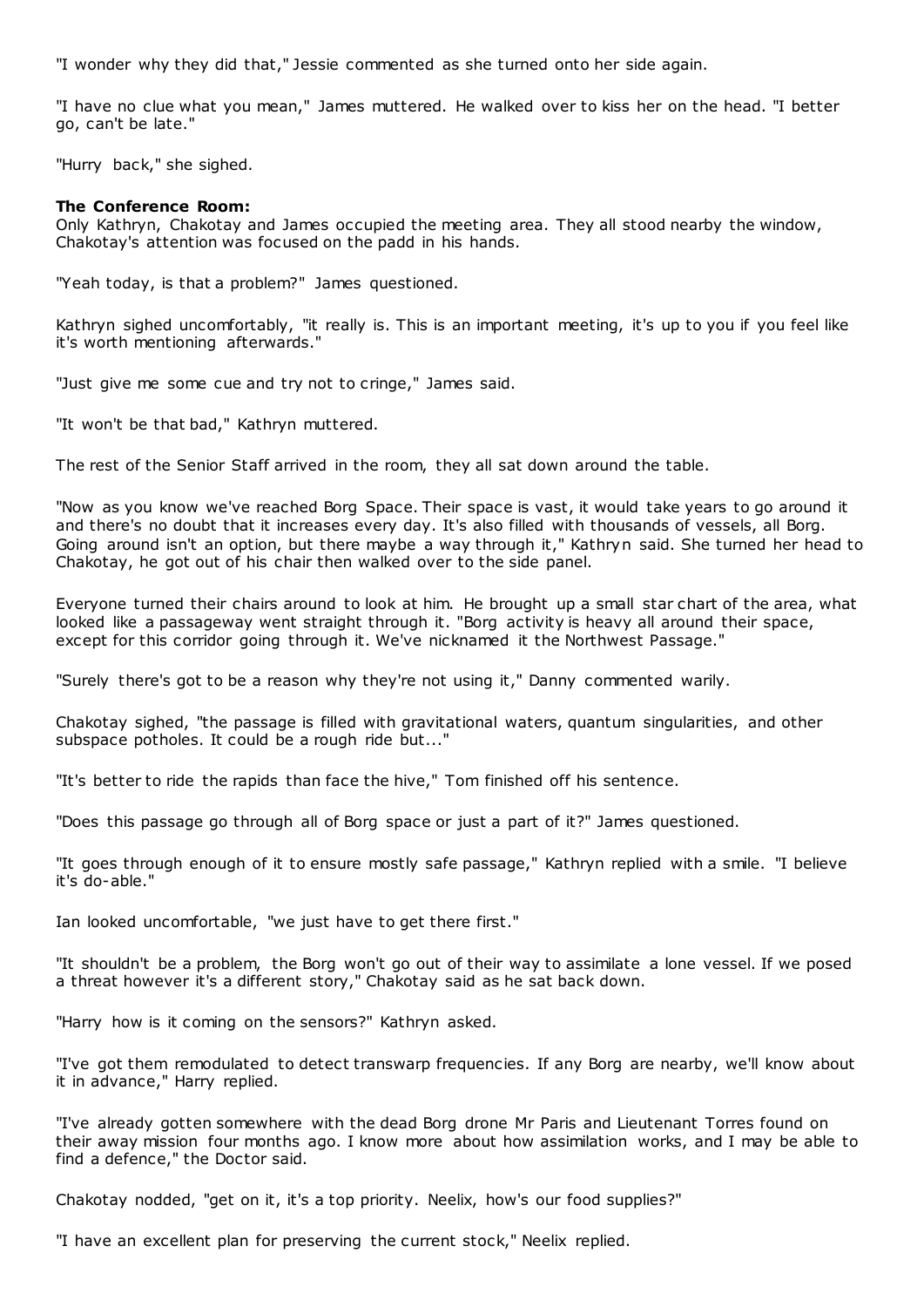"What, making your food even more disgusting or have pictures of you naked next to the kitchen," James said.

Neelix pouted, "my food is not disgusting and what?"

"That would put anyone off, even Sid will think twice," Tom sniggered.

"Make sure you let me review your plan sometime," Chakotay said, trying to keep a straight face. "B'Elanna what about the engines and fuel?"

"My Engineering staff are working around the clock to keep the engines working 100%, our fuel should last a while. We shouldn't have to stop for a long time," B'Elanna replied.

"Tuvok, get your teams trained up for possible Borg attacks. We need all phasers to be set to a rotating modulation," Chakotay ordered.

Tuvok nodded, "yes sir."

"Does that include me too?" James asked.

Chakotay glanced at Kathryn, "I don't know, I don't think so. Drones have been rumoured to be strong but you might be ok."

"We could always set the doc onto them then, can't assimilate him," Tom commented with a smirk. The Doctor raised an eyebrow.

"Yeah let's hand them twenty ninth century technology," James said.

Tom looked confused, "um no, we won't do that. We can get crewmembers to lure them to the holodeck or something, we won't need the doc, just program lots of holo weapons, big muscley armed guys and safeties off.

"What kind of dumb idea is that?" Ian muttered, shaking his head.

Kathryn shook her head, "people, can we be serious for a moment here." Everyone glanced back toward her. "There's one more thing, the Borg has one of our probes so they know we're here."

"Great, just great," Danny stuttered.

"We'll do what we can to avoid a confrontation, but if we do I have every confidence in our ability to succeed," Kathryn said, looking all around the table. "I have faith in each and every one of you."

"Naked indeed," Neelix muttered.

"Well almost every one," Kathryn sighed.

"Even Tom?" Chakotay questioned.

"Yes as long as he's doing his job," Kathryn groaned.

Tom smiled, "it's nice to hear at least once in a while."

Kathryn shook her head, "before I dismiss you, does anyone have anything to add or announcements?" Most of the staff looked at her in confusion, this was certainly suspicious and new to them. James shifted in his seat uncomfortably.

Tom raised a hand into the air, "yeah I need a pee." B'Elanna slapped his arm.

Neelix copied off him, "I'd like to tell everyone I'm serving tuna casserole."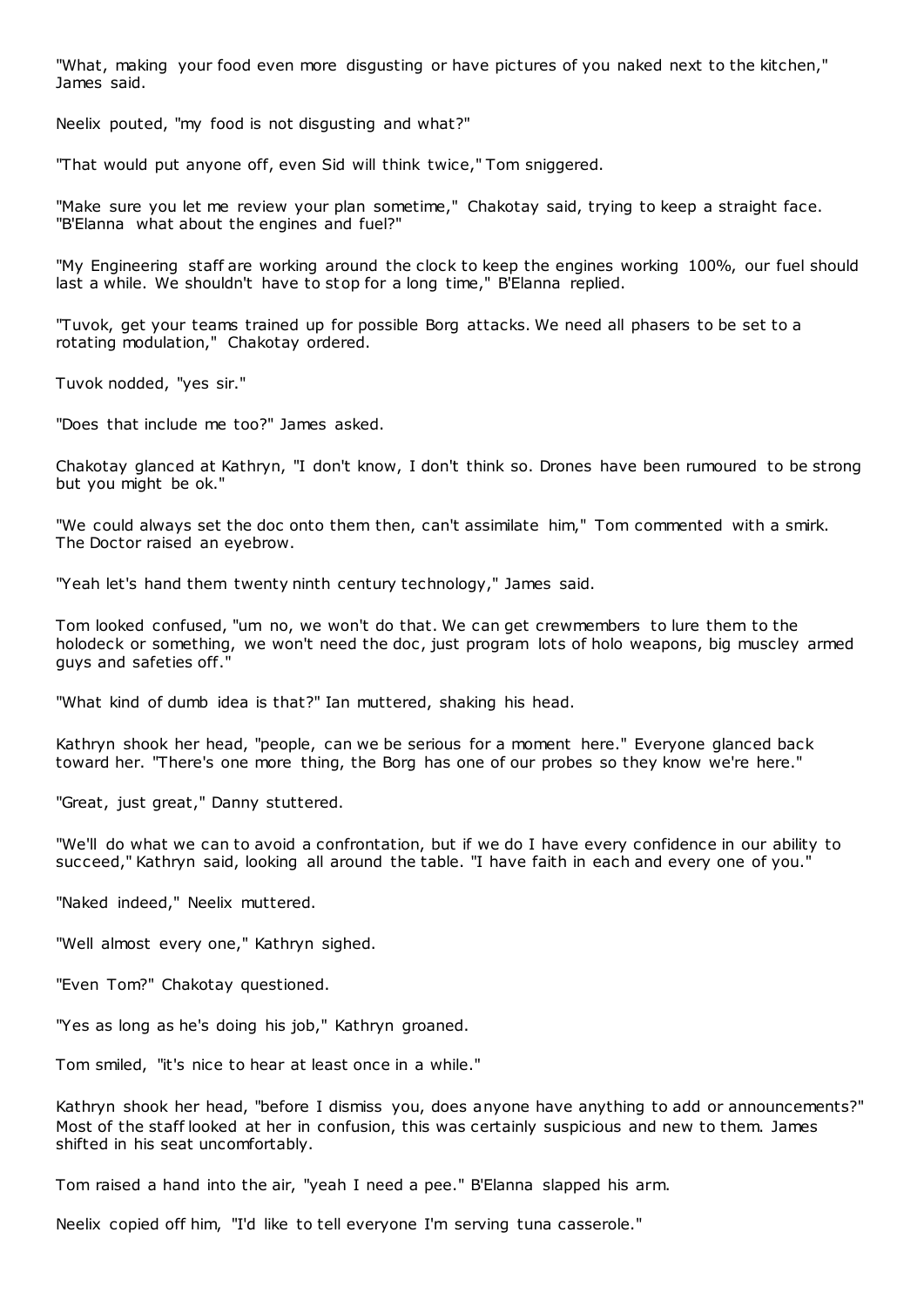Everyone pulled a face, except from Danny who looked intrigued. "Sounds nice."

"Let's hope the Borg don't assimilate Neelix, can you imagine the carnage?" Harry commented.

"Um I'm having my hair dyed pink," Ian said.

Kathryn shook her head, "a serious announcement!"

"But I am making tuna casserole, with minted rice," Neelix moaned.

"God that's as bad as processed fish steaks served with a sickly white sauce and chicken rice," Tom said.

Neelix pouted his lips, "but Faye gave me the recipe."

"I bet she was laughing at the time," Harry muttered.

Kathryn glanced at James, "last chance people."

"Ok ok," James said as he stood up. "I have one."

Tom sniggered, "don't say you're gay, we're all expecting that one."

James narrowed his eyes in his direction, "mine's not a joke."

"We'll see," Tom said.

"Ok um," James said. "You're probably wondering why Jessie hasn't been around for a while and uh. She's, rather we..." He cleared his throat, "we're having a baby." Mostly everybody stared at him in shock. Tom started sniggering, then burst out into loud laughter. Everyone decided to ignore him.

"Oh wow, really?" Danny almost squealed. She jumped up to hug him tightly, "that's great, congrats!"

"You're serious?" Harry stuttered. "Great news but why has she been hiding, how far along is she?"

James waited until Danny had pulled away before answering. "She's two weeks... to go."

Danny stared at him with wide eyes, everyone who didn't know excluding Tom did the same.

"What! Why didn't you tell me sooner?" Danny questioned, clearly insulted and upset by this news.

"It's a long story," James uncomfortably replied, pulling a nervous face.

"Oh my god," Tom laughed. "You're serious?"

"Yeah what's so funny?" James muttered.

Tom tried to stop laughing but he couldn't. "I really don't know," he continued laughing.

James rolled his eyes, "now you guys know why we didn't tell sooner."

"Hmm yeah," B'Elanna said, glaring at her laughing boyfriend. "Congratulations."

"Sooo are you together are what, I heard a lot of rumours but they're usually wrong. Hence the surprise," Harry questioned. "Did you get together before or after the baby if you are?"

"Um long before," James replied.

Kathryn sighed, "yes well we'd better get to work now. So dismissed." Everyone but Tom cleared out.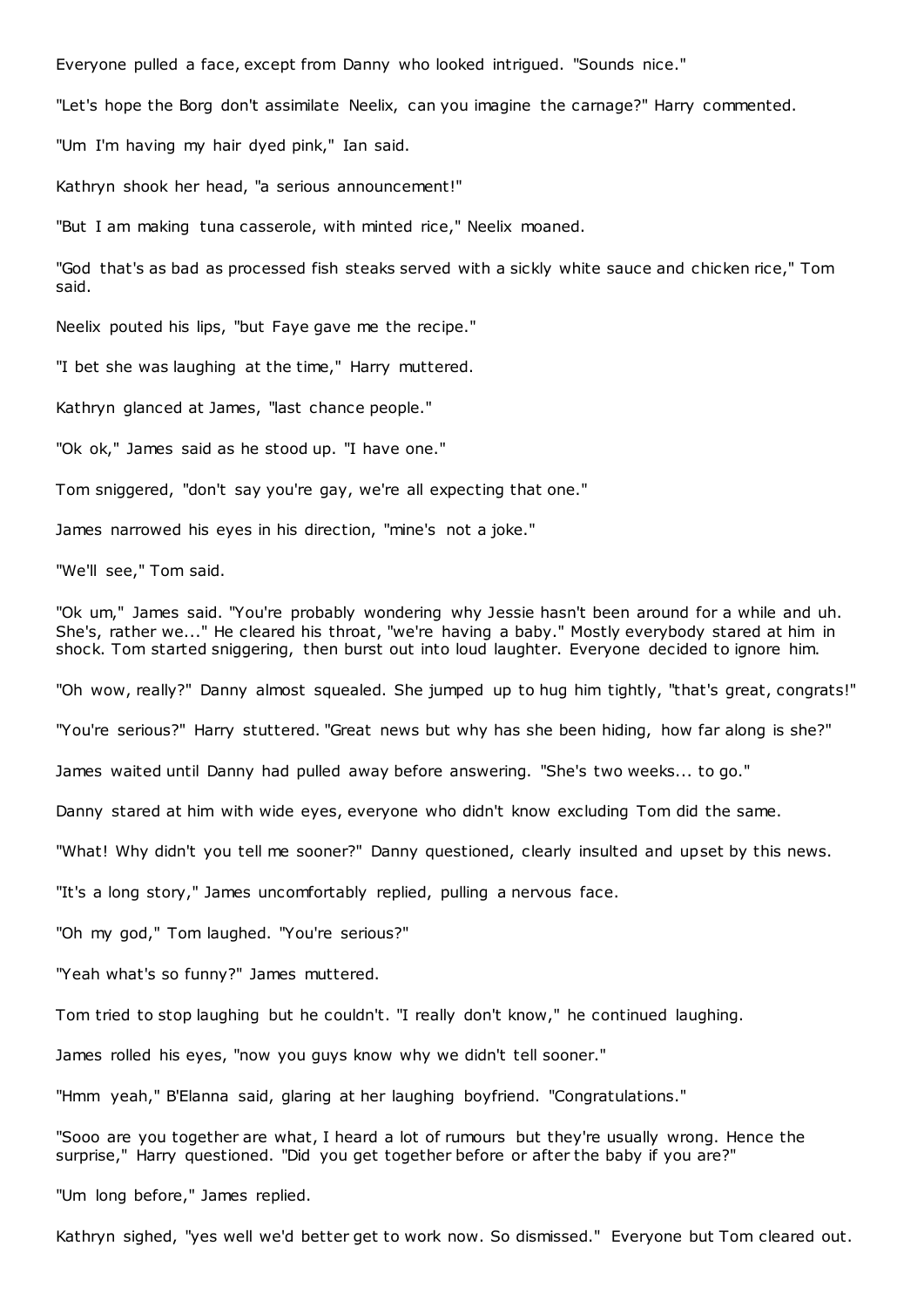"Took your sweet time," Ian whispered to James.

Danny overheard this with those sensitive to gossip ears of hers, she gasped in shock. "Ian, you knew about this?"

"Uh," Ian quickly tapped his commbadge. "Yes I'm on my way." He dashed into the turbolift.

Danny moved her stare to James. Before she got a chance to bombard him with a hundred questions, Tuvok stepped in between them. "Mr Taylor, we'll have to have our meeting elsewhere as Mr Paris appears to be having some kind of fit in the Conference Room."

"Great, my office," James quickly said, he headed for the other turbolift. Tuvok raised an eyebrow and followed him.

Danny growled to herself.

# **Meanwhile, Deck Twelve:**

Foster, Sid and Thompson were busy showing a new guy to the team, the ropes. Well Thompson and Foster were trying to, Sid just stood there looking disappointed.

"This is where we usually stand or sit around to play Poker, Go Fish and other card games," Thompson was saying, pointing at one of the rooms. "We do that in the Cargo Bays usually, it depends which is closest at the time."

"Yeah yeah, when are we getting to the ropes?" Damien asked.

Sid's eyes lit up, "I was thinking the same thing."

Foster and Thompson looked at each other with the same worried expressions on their faces. "Can't we just once get a team-mate that isn't homicidal?"

"Obviously not," Foster said.

"Showing you the ropes is a term, it means showing you around the new job," Thompson said.

Damien groaned, "ugh devil, that's boring."

"Devil?" Foster said.

Damien shrugged, "something new I'm trying instead of god. Meh I have something better."

"What ever happened to your stalker?" Sid asked with interest.

"He was stolen," Damien replied.

"Why would anyone want him?" Foster asked.

"Exactly, I have no idea. The only reason he stuck around until now was that we were in the prequels," Damien replied. "I know, lame huh?"

"Oh my god, if we're not in the prequels or the main series, where are we?" Thompson whimpered, looking around nervously.

"Oh me," Damien grumbled, walking off.

Foster raised an eyebrow as he followed, "is that your replacement word for god?"

"Yeah, you like it?" Damien replied.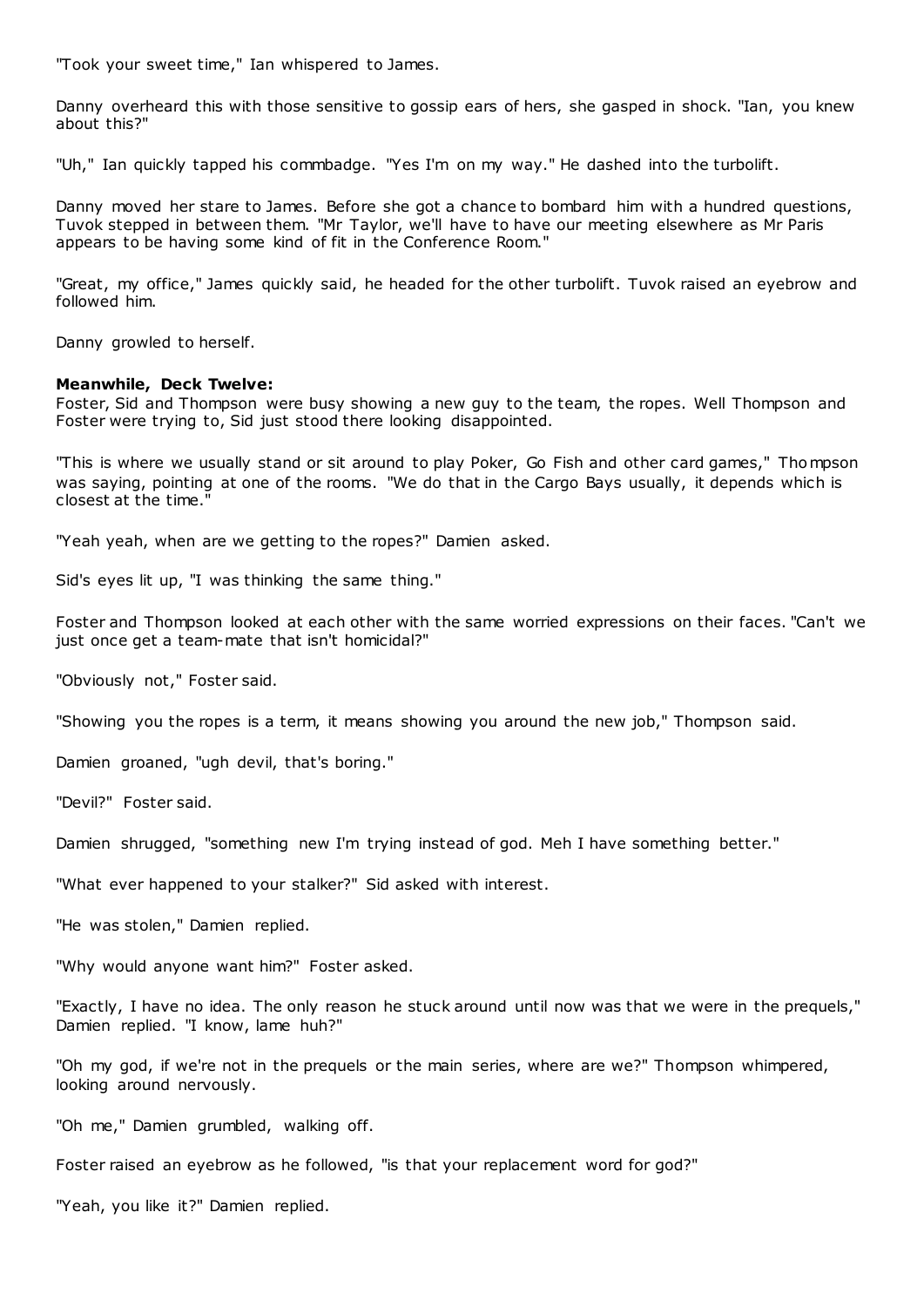"It could use work," Foster said.

Thompson and Sid ran to catch up with the others, then slowed down as they caught up. "Now around here there's the off limits Jeffries Tube. It leads to Thirteen," Thompson said.

"Is it passworded?" Damien asked with an evil grin on his face.

"I dunno, we haven't tried," Foster replied nervously.

Sid sighed, "yes it is."

"Crap, that was going to be my hideout lair," Damien muttered. The others stared blankly at him. "What? Of course I'm lying, I would never tell you where my lair is."

"Um yeah," Thompson muttered.

Foster frowned as he stared at the Jeffries Tube door they were standing nearby. He saw it move open only a tiny bit. "Guys, that door's open."

"Ooh!" Sid exclaimed happily, he was about to run to it but Damien shoved him roughly on to the floor so he could instead. "Oh wow, thank you!"

"Whatever," he grunted. He tried to pull the doors the rest of the way open, failing miserably as the gap wasn't big enough to get even his little finger in. "Damn it."

Foster pulled out a tricorder, "there seems to be a malfunction in the Security system."

"No kidding, but nothing can get through there," Thompson said. His face turned pale, "but a vamp could probably open that up."

"Why, are they monstrously thin?" Damien grumbled.

"They could put something in there to pull it open," Thompson said.

"There's more to the system than a sealed door you know," Foster muttered. "There's forcefields around the entire deck, and just in case of a power failure the direct doors to it have been permanently sealed and reinforced."

"Soo..." Damien said in a bored voice.

"Sooo," Foster mocked him. "The forcefields are working properly, it's just this door that's broken."

"Oh come on guys, the vampires left when James humiliated that lead guy. They all beamed off," Sid said. "I had a look myself, it was such a disappointing day."

"True but we've had those rift things, so you never know," Thompson said.

"Oh don't tease me like that," Sid pouted.

Damien glanced between the three with an amused expression on his face. "Why would all of them beam off just cos the leader was owned? They probably set off a ship to make it look like it, and just beamed back to Thirteen. As for pain lover, he probably just caught them on their nap time."

"No I went several times," Sid commented.

"That's some bad luck. Think about it, they have a nice little snack box here. Why leave?" Damien questioned. "If they did leave, there's no stopping them from coming back. You didn't detect them before, so why should now be any different?"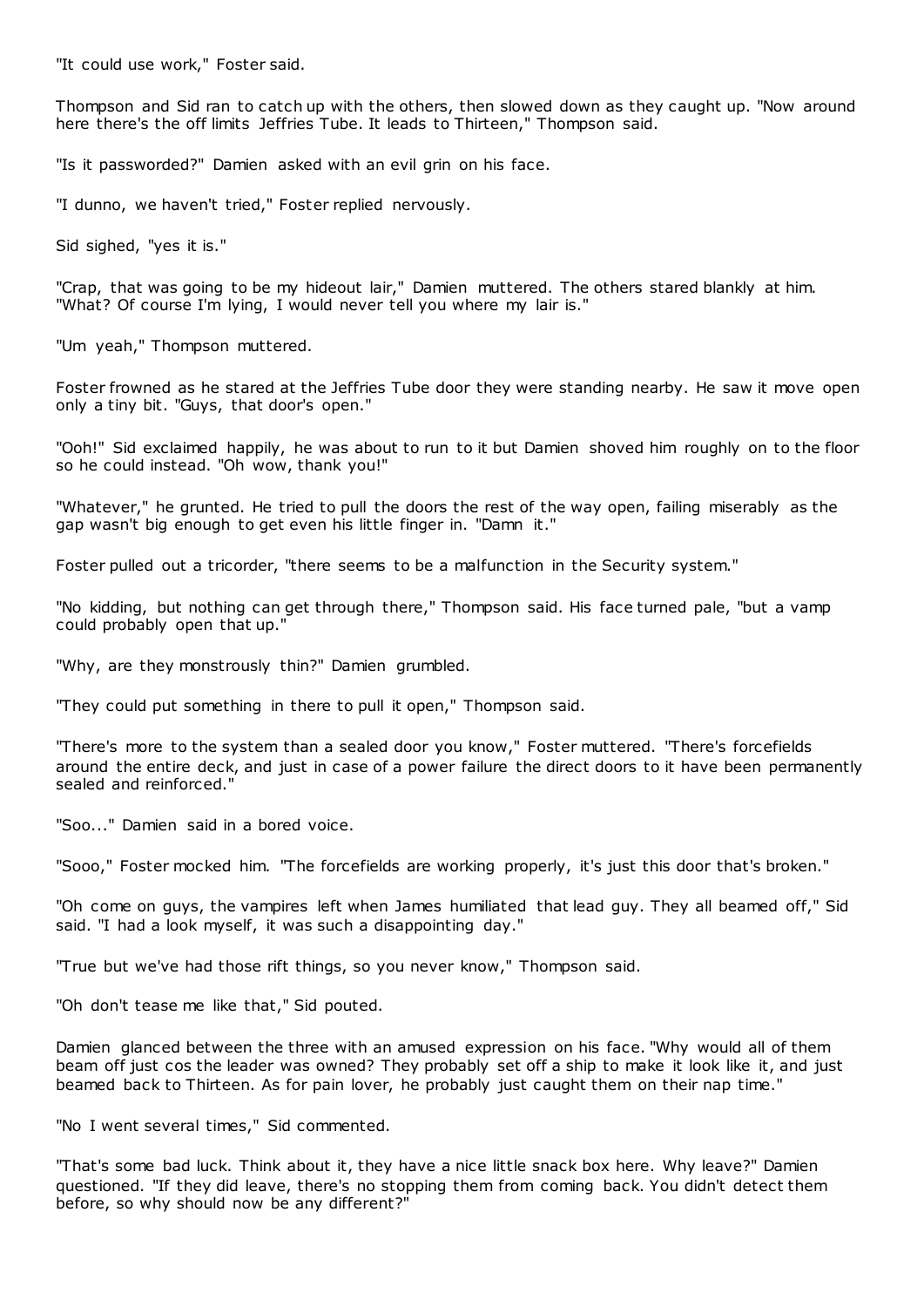"Oh yeah, they've got hundreds of worlds to choose from, well obviously more than that. Thousands of ships, they're probably eating them. Now can we go?" Thompson grunted. He walked away.

"Hang on," Foster said, stopping him. "I'm detecting something behind the door, I think it's a body."

"Bye!" Thompson stuttered, running out of sight.

"Body?" Sid questioned.

"Well there's no life signs, but I can detect what's left. It's either a vamp or plain dead corpse," Foster replied. "None of us have clearance, we'll have to tell Tuvok."

"Oh please," Damien groaned. He knelt down to have a peep through the hole. "Hello, blood for sale. Huh, whatever I'm seeing is very still."

"Yep I'm telling Tuvok," Foster said. He tapped his commbadge.

#### **Engineering:**

Most of the Engineering staff rushed from station to station, all looking very anxious. B'Elanna worked at the station in front of the warp core, while Tom stood next to her. His face was red from all the laughing, he still had a smirk on his face. Harry worked at one of the main stations nearby the core with Ian.

"I wonder who won the baby pool," Tom mumbled.

B'Elanna rolled her eyes, slouching her tense shoulders. "What?"

"You know the baby pool. There were bets on which two people would have a baby first, Sam doesn't count as her hubby isn't a crewmember and she was pregnant before we got lost. Recently somebody started a poll to see who was pregnant as somebody saw her, but didn't know who she was," Tom replied. "I wonder who won."

"I'm guessing you didn't bet on James and Jessie then," Harry commented.

"Hell no, I always thought it would be Jessie and m..." Tom said, B'Elanna glared at him, making him nervous. "Mervin."

Ian narrowed his eyes suspiciously, "there's nobody called Mervin."

"No but there's somebody called Tom Paris who won't be getting anything from his girlfriend later," B'Elanna muttered.

Tom pouted, "but we haven't slept together anyway, what am I missing out on?" Everyone that heard cringed, shaking their heads. B'Elanna gave him a well deserved slap. "Ow, it was long before I noticed you."

"How sweet," B'Elanna muttered sarcastically.

"I don't see what the big deal is. There's barely any couples on board, and let's face it those two are the most obvious couples there are," Harry said.

"What about Janeway and Chakotay?" Tom sniggered.

Ian shuddered, so did Harry. "Are they even together?" Harry asked.

"Oh yes, ask James, he witnessed something horrible," Ian replied. "Though I did witness the neck rub."

"Neck rub? Oh please, how many times have I used that one," Tom said. B'Elanna glared at him again. "Wait, what did James see?"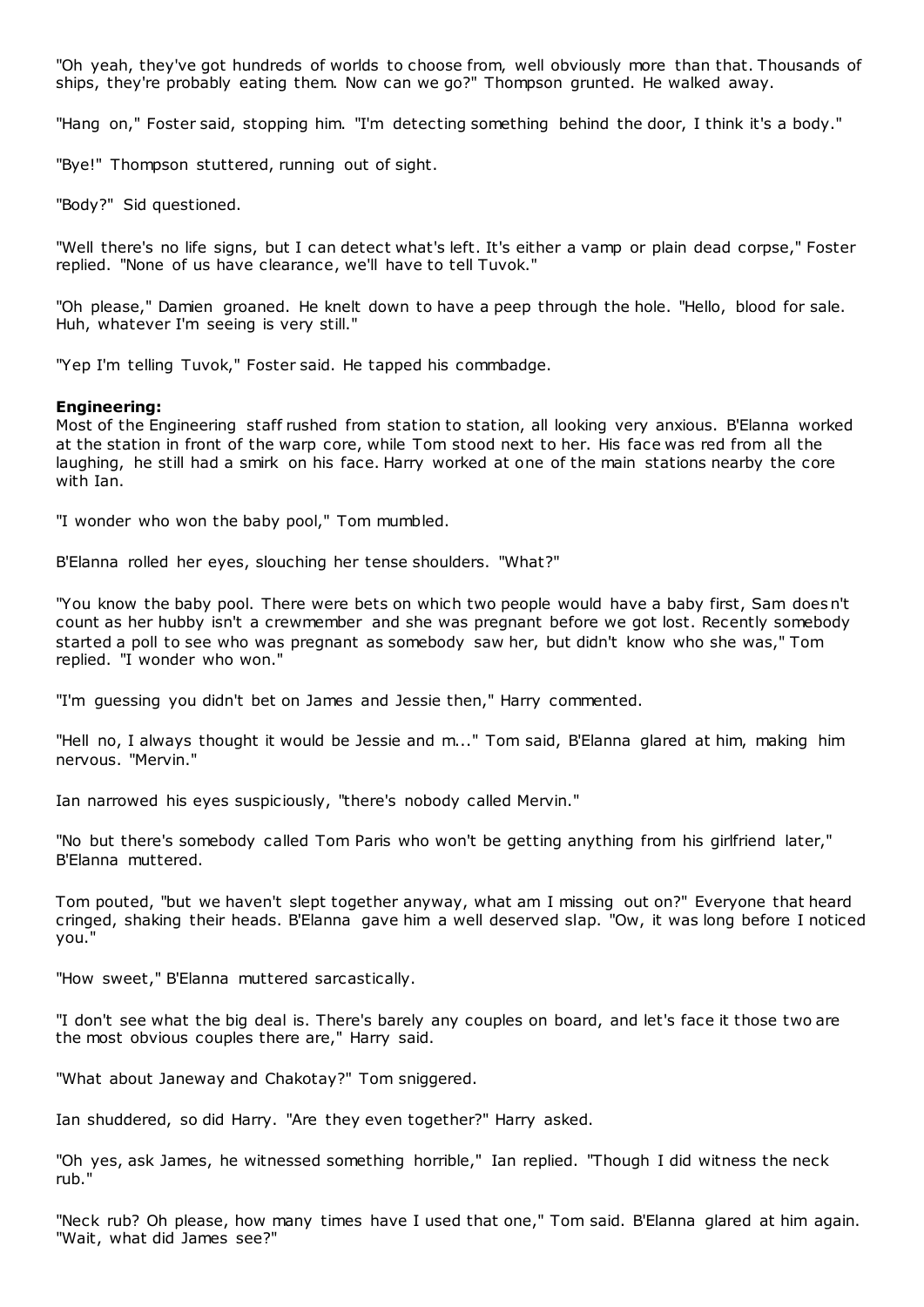"Let's just say that he was catatonic for a while," Ian smirked.

Everyone else stared at him with wide eyes. "You'd think he'd be put off sex all together after seeing that, how is there a baby?" Tom questioned. He gasped, "maybe it isn't his."

Ian groaned, "no he just walked in on them sleeping, in bed together, trust me if he saw that, he'd probably would have killed himself. I know I would."

"Even with the possibility of sleeping with Jessie in the future, yeah right," Tom commented. B'Elanna swung her elbow at his face, this knocked him unconscious. Everyone sighed in relief.

"He'll calm down," she sighed.

"You have to face it B'Elanna, he's still obsessed with Jess," Harry said. "And Kes, he wants them to say yes."

B'Elanna stared at him with cold eyes, while Ian smirked to himself. "Don't quit your day job Harry."

"He's right though B'Elanna. I was apart of the Jessie obsession too, and it took a while to get over her," Ian said.

B'Elanna raised an eyebrow, "no offense to Jessie, but what's so special about her?"

Harry shrugged, "it's probably the 'hard to get appeal', you know the chase being challenging. Some guys like that apparently."

"No she's just hot," Ian said. He looked around nervously, "but Danny's hotter."

"She's not here Ian," Harry said. "I bet Jess' not so hot right now."

"Is that pregnant-girl-ism?" Ian questioned. "Or do you not like 'fat' women?"

"Forget it. I was just trying to help, but you had to go and make yourself look worse by saying the reason was cos she was hot," Harry muttered.

"Oh right," Ian blushed. "Sorry B'Elanna, you're nice too."

B'Elanna rolled her eyes, "nice? It's ok anyway Harry, you're probably right."

Tom pulled himself up, holding his head. "Ow I landed right on my nose." Everyone groaned. "By the way, Harry and Ian are both right." He stood next to B'Elanna, "but unlike Ian, I got the hard to get crap out of my system. Not the hotness though, cos have you seen her?"

"Not going to work," B'Elanna muttered.

"Damn," Tom clicked his fingers.

"So if it's the hard to get thing, how come James is so obsessed with Jessie? And how come Ian settled for easy Danny?" B'Elanna asked.

"She's not easy," Ian grumbled. "She's just rude."

"It's obvious, Ian is a quitter and James isn't a chaser, he likes women who appeal to the ego he hides," Tom said. "Though Danny is tougher to get than you think."

B'Elanna raised an eyebrow, "oh you and James have something in common, Tom. Too bad you didn't get what you wanted."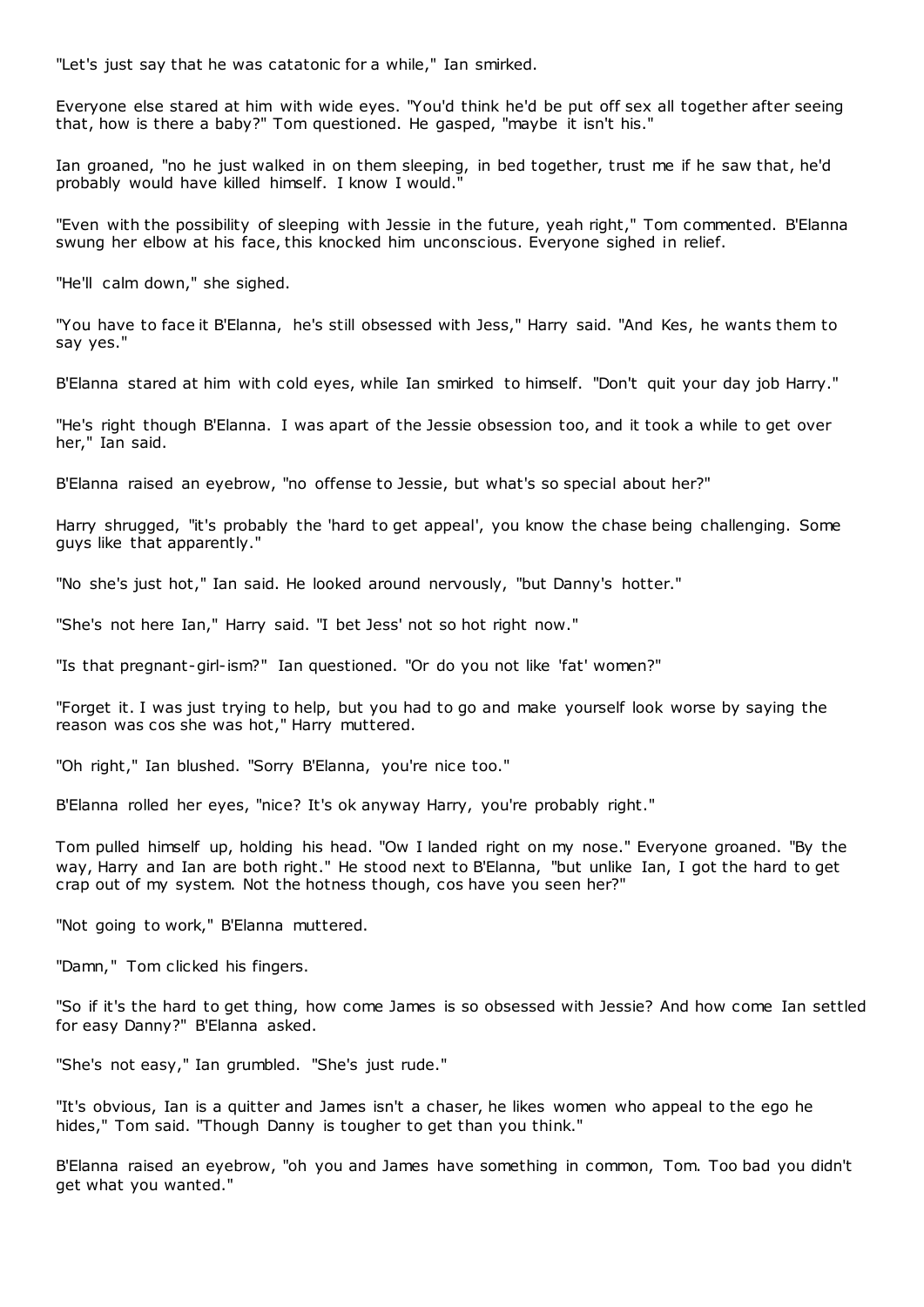Tom pulled a slight face, "not exactly what I mean, but close. Being with a gorgeous, smart and strong woman really raises a guy's ego. It makes him 'da man'." He put his arm around B'Elanna, she looked at it in disgust.

"I'm not suggesting that you are 'da man', but shouldn't there only be one?" Ian questioned.

"Obviously I won," Tom smiled.

B'Elanna sighed, "who are we kidding with this Borg preparation. They'll take one look at us and run away, the only thing we'll contribute to the collective is craziness."

"I hope so, I like my hair," Ian commented.

Harry nodded his head in agreement. "How could you have won Tom? You should know the only way you can get 'da man' throne is if you don't let the girl make you her bitch."

"I know, that's why I won. Come on, Jessie'd tell him to jump off a cliff, you know he would," Tom said.

"Tom, get me a muffin," B'Elanna said.

Tom smiled sweetly at her, "yes dear." He ran off.

"Wow, he's Da Man," Harry smirked.

"There's no such thing these days," B'Elanna sighed.

#### **James/Jessie's Quarters:**

Jessie was sitting on the sofa with a bowl of cereal sitting on the bump, she looked a little pleased with herself as she balanced it. The door chimed. She held the bowl while looking up with fear in her eyes. After putting the bowl down on the table, she got to her feet. "Who is it?"

"It's me!" Danny called through the door.

"Oh, oh," Jessie stuttered. She ran into her bedroom. The door remained open as she stuck her head through it. "Come in." Her head quickly went back out of sight, the door closed.

Danny stepped inside, she had a quick look around the empty room. "Oh come on Jess, I know now. You can come out."

"No, you'll stare and insult," Jessie's voice said through the door.

"I won't insult, I promise," Danny said.

"All right," Jessie's voice sighed. The door opened again, she slowly stepped out fearing the worst. Danny's eyes went extremely wide.

"Oh my! You're huge. I thought James was lying about the nine-ish months, and is it twins?"

"What, no!" Jessie pouted angrily. "There's just one and it's two weeks to go for your information."

"But that's not right," Danny muttered as she walked over, her eyes narrowing. "You can't be nearly nine months."

"Oh I am, you can ask Kes, not the doc as he won't know for sure," Jessie said. "Tom will have told everyone now I suppose."

Danny gasped, pointing her finger at her. "You lied to me!"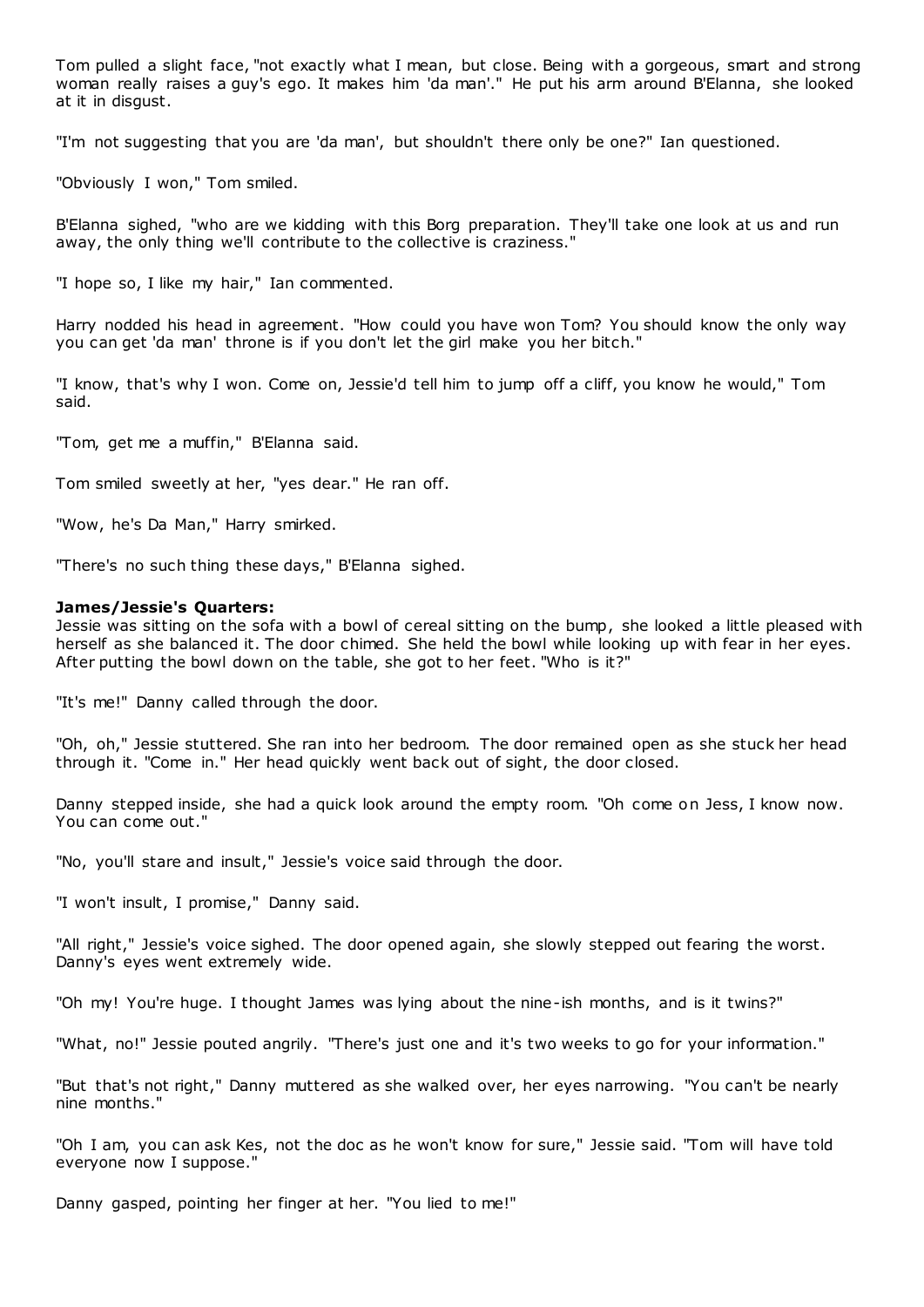"I did?" Jessie frowned. "When did I say I wasn't pregnant?"

"No no, you said you and James didn't get, you know, physical until H'Taria. That was six months ago," Danny replied.

"Oh, yes then I guess I did lie," Jessie mumbled.

"So how long then?" Danny asked.

"Ten, just over ten months, but to be fair we're not animals, and I haven't been in the mood for a month or two now," Jessie replied meekly.

"Why lie to me?" Danny asked.

"Um cos you always make dirty jokes, and always want details," Jessie replied. "I only told you about H'Taria because we were getting more serious, and it would seem less believable to you."

"You're right, you and him were getting closer," Danny said. She sighed, "so then months ago, let's see that was New Earth."

"Yeah that's why Ian, Lisa and the others know," Jessie said. "Plus Kes too. Janeway told Tuvok, someone told Neelix."

"Ok so how serious is this then? Is it too soon to be thinking about a wedding?" Danny asked, smiling in her usual nosey way.

Jessie rolled her eyes, smirking slightly. She sat back down on the sofa. "You know James, he'd never ask anyway."

"What if he did ask?" Danny questioned.

"I don't know, I'd be surprised but..." Jessie mumbled.

"No no, how would you answer?" Danny asked.

"Truthfully?" Jessie said. She smiled, "I'd say yes, I wouldn't have to think about it."

Danny grinned as she down next to her friend, "really? Whatever happened to 'I won't marry someone unless I know I love them'? Sounds to me like someone's in loove."

"Well somebody is," Jessie said.

Danny's face turned serious for once. "Oh? When did this happen?"

"A long time ago Dan, I've only just recently realised," Jessie replied. "I've spent a lot of time alone here, it gives you time to think."

"Wow," Danny muttered. "Let's hope he does, I've got to see you in a wedding dress, only then my life will be complete."

"Dream on Danny," Jessie muttered.

#### **Sickbay:**

"This is absolutely, it's absolutely a really bad word I don't think exists," the Doctor ranted on to himself. Kes stood nearby looking nervous. They were both working on a dead Borg drone. "Hiding somebody's pregnancy for over eight months is unthinkable."

"She requested confidentiality, and I could handle it," Kes said.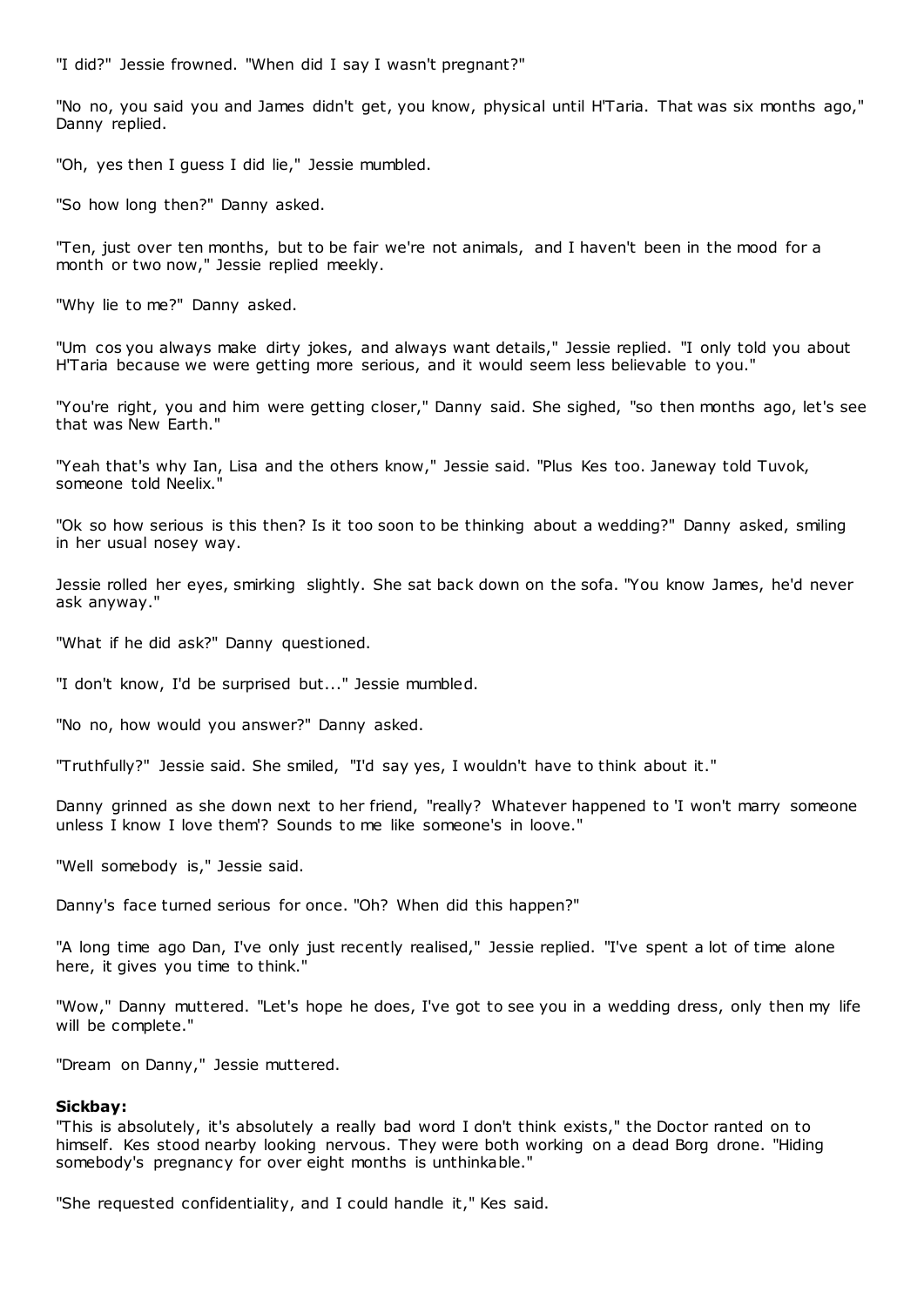"How did you do it?" the Doctor stuttered.

"With great difficulty," Kes replied. "Luckily there was no complications."

The Doctor shook his head, "just get her here sometime today. I want to see if she's all right for myself."

Kes shook her head, "do you not trust me? She's in good health."

"I do but I still want to see her," the Doctor grumbled. "We've had enough deaths the last two weeks as it is." He walked into his office leaving Kes bewildered.

"Charming," she muttered.

In: "Transporter Room Two to Sickbay, prepare for incoming patient."

The Doctor sighed, he headed toward one of the empty biobeds. "Very well."

A body dematerialised on the one closest to them. He was very pale, part s of his clothes were stained by blood, and his neck had a red bite mark on it. "Well I don't need to scan to know that this man's been dead too long."

Kes sighed, "great, another vampire victim. How do we know if he's been sired or not?"

The Doctor looked around the medical tray, he took out a hypospray. He injected the body with it. He burst into flames before their eyes, seconds later all that was left was a singed biobed and the forcefield around it that put out the fire.

"That's how," the Doctor replied.

Kes frowned, glancing briefly at the tiny label on the hypospray, "holy water? You actually listened to my suggestion."

"You never suggested it, it was my idea," the Doctor said. He walked back over to the dead Borg. Kes closed her eyes, shaking her head in annoyance.

### **The Security Office:**

For once Tuvok was there instead of James. He was busy talking to Foster and the rest of his team.

"Yes sir we've uncovered an error in the protection system, but it still couldn't have allowed a crewman to have passed through it," Foster said.

"This is the fourth body this week, fifth this month. All of them have been found in the sealed off area, all sired by a vampire. We have three people missing," Tuvok said.

"It's not possible sir. I scanned, none of the doors, walls have been smashed through. The forcefields are working too. The only way a vampire could have gotten through is..." Foster said.

Damien interrupted him, just by muttering to himself, "one maybe trapped in between Decks Twelve and Thirteen." Everyone stared at him, he didn't notice.

"We scanned Deck Twelve, I would have detected the body mass like I did with the recent victim. There wouldn't be much room for him or her too," Foster said.

Damien looked up at everyone, "what, I'm sorry I'm busy not caring."

Tuvok raised an eyebrow, "let me see your tricorder readings, Crewman." Foster handed him the tricorder.

"Great first the Borg, now vampires," Thompson muttered.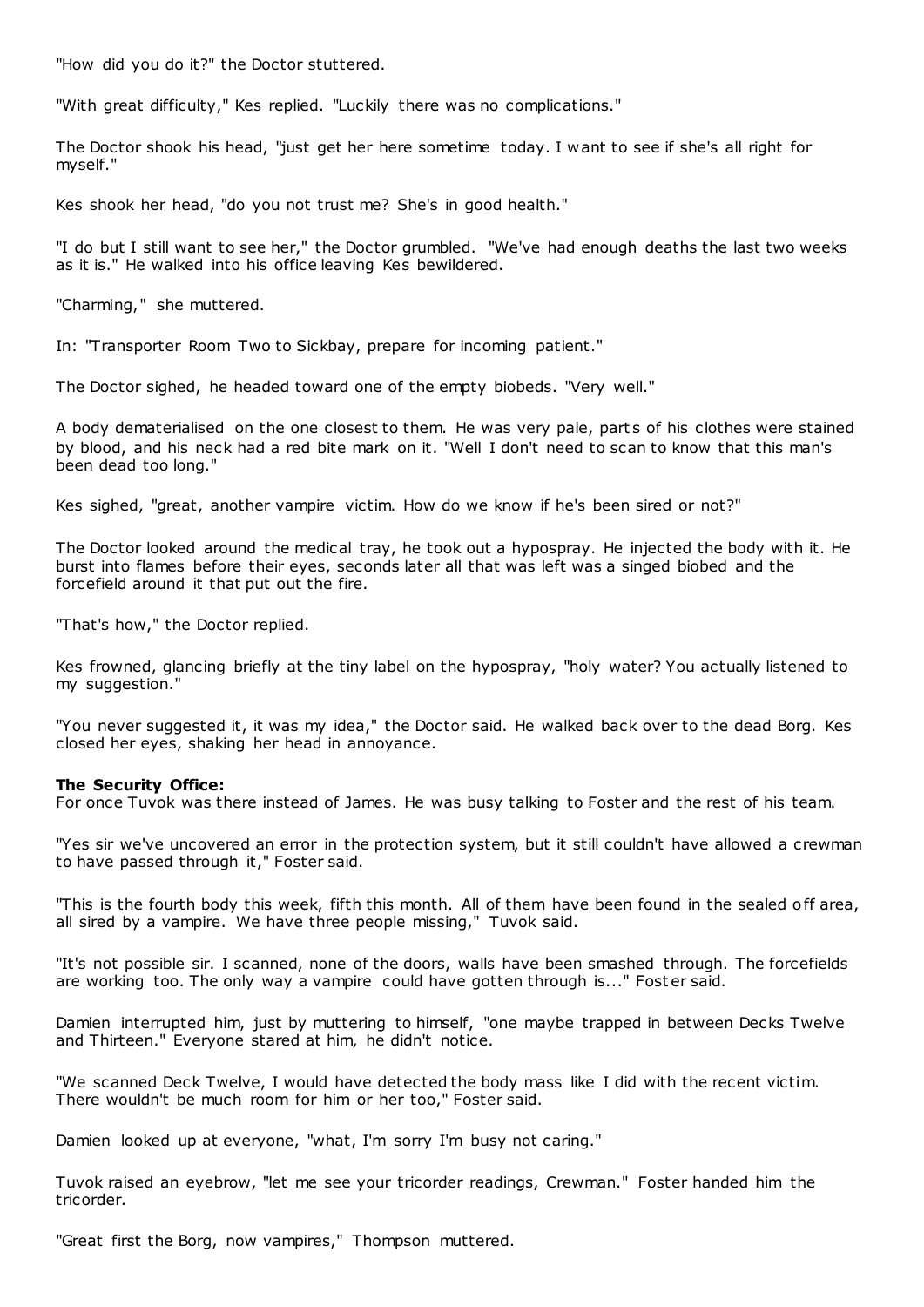"Actually it was vamps first," Foster corrected him.

"True. At least the Borg won't be able to assimilate us if we're vampires or just plain dead," Thompson said. "Right?"

"Interesting," Tuvok said to the tricorder. "The error with the Jeffries Tube hatch may be the source of the problem."

"How do you mean sir?" Foster questioned.

Damien smirked to himself, "oh me, you guys are so stupid." Everyone looked at him again. "The door being open like that will disrupt the power flowing to the rest of the Security systems. It doesn't take a genius to figure out that the anti-vampire systems will be independent power, just in case. Of course a genius did."

"Oh god," Thompson groaned.

"Yes?" Damien responded.

"Stop that, you're not god," Thompson said.

"Hang on, how would the door being open disrupt the power. It's not like it's a wire connection or something," Foster questioned.

"The door being constantly fully open or closed means it isn't doing anything, no power, but a tiny, incy bit of power is being generated to try and close it," Damien shook his head in disgust. "Honestly, how does the ship run without me?"

"A tiny incy bit of power wouldn't effect the forcefields that much, and you're forgetting the reinforced doors, and the no damage," Thompson said.

Tuvok stepped forward to stand amongst the team. "It's disrupted the forcefield energy, we can't detect as it is so small. A vampire would be able to pass through it at rare times. As for the damage, there's the possibility that there has been damage, and the interference Deck Thirteen gives off is disrupting our scans. A vampire would escape, grab somebody, then go back in without being detected."

"How though? We know for sure there's no openings to Deck Twelve," Foster said.

"That I do not know," Tuvok said. "I'd better inform the Captain of this matter."

"Yeah let's send her down there," Damien said.

Tuvok's eyebrow went higher, "continue your patrols." He stepped out.

# **The Ready Room:**

Kathryn finished a cup of coffee with a smile on her face. The door chimed, "yes?"

James walked through the door. "You wanted to see me?"

"Yes I did, please sit down," Kathryn said, reaching out to refill the cup she had just finished.

James sat down opposite her, eyeing the cup with a worried look on his face. "Ok, what's up?"

"Well a few things actually. First things first, now that the baby news is now everywhere, will Jessie be leaving her quarters?" Kathryn asked. She put down the flask, the cup again cradled against her chest.

"She said she would, I just was going to see her before you called," James replied.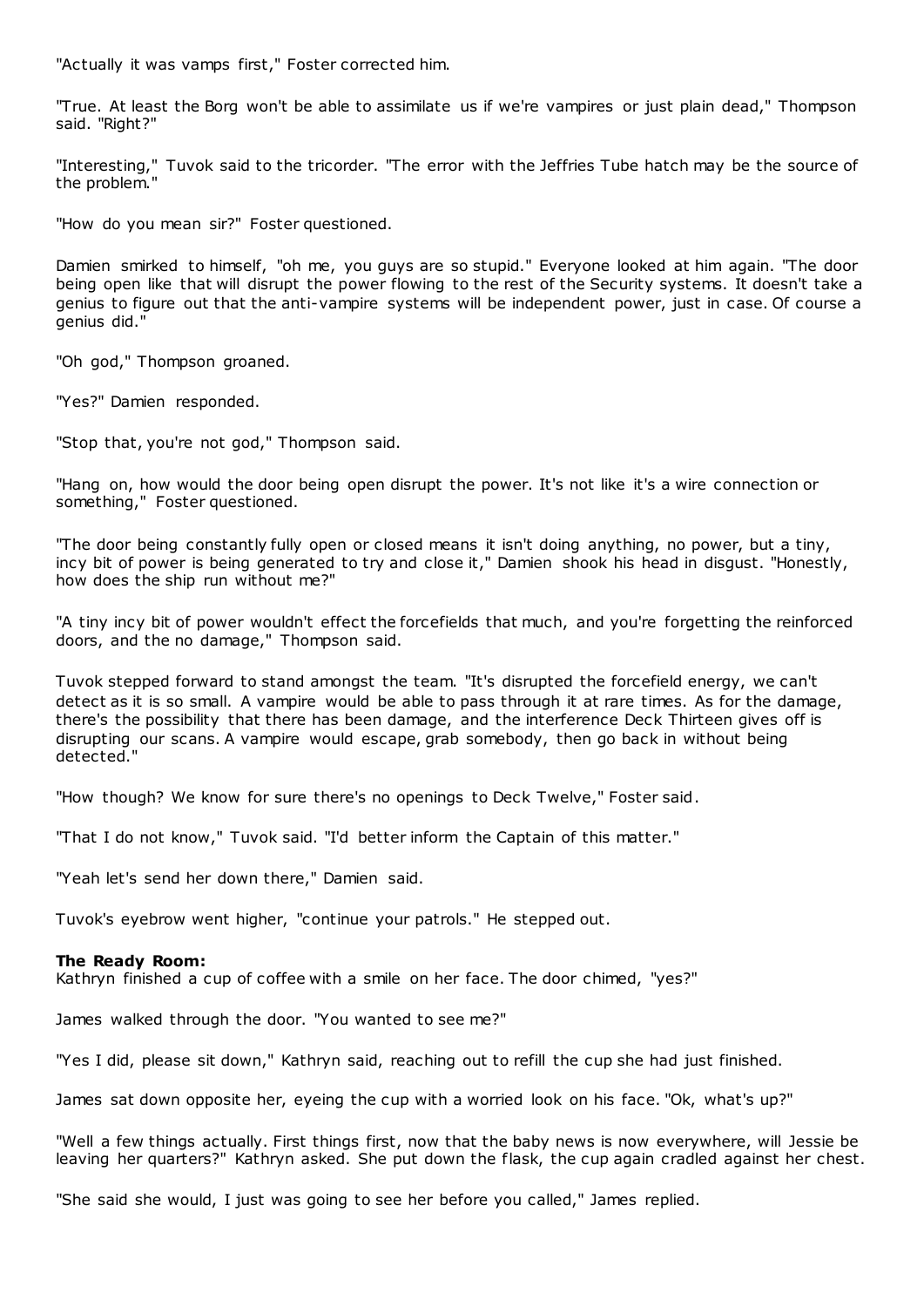"Good, I don't think it's good for her to stay there mostly alone," Kathryn sighed. "Secondly, you know I helped take care of you when you were young. If you need any advice, or anything, don't hesitate to ask."

"Uh ok," James muttered.

"Actually when it's a little less chaotic around here, we can have a talk sometime," Kathryn said, sipping at her coffee.

"This has got to be the most forced conversation ever," James said, getting a little uncomfortable.

Kathryn ignored this, "I understand that you have hung up the knives and crossbows. I noticed some weapons were recycled, the holodeck isn't used as much anymore."

"Ok you're keeping tabs on me, what's your point?" James questioned.

Kathryn folded her arms across the desk, "what is said here doesn't leave this room. Do you understand? That includes Jessie."

"But that's a..." James said.

Kathryn interrupted him quickly, "there have been a few deaths on Deck Twelve lately. Each one were sired, and we have crewmembers missing. Tuvok, the Doctor and I were keeping this quiet, I suppose Kes is in on it too. We didn't want anyone to panic . Tuvok managed to get a secure system online, but vampires are still managing to get through, limited access to Deck Twelve, but it's not enough."

"You've never tried to hide something like this before," James said.

"Yes well, news travels fast on this ship. You giving up your Slaying made a lot of the crew nervous," Kathryn said.

James rolled his eyes, "they really should make up their minds. Besides I haven't fully. Tuvok told me about the system he was designing just in case the vamps returned, so really I wasn't needed in that way. I'll help in an emergency where I'm needed, it was just so I wouldn't jump into every bad situation like I used to. I've hurt Jess enough with that habit, and I have a child coming in two weeks."

"I know, I'd consider this an emergency," Kathryn sighed.

"I never said it wasn't," James said. "Everyone always gets it wrong that's all. I never really gave up Slaying, I just quit Security and well, you saw how long that lasted. It was two months ago anyway, Voyager's gossipers are getting slow."

Kathryn smiled nervously, "well you did say you would probably beat somebody who taunted you."

"Yeah but I told you about this, and you still put me back in Security," James grumbled.

"A punishment's meant to be bad, remember?" Kathryn sighed. "Anyway I only mentioned the nervous natives and such now because of the obvious vampiric activity we're getting. There was no need to bother you with it before now. Believe me I don't want you thoughtlessly getting yourself into danger like the master incident, the rift and the demon attack either. I do admire that you're thinking more maturely."

"But you want me to sort this out?" James said.

"Yes but I'm asking, not ordering. A few vampires will probably be child's play to you," Kathryn said.

"Depends, if Frenit's one I don't fancy jumping in without a plan. But I don't like the idea of leaving him be much longer either," James muttered.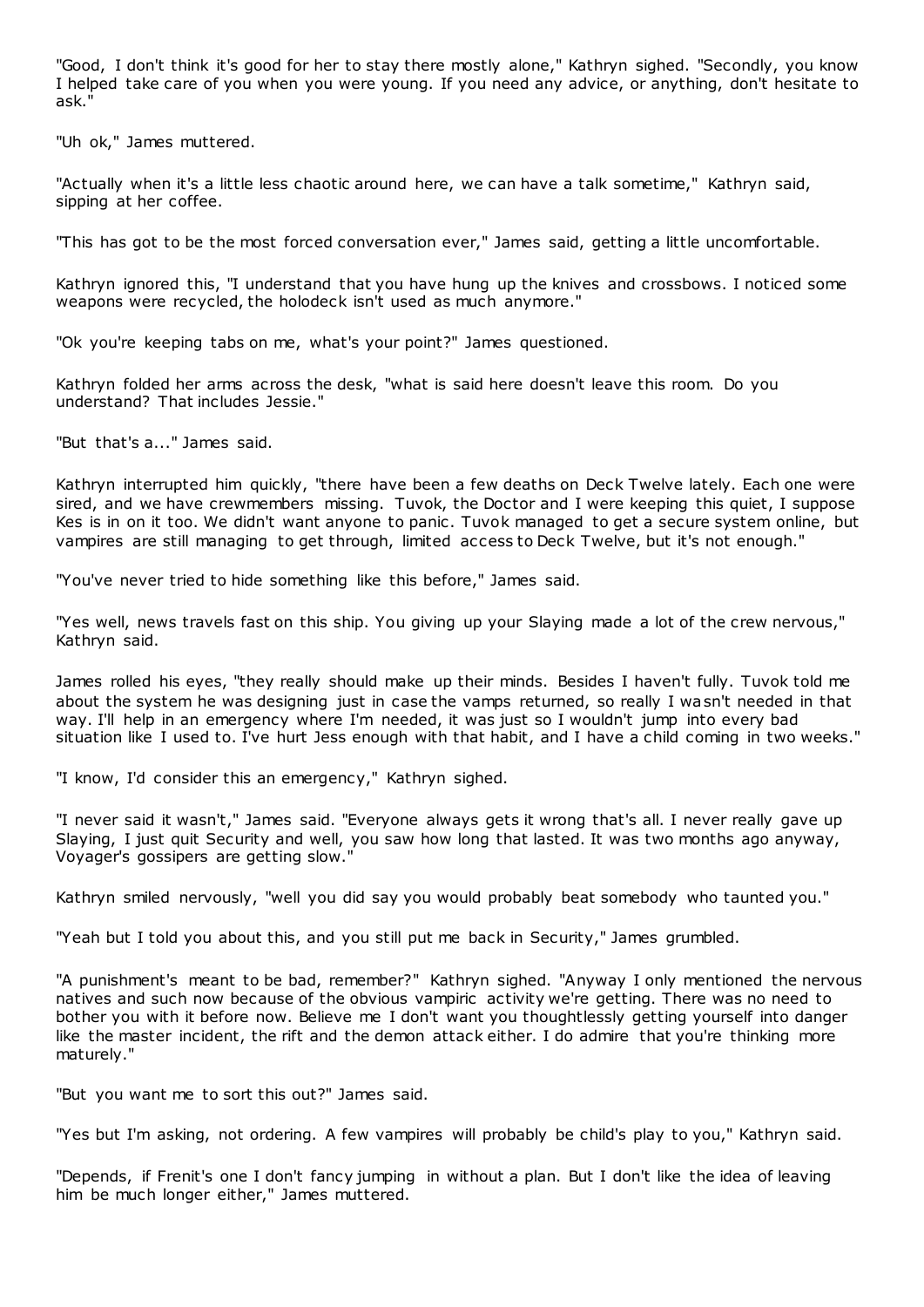"If you do go remember you have the choice, please be careful. I don't want any injuries or worse on my conscience," Kathryn said.

"I'll be careful, don't worry," James said.

Kathryn smiled but still looked very worried, "I didn't like asking this one bit."

"It's ok really. Once they're gone I shouldn't have to worry about it again, at least for a while," James said.

"Let's hope not," Kathryn said.

# **Sickbay:**

The Doctor lifted the severed arm of the dead Borg drone who was now in pieces. Two needles stuck out just above the fingers. "You see these? Everything about the Borg begins with these little guys."

Kes watched him as he looked a little too much like he was enjoying himself, giving this report. "Little?"

"Yes," the Doctor smiled. "They inject the host with nano technology that goes directly into the blood stream." He showed her by pointing at the monitor on the station. "Each nanoprobe attaches onto a blood cell, and changes it."

Kes looked a little uneasy as the Doctor went into more detail. She eyed what was left of the drone on the biobed with distaste.

"There's no way you can really stop this process once it's begun, but we can work on an antibody to slow it down," the Doctor muttered, turning to the station. He began working at it while Kes stood, staring at the biobed. Her eyes widened.

The Doctor noticed her as she hadn't responded to anything he said for a while. He rushed to her side, touching her arm. "Kes? Are you all right?"

She finally snapped out of her daze, now shaking a little she turned her head a little to the Doctor. "I saw the Borg, there were bodies. Dozens of them dead."

# **The Bridge:**

Kathryn sat down in her chair while Tuvok stood nearby, he was busy giving a report to her and Chakotay. Tom, Harry and Danny remained in their usual places, listening in on it. James stood at the console behind the chairs.

"For the past two hours she has had visions of dead Borg, and foresaw the destruction of Voyager," Tuvok finished.

"A premonition?" Chakotay questioned.

"Perhaps," Tuvok nodded. "Kes' mental abili..."

Danny groaned, "yes we know Tuvok."

"We're not far from the North West Passage, I see no reason to alter our plans," Kathryn said.

"Says you," Danny commented.

"Tuvok keep an eye on her and..." Kathryn said.

Harry interrupted her this time, "Captain there's a Borg ship heading towards us, they just dropped out of transwarp." Everyone grew even more tense than before.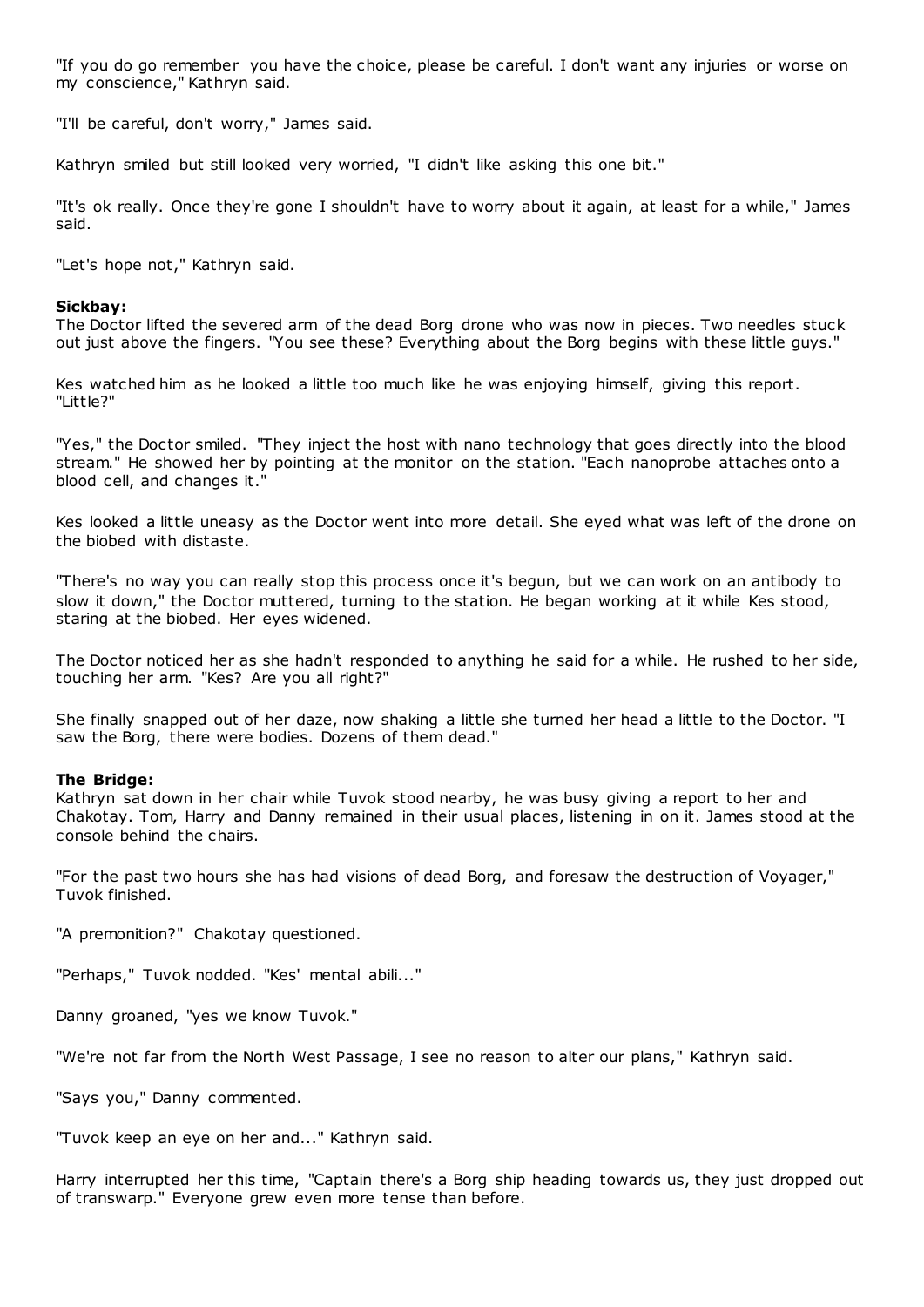Tom's station complained to him, "the subspace turbulence is making it impossible for us to remain at warp, we're stuck."

"Red Alert," Chakotay commanded. The lights dimmed, the red lights began flashing and the siren began going on and off.

"Somehow I doubt that'll help with the nerves," Tom commented.

"I'm detecting two now," Harry stuttered, turning a lot paler than usual. "No three, four, no five. Oh crap."

"What?" James snapped, tightening his grip on the banister around the console. Kathryn slapped one of the hands as she heard the metal creaking under the strain.

"Should we step up to Brown Alert?" Danny squeaked.

Harry cringed, "fifteen Borg vessels. They're closing fast."

"It was nice knowing some of you, but horrible knowing the rest," Danny said. She fiddled with some of her hair strands, "I'll miss you hair."

"Shields to full, standby all weapons," Kathryn ordered.

"Stand by all air fresheners," Danny commented. Everyone stared blankly at her. "Remember, it's Brown Alert."

"They're in visual range," Tuvok said, even he managed to look tense.

Chakotay tried to swallow the lump in his throat before speaking. He failed to do so and his voice sounded a little croaky, "on screen."

The viewscreen changed to show the Borg armada flying straight toward them. One unknown crewmember collapsed, clutching his chest. James looked back at him with a raised eyebrow, "oh yes, have a heart attack, that'll save your life."

"We're still going to need air fresheners," Danny said. "Should I bother calling Sickbay as we're all going to be drones or dead in the next second?"

"For god's sake yes," James replied. He and another crewman looked freaked out as the dead unknown had died with his eyes seemingly staring at one of them.

# **Meanwhile:**

Jessie lay on the sofa, totally oblivious to what was going on. She closed her eyes, then the ship began shaking a little. "What the?" Jessie sat up to look out the window, she jumped a mile as a Borg ship blocked the window for a few seconds as it went passed. The shaking increased as the ship was tossed side to side by the force of the cubes flying so close by them. As she didn't really have anything to hold on to, or any warning, she fell to the ground.

# **The Bridge:**

Everyone here were having the same problem, several people were tossed to the floor. The rest clung onto their stations, chairs or the banister.

The shaking died down as the last cube slowed down in front of them. The viewscreen had changed view to show it, it fired a green beam at them. The light went through the bridge like a moving forcefield, nothing happened as it passed through everybody but it did give a lot of them a cold shudder. The ship finished what it was doing then took off.

"Ok," Danny muttered. "That was weird. Oh yeah, dead guy." She pressed in a few commands, the collapsed crewmember was beamed away.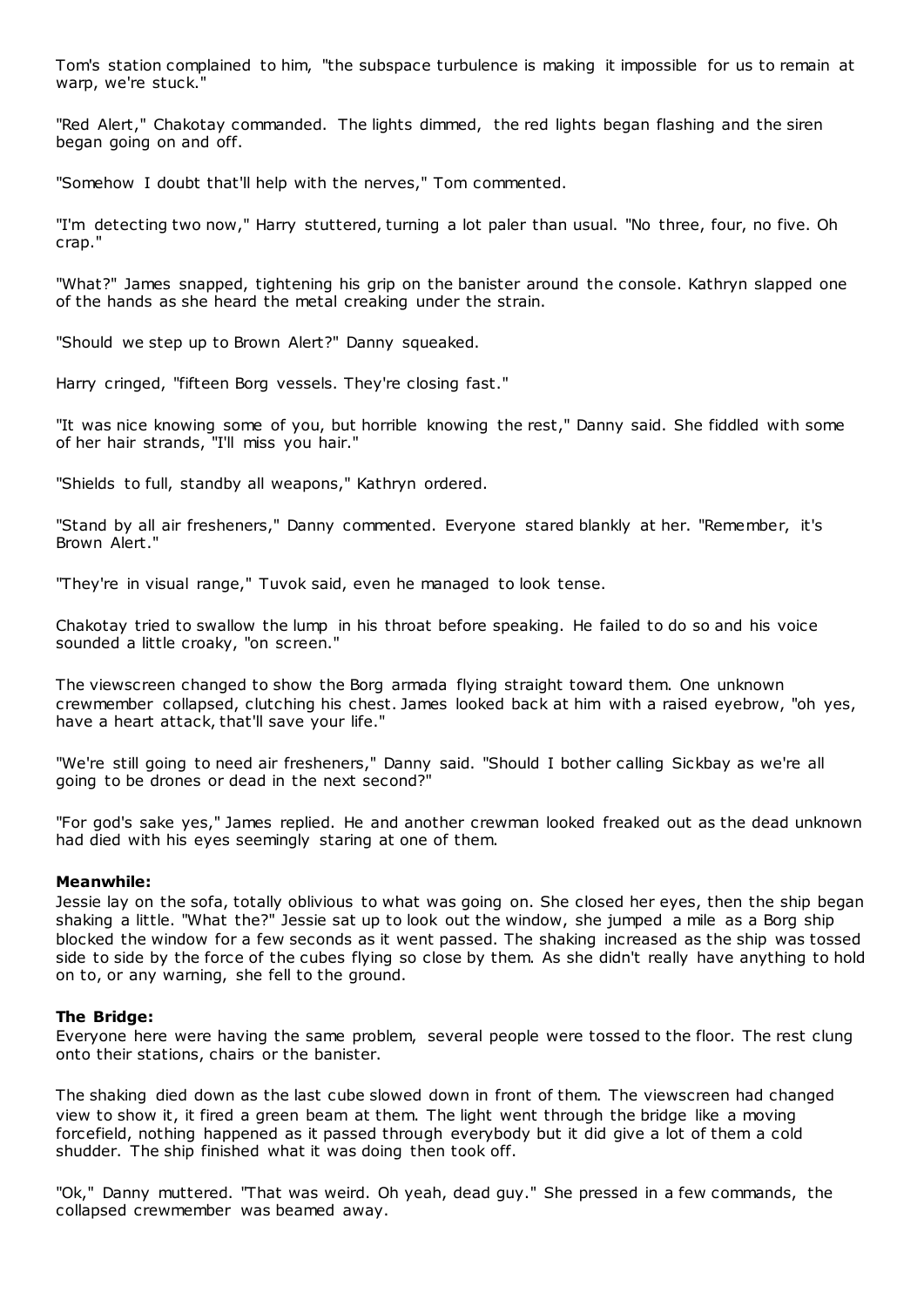"Uh huh," Harry said, collapsing into his seat. Nobody noticed him suddenly disappear from sight as his chair had rolled away from it's usual spot during the shaking.

"They seemed to be in a bit of a hurry. Maybe they smelt Neelix's cooking," James said.

"Finally a use for it," Tom added on.

"They scanned us before they left," Tuvok said.

"All right they scanned Neelix's cooking," James muttered. He turned to go into the nearest turbolift.

"Whatever they're up to, we must be irrelevant in comparison. Tom continue on," Kathryn ordered.

"Yes ma'am," Tom said.

"Keep tabs on them Harry," Kathryn ordered. She turned just in time as Harry had stood back up, looking a bit dazed. "I'll be in my Ready Room." She headed back to the Ready Room.

"Yes Captain," Harry mumbled, holding his head.

#### **James/Jessie's Quarters:**

Jessie still lay on the floor, struggling to pull herself back onto the sofa. Every attempt she made ended in her falling back onto her back. The doors opened just as she made one last attempt. "Ugh damn it!" James rushed over to her side, he lifted her to her feet, she immediately sat back down on the sofa.

"What happened?"

"The ship was bloody shaking, and I think I saw a Borg Cube fly by," Jessie replied, looking annoyed at herself. "How come they didn't attack us?"

"I don't know. They were obviously going to somewhere more important than us," James replied.

"Great, they can ignore us all they want. I don't fancy being a Borg, and have you heard what they do to babies?" Jessie muttered.

"Yeah, I didn't skive those lessons," James said. "I wouldn't worry, they had loads of Starfleet ships to pick on at Wolf 359, they assimilated Picard, so we're probably old news to them."

Jessie sighed, "yeah I guess. So how long can you stay?"

"Not long, I have to take care of a Security matter," James replied.

Jessie's face dropped, "oh, will you be back afterwards?"

"I'll try, I promise," James replied. He gave her a kiss on the forehead before heading for the nearest bedroom.

#### **Deck Thirteen:**

James made his way down a dark corridor. Only the dim constantly on red alert light lit the way. He turned the corner, immediately tripping over a motionless body lying on the ground. He quickly regained his footing, and continued on. A dark figure turned the corner, only moments after him.

"I didn't hear a knock," a familiar voice sneered.

James sighed as he turned around. "Ok, let's just get this over with."

Frenit smiled deviously as he pulled two long sharp knives out from behind his back. "If you insist."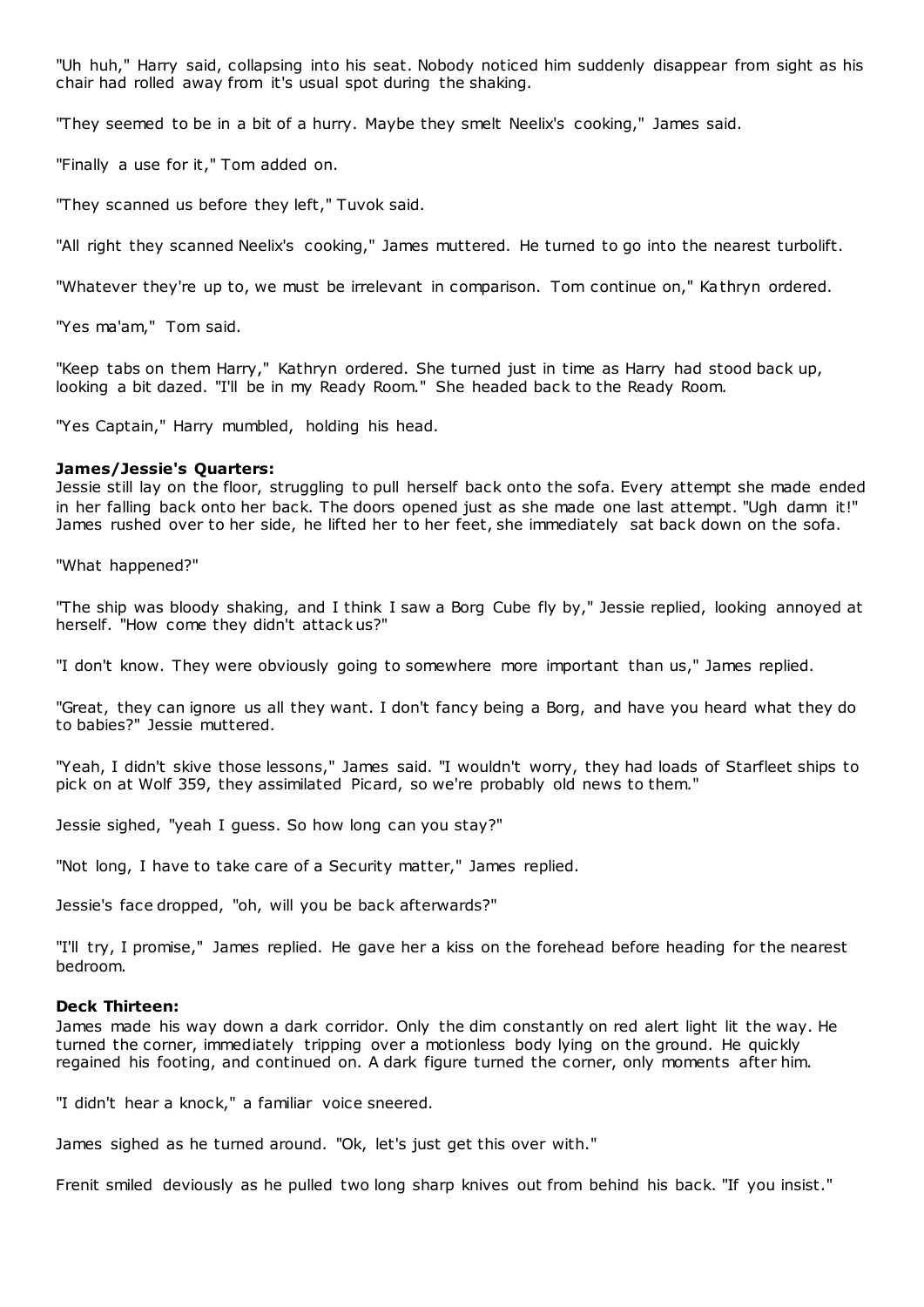He lunged forward, skillfully and quickly swinging the knives around like they were mini swords. James could only dodge, he couldn't get a move in. He threw himself to the ground, and managed to get a kick in. It hit Frenit in the leg, making him stumble and drop one of the knives. He quickly regained his footing as James got back up. He attempted to punch him, but Frenit blocked it by grabbing the hand. Like he was nothing he pushed him to the ground.

A few vampires gathered around behind Frenit to watch. He laughed as he stepped closer to James, he pulled himself back up using the wall. Frenit lunged forward to grab him, he swung him around to throw him into the opposite wall. James smashed straight through it. This amused all the other vampires who were acting like Frenit's fanboys and girls.

"Ugh," Frenit grunted, looking disgusted as he noticed them.

James surprised him by coming through the new hole in the wall earlier than he expected. It didn't matter as all of his attempts to hit him, either were blocked or didn't hurt him at all. Frenit let him do this for a while, just sneering at him.

"Come on James, is that the best that you've got," Frenit laughed. "Maybe you need some Chosen blood in you." He finally had enough, and began to fight back. One punch knocked James back a little, Frenit swung the knife directly at his face. He stumbled even further backwards, one hand covered his eye.

"Oh yeah, soo cool," one vampire girl giggled. The others did the same.

Frenit laughed as he saw blood coming through the gaps in between his fingers, and around the edges of the hand covering his eye. He shakily lowered it, he could see Frenit and the other vampires laughing mockingly only through the right eye.

"Aaaw, if you had a mummy she could kiss that boo boo better for you," Frenit sniggered.

James stepped backwards for a while, then turned around quickly to run. All he could hear was the vampires laughing even louder than before as he went to the empty turbolift hatch. After several tries he managed to key in a long code on the panel, the forcefield directly above the door disappeared.

The computer spoke, "twenty seconds remaining."

He climbed onto the ladder on the left side of the door. He then climbed up to the next deck, the forcefield reappeared right after him. The door was already open like he'd left it like that, he pulled himself through the door onto the ground. He lay there for a while as the room seemed to spin around him, when it slowed down he tried to pull himself back up to his feet. He only managed a few steps before passing out.

# **The Ready Room:**

Kathryn and Chakotay sat at her desk discussing the situation, but for some reason they looked amused.

"I did not," she laughed behind her hand.

"Yes you did. It was uncanny, it reminds me of Harry's impression of you," Chakotay sniggered.

Kathryn's face turned serious, "Harry did what? I'll kill him."

Chakotay still smirked at her, "he even put on a wig."

"I see," Kathryn said, smiling again. She leaned back in her chair, "I just remembered the time Jessie did that stupid impression of me."

"Yeah, and she and James implied we were a couple. Somehow they knew what would happen," Chakotay said. "What happened to those two?"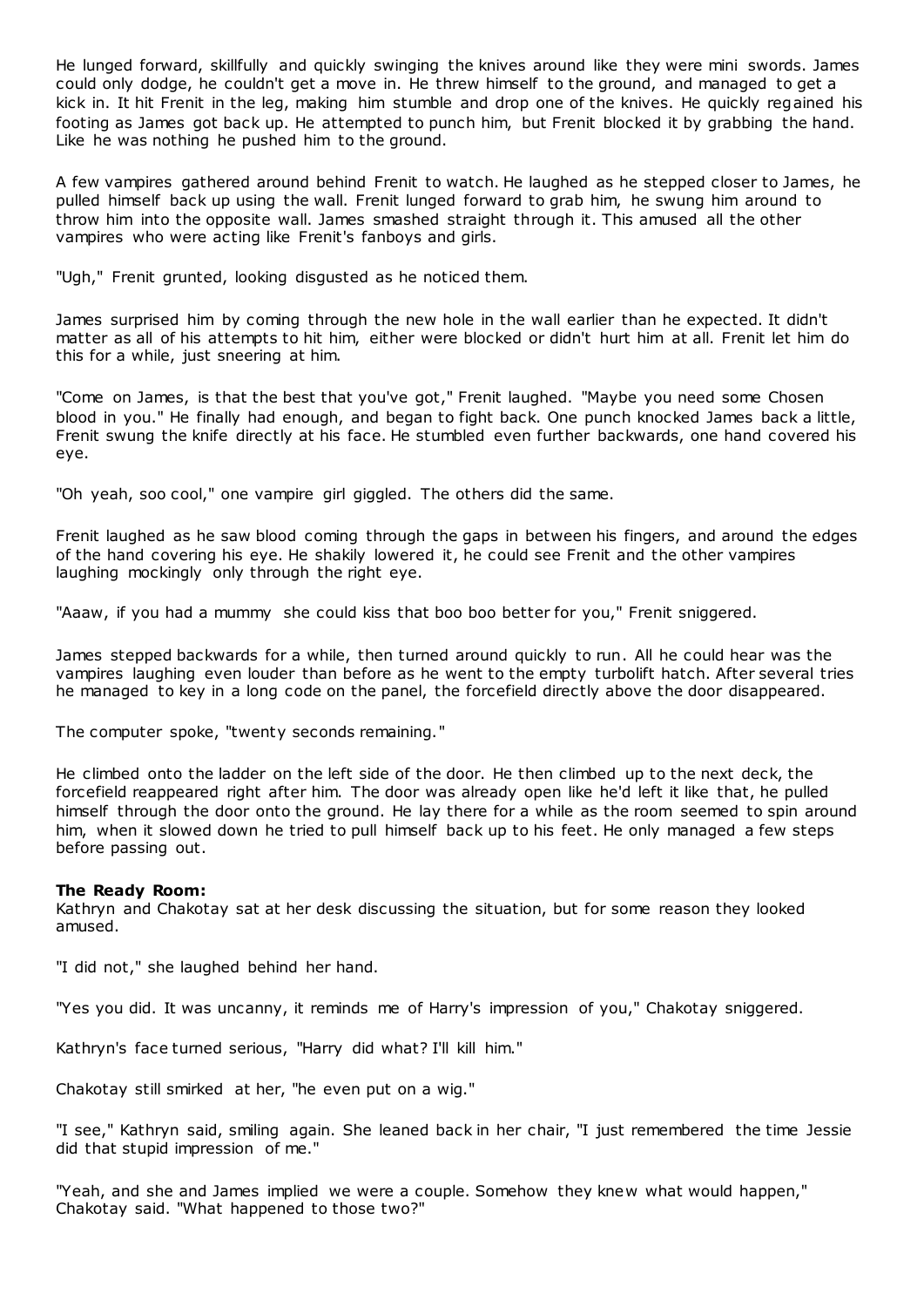Kathryn frowned, "how do you mean?"

"Suddenly they're the serious characters," Chakotay replied. "James quit Security to avoid being the main focus of episodes, so to speak, and Jessie got pregnant, and all loved up."

"Serious? Just yesterday I found my regular message cups had been replaced with ones with different messages on," Kathryn said. "I know what you're implying, and you're wrong. James hasn't matured one bit, as I know he did it. He's been playing pranks on me since I put him back on Security."

Chakotay laughed, "well nothing's happened since the mutiny program going wrong. He's probably been stuck in there doing nothing."

Kathryn shook her head, reaching out for her cup of coffee. It said 'drink coffee, repeat as needed' on the side of it. "As for Jessie, well she'll be back to normal once she has the baby. She's been slowly losing it for months. She's not loved up, she's just hormonal. Before she locked herself up the crew were gossiping and everything. I bet being stuck in her quarters all day is lonely and very dull."

"Let's hope she does have that baby," Chakotay sighed.

Kathryn nodded, "Ian was right, we should have seen this coming. We knew the Borg originated in the Delta Quadrant, yet it never occurred to us that we'd encounter them." She climbed to her feet, then slowly made her way over to the window, watching the stars go by. Chakotay got up to follow her.

"I guess we've been distracted with more supernatural incidents," he mumbled. The pair stood directly opposite each other, very close together as well.

"I don't know what to do Chakotay. Do we go back and find somewhere to settle, or risk everyone's lives by continuing through Borg space?" Kathryn sighed. "It hasn't truly hit me once during our entire Delta Quadrant outing, how alone I really am."

"You're not alone Kathryn. When the moment comes we'll face it together," Chakotay softly said. "I'll always be by your side."

Kathryn smiled, not even coffee could make her feel as good as she did now. Well not the amount she had already that day. She stared up into his brown eyes.

# **Sickbay:**

The Doctor picked up a regenerator from the medical tray, "you're lucky it didn't go in too deep. Creating a new human eye so it matches the other takes time and care."

Jessie turned to glare at him, "this isn't funny. Will he be able to see ok?"

Her grip on James' hand tightened as she turned back, he was lying on the biobed next to her. His left eye remained closed, with a long deep scar right across it starting from the eyebrow. It ended right at the top of the eyelid, continued half a few millimeters underneath the eye, and ended nearby the top of his nose. The scar itself was still bleeding, the skin around it was flushed red and starting to swell up a little.

"For a while it will be a little blurry," the Doctor replied. He stopped next to Jessie. "Jessie, if you're squeamish I'd turn away now."

"Fine," Jessie groaned, she just turned her head away.

The Doctor leaned over the biobed to begin treating the eye itself. "How did this happen anyway?"

"Well somebody decided to get into old habits," Jessie grumbled in response.

"It was just a one off, Janeway said there were people getting killed by vampires," James mumbled.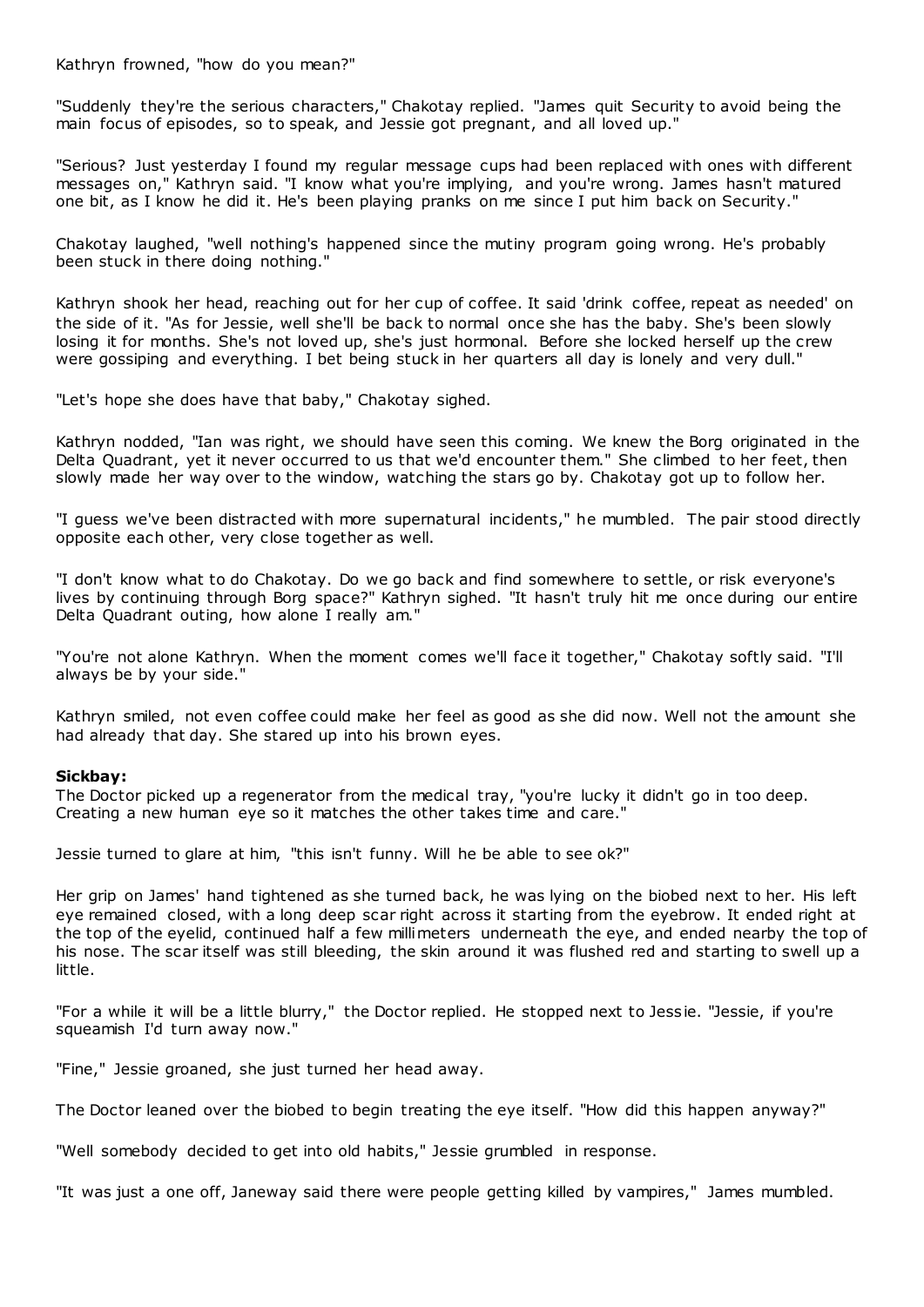"Ok I'm guessing a fight then," the Doctor sighed. He stood up straight again. "There, that should do it. We'll have to give you something to let that eye get better quicker. Maybe an eye patch for the good one," he said with a smirk on his face.

Jessie turned back around to glare at him, "I told you, do not joke."

"Ok ok but seriously that eye is not going to get better fast, right now it's lazy compared to the good one. They need evened out," the Doctor said. He picked up a hypospray, "this should do the trick."

"Woah, what is that?" Jessie asked.

The Doctor raised an eyebrow, "Jessie calm down, his injury is easily healed. It's not like it was life threatening or anything, relax."

Jessie pouted her lips, she walked away with her arms folded. James sat back up, "what is that stuff anyway?"

"It should help even things out. I know it may seem odd to make the good eye worse, but it'll help the other one heal quicker and naturally," the Doctor replied. He injected the hypospray into his neck, then picked up the regenerator again. "Now let's get the scar treated."

Jessie turned around, "you don't think I'm being too, you know?"

"No of course not," the Doctor quickly replied.

"Of course you do, or you wouldn't have told me off earlier," Jessie muttered. "My concern was totally justified."

"I suppose it is in a way though. You're about to have a baby, of course you're going to be a little extra protective of the dad," the Doctor said. He glanced at her briefly, "you don't want anything to take him away right?"

"No it's not that, can't I just be naturally concerned?" Jessie snapped. "He just nearly got his eye cut out. James back me up here."

"I'm kinda on both sides here. Yeah I'd freak if that happened to you, but you're being a bit hard on the doc . Can't believe I said that," James said.

"Thank you," the Doctor smiled. He sighed, "the scar's mostly healed. This regenerator mustn't be working properly. I'll get a new one."

"No it's ok, it can be a souvenir or something," James said.

Jessie shrugged her shoulders, "why not, you have plenty more scars where that one came from."

"Just three, and only one's noticeable, to you anyway," James said. He climbed off the biobed, "are you ok?"

"Yeah, just fine," Jessie replied in a high voice. She cleared her throat, "I mean it's not like you made a promise not to do the Slayer gig again, at least until you had gotten better and stuff. Oh wait."

"Um, I'll be in my office," the Doctor nervously muttered. He quickly dashed into his office.

"I know I did, but I did say that if there was an emergency only I could take care of, I'd have to do it," James said.

"Yeah right, you couldn't have just done it. The doc's impervious to vampires biting him and stuff, nobody wants to eat Janeway," Jessie grumbled.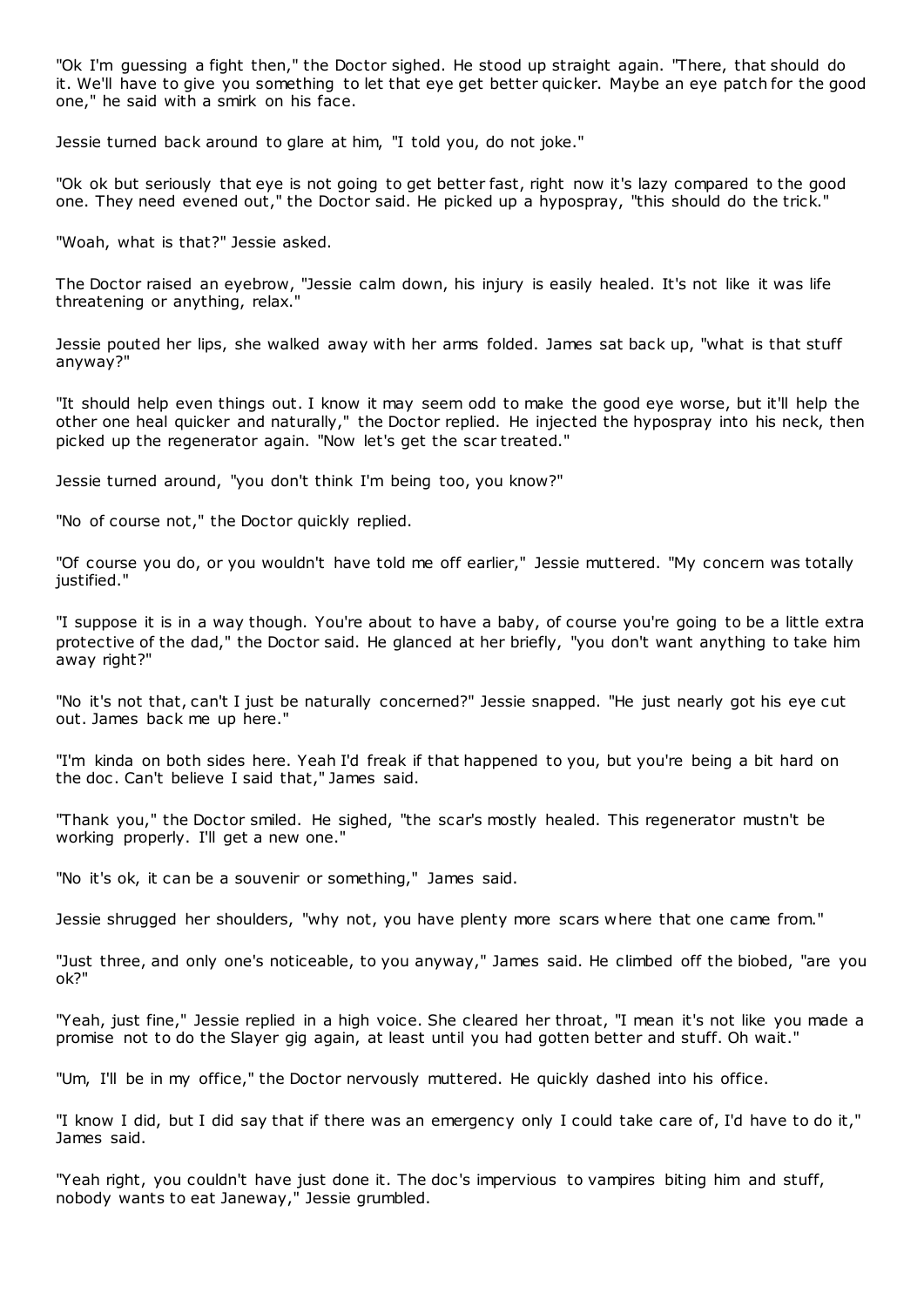"I hate to say it but Frenit's smart enough to disable the mobile emitter, and he'd just kill Janeway anyway," James said as he stepped closer to her. "Look I'm sorry, it was just something I had to do."

Jessie pouted again, "so will you have to go down again?"

"No, I'm obviously not ready yet. All I can do is have a go at fixing the security system Tuvok put up," James replied. "Besides I don't like to see you this worried, especially now."

"Good, you should have done that in the first place. There's enough going on as it is," Jessie said.

"I take it someone told you," James said.

Jessie sighed, "yeah, Borg space, it's nice to be kept in the loop."

"Well you didn't want to go to the meeting. It should be ok though, there's a passage of some sort that's Borg free, and they seem to be ignoring us," James said.

The Doctor stepped out of his office, "are you finished fighting yet? It looks calm so..."

"There wasn't really a fight," Jessie replied.

James smirked as he glanced over to the Doctor, "what's up?"

"Well I've been wanting to do my own check up with Jessie ever since I found out," the Doctor replied.

"But Kes has been great, you don't need to as she checked me just yesterday," Jessie said, fidgeting slightly.

The Doctor smiled, "it would put my mind at ease if I did at least one checkup on you before labour day. That is when exactly?"

"Two weeks, Tuesday," Jessie meekly replied.

"Oh? Well then," the Doctor said.

Jessie quickly butted in, "actually, I'm feeling a bit tired. I'd rather get some sleep, I'll need it."

The Doctor frowned in disappointment, "ok, get James to make you an appointment some time this week."

"Oh I'll get right on that," Jessie muttered unenthusiastically. She walked out with James not far behind her.

"Tuesday? Oh god, let the Generations jokes begin," the Doctor sighed.

#### **The Bridge:**

Kathryn and Chakotay stepped out of the Ready Room, both of them looked a bit of a mess. Their uniforms looked a bit muffled, and their hair out of place. Nobody who would have commented noticed. At the same time James and Jessie walked out of the turbolift.

"What is it?" Kathryn questioned.

"All of the cubes have stopped dead, Captain," Harry replied.

"And?" Tom said, raising an eyebrow.

"And? That's it," Harry muttered. Everyone looked at him confused. He groaned in frustration, "ugh I'll show you. Viewscreen on."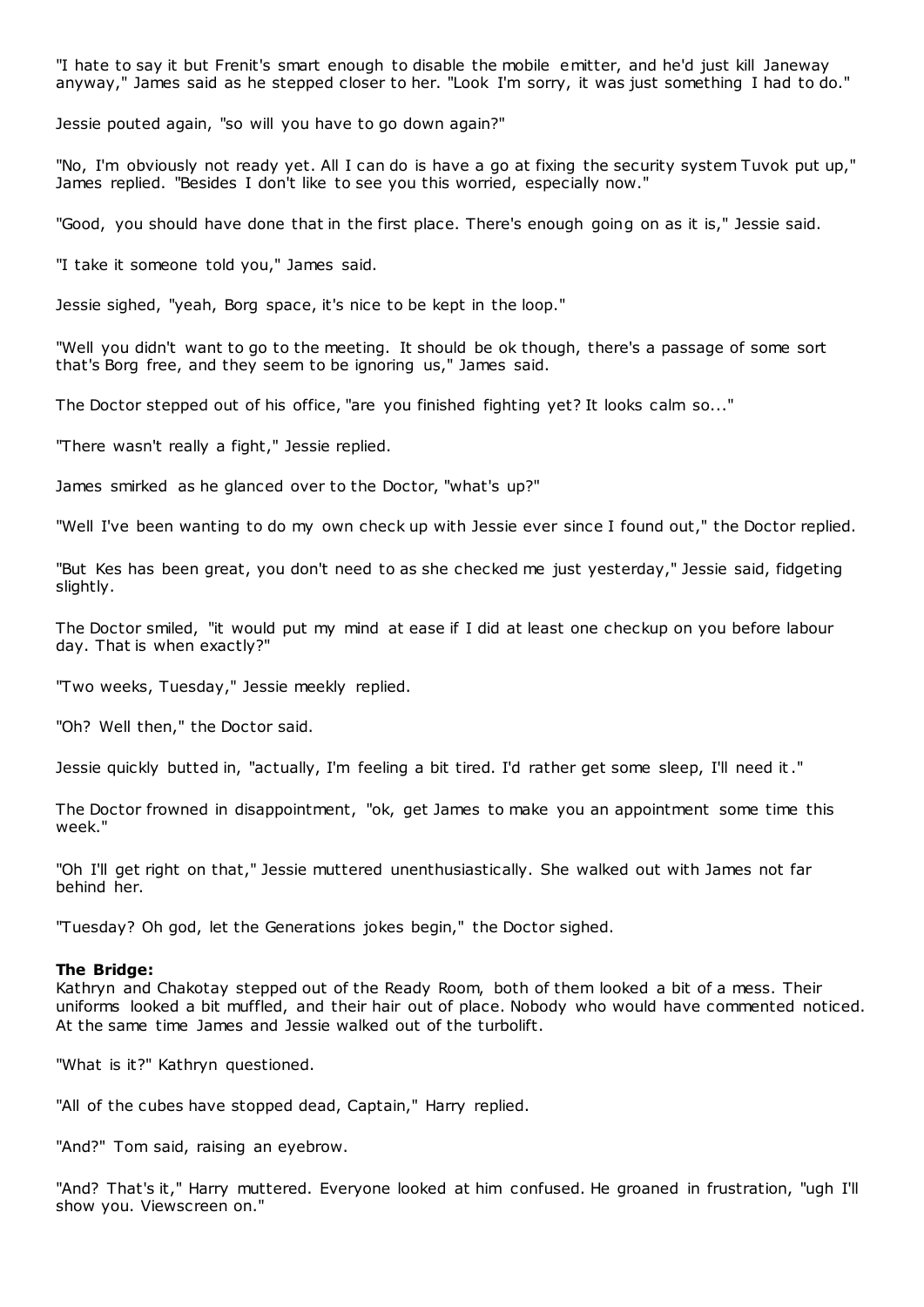Kathryn, Chakotay, James and Jessie stopped in the centre of the bridge, Jessie stole Chakotay's seat. Kathryn and Chakotay stood side by side, while James stood nearby Jessie. The viewscreen changed to show the Borg Armada in pieces.

"What happened?" Kathryn gasped.

"Maybe they crashed into each other during a race," Tom said.

"No there are signs of weapon fire," Tuvok said. "One is Borg, the other is an unknown origin."

Tom looked a little sick to the stomach, "who could do this?"

"There's a race more powerful than the Borg, I didn't think that could be possible," Kathryn said.

"Oh but they did it. Fifteen cubes, looks like we've found ourselves an ally," Harry said.

Kathryn raised her hand, about to comment but Chakotay seemed to sense it and responded for her. "Let's not jump to conclusions. Scan the area for other ships."

"Well I for one am kinda relieved. Just cos they beat them, doesn't really mean they're bad guy s," Jessie said.

"I agree but only cos I want that to be true," Tom said, glancing back at her briefly. Once he turned back to the viewscreen his eyes widened. "Holy crap."

"What now?" Chakotay groaned.

Tom turned his chair around, "ok I wasn't just seeing things, woah."

Jessie looked away, blushing madly, "ok that's it, I'm going home." She attempted to get back onto her feet.

"Don't let him put you off Jess, he's just an asshole remember," James said.

Tom pouted, "hey, I just wasn't expecting to see her looking that big." He turned back around.

Kathryn raised an eyebrow, luckily Tuvok had finished his scan and prevented the conversation from continuing. "There are no other ships in the area, however there is an object attached to apart of the Borg debris."

"Tom take us closer," Kathryn ordered.

"Yes ma'am," Tom said, thankful for the interruption.

"Put the object on screen," Chakotay ordered as James walked over to stand on Kathryn's other side.

The viewscreen changed to show a rather large piece of a Borg ship. Attached to it was what looked like a large yellow insect with two tendrils drilled into the cube's hull.

"What is it? Is it a ship?" Kathryn asked.

"It's part biological, but that's all I can really tell you. The sensors don't have a clue," Harry said.

"Try hailing it," Kathryn ordered. James stepped forward.

"No response," Harry sighed. "Whatever it is, it's impervious to our technology."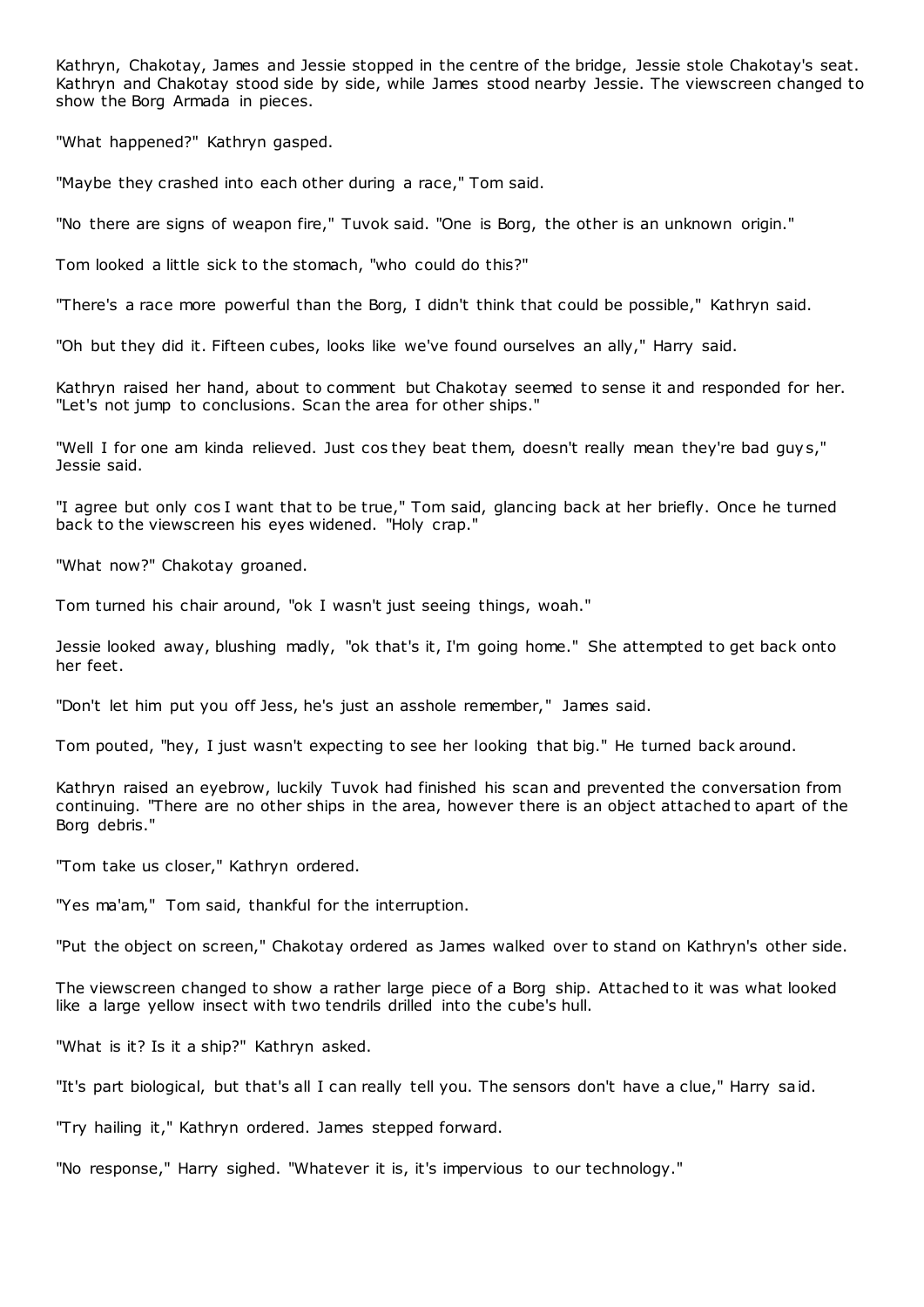Tom was about to add something to what he said, but was pushed out of his chair rather roughly. He fell onto the ground in a heap. Almost everybody tried to hold back a snigger or a laugh as James sat down in his chair.

"It could be a weapon, it looks more like one to me," Jessie said.

"I want to know what kind of weapon could destroy the Borg," Kathryn said, stepping back a little. She turned around to face Tuvok, "can we beam over there?"

"There is a breathable atmosphere on one of the cube's debris, but there are a lot of Borg lifesigns," Tuvok said.

Harry pulled a face, "but when the Borg were first introduced back in TNG, drones didn't recognise as lifesigns."

Kathryn glanced over at Chakotay, "that thing is attached to the cube with the atmosphere, right?"

"Correct," Tuvok said.

"It gets even better," Harry commented.

Kathryn drummed her fingers on the railings, "Commander assemble an awayteam. We'll keep an open channel and always keep a lock on you, we'll transport you up if there's any sign of trouble."

Chakotay nodded, "aye Captain. Harry, James you're with me." He headed for the turbolift. Harry shakily headed for the same one. James reluctantly vacated Tom's seat, 'accidentally' stepped on Tom as he walked away from it.

"Woah hang on. James is not going on that thing," Jessie protested from her seat.

The awayteam stopped, Chakotay frowned, "why not? It's not like I asked you."

Jessie glared at him, "in case you haven't noticed I'm about ready to burst here, and you're sending the baby's dad over to a Borg ship."

"No doubt the Borg will be too preoccupied with their damaged ship anyway. I wouldn't worry," Chakotay said. He and Harry stepped into the turbolift, James went passed it and stopped behind Jessie. He leaned on the railings.

"I promise to be careful ok," he said.

Jessie folded her arms, "you'd better, I've already had one too many scares for one week."

"Yeah about that, sorry again," James said, raising his shoulders nervously.

"That's ok, I'm more mad at the one who gave you that order," Jessie said, glaring in Kathryn's direction. "Twice."

James stood up straight with his eyes a little wider than usual, "ok I'd better go before." He rushed into the turbolift.

"Before what?" Kathryn questioned, glancing at Jessie. She frowned at her. "I wouldn't have sent him over there if I thought it would be too dangerous."

"I know that. If he comes back with so much a scratch on him, you'll regret it," Jessie said, smiling sweetly.

Tom quickly climbed back onto his chair just to get a little further away from her. Kathryn sighed, rolling her eyes, "is this about the Deck Thirteen visit?"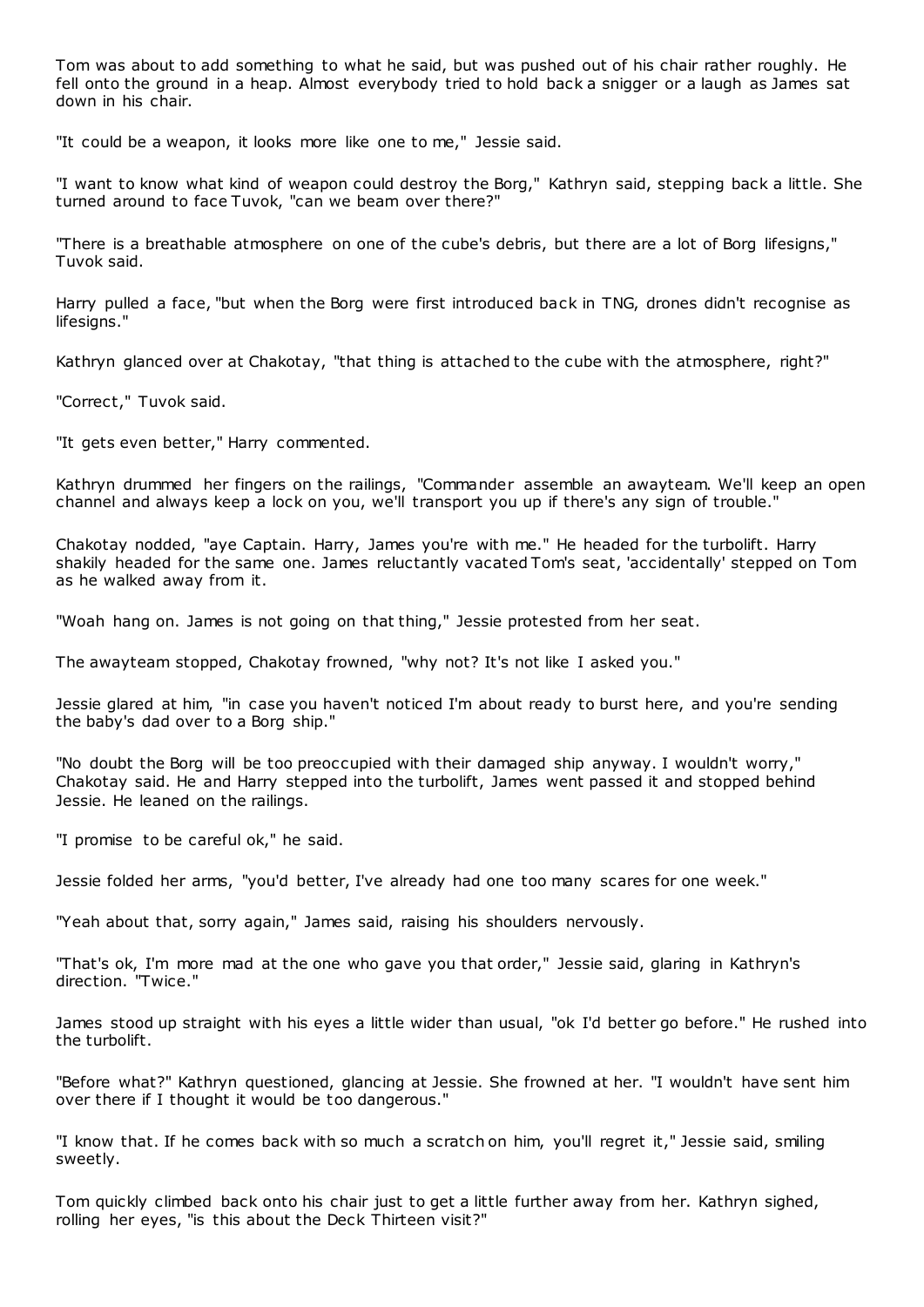"Just a tiny incy little bit," Jessie grumbled. "You're lucky I'm not feeling up to getting up again for a while."

# **On board the Borg Ship:**

Sparks flew everywhere across the seemingly endless corridors. Debris lay everywhere, most of the alcoves themselves had fallen apart. The drones were scattered across in their alcoves or on the ground, looking more lifeless than usual. A few drones were still functional, they looked busy repairing some of the damage.

Three figures dematerialised amongst all the carnage, all armed with phaser rifles. Harry and James looked just about ready to fire them, but Chakotay raised his hand and warned them. "Don't, they won't attack us unless they consider us a threat."

"We're armed with phaser rifles, most of their drones are dead, I think we're a threat," Harry commented.

James turned to look at Harry with his right eyebrow raised, obviously not daring to raise the scarred left one. "Oh yeah, I bet the real reason is that the Borg are too scared to do it."

Chakotay shook his head as he scanned around with the tricorder he brought. "This way." He lead the rest of the team down the corridor, Harry followed first then James.

Harry glanced at the dead drones that were still in their alcoves, even ones lying on the ground like he was expecting them to come alive any second. James sidestepped behind them so he could keep an eye on what was happening behind them.

"This is nothing like the holodeck simulations," Harry nervously muttered.

James frowned as something caught his eye, he moved away from the group to enter a room. He remained at the entrance. The rest of the team backtracked slightly to see why he had stopped. His eyebrow raised again as he tilted his head to the side slightly. "Couldn't they have collected something else?"

Harry and Chakotay re-joined him, then followed his glance into the room. Directly in front of them stood a pile of dismembered drone body parts, blood still ran from the parts that seemed to be recently hacked off.

Harry tried to swallow the rather large lump in his throat with no success, Chakotay tried to hide his own disgust with a frown. James turned his head away, but his eyes were still fixed on the pile.

"I'd say that's what Kes described," Chakotay said.

"Didn't Kes say we were all going to die?" Harry questioned in a raspy voice.

"It's kinda like the room we walked in on a Leda victim ship, except it's been cleaned up," James muttered.

Chakotay cleared his throat, "oookay, let's keep going."

He lead them further down the corridor, until they reached a circular room like the one before. Except this one had alcoves with drones in, dead but in one piece, and a mechanical pillar in the centre of the room. It had a computer terminal on it. Dead ahead a functional drone stood in front of an opening in the wall. It kept attempting to puncture the biological matter across the opening with it's assimilation needles, but kept getting a shock that made it pull away.

"What's he doing?" James questioned.

"Maybe that's how they assimilate," Harry responded.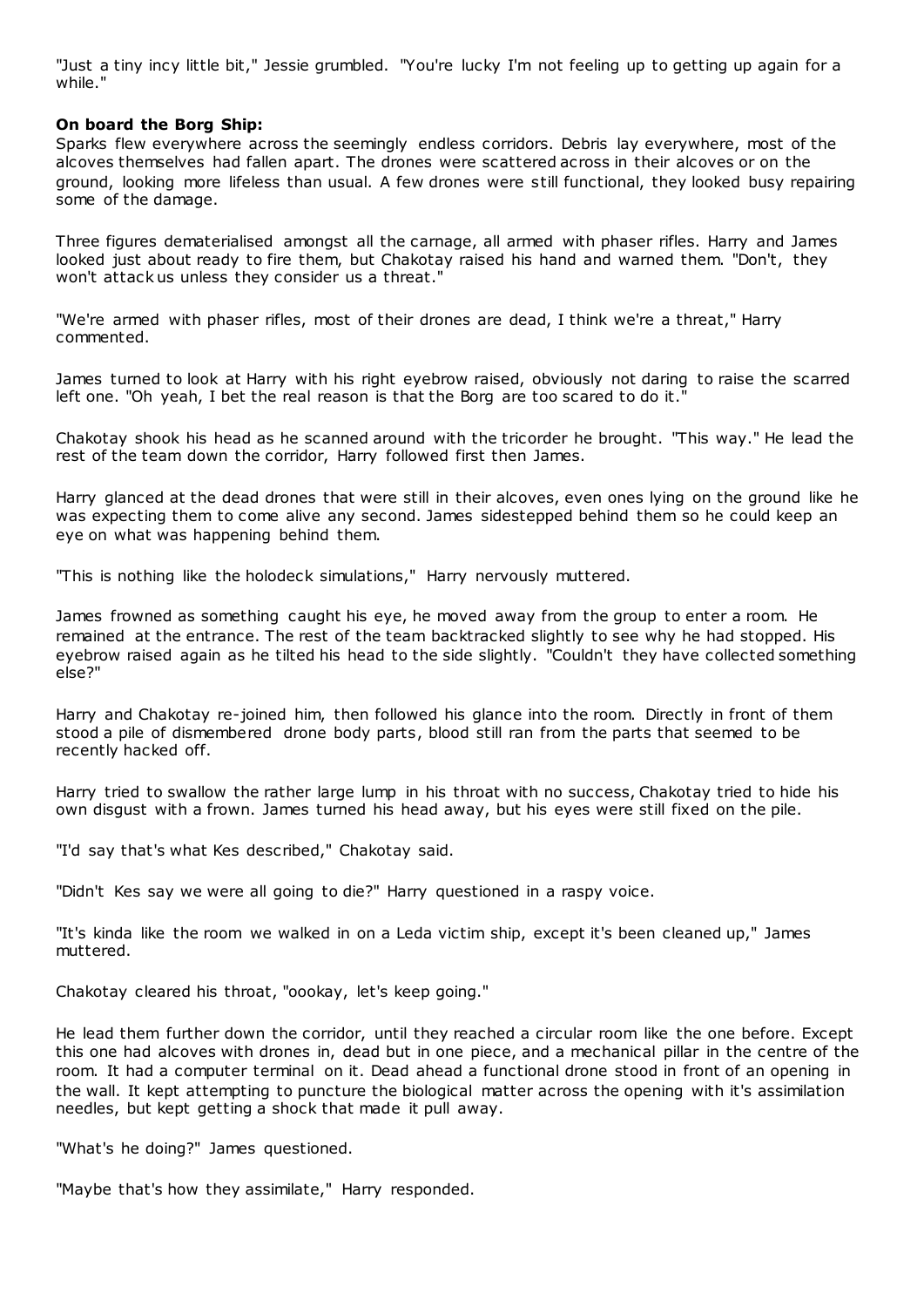"It's not having any luck, whatever it's doing," Chakotay muttered, slowly approaching the opening. "This opening leads directly to the ship, which it definitely is as I'm detecting a source of antimatter. I can't detect any lifesigns."

"Maybe he or she's out for a little stroll," Harry commented.

"Is that a nice way of saying that it's hacking and slashing?" James asked.

Harry shuddered, turning paler than usual, "thanks I just got it out of my head."

"No you didn't," James smirked slightly. "I'd hate to see the construction of these biological ships, just where do they get the material?" This made Harry even more nervous.

"Stop it, you're scaring him," Chakotay snapped mockingly. He tapped his commbadge. "Chakotay to Voyager.

In: "Yes Commander."

"We've found an opening to the alien ship. Permission to go inside," Chakotay said.

In: "Fine, but be careful."

Chakotay pointed at the terminal in the centre with his tricorder. "I'd tell Harry to do it, but we shouldn't leave him alone. You download the Borg database, I want to know what happened here. Harry, you're with me." He headed into the opening, Harry pulled a face as he followed.

"I'm not scared, it's just always me that gets it."

"Not in this season," James muttered as he walked over to work on the terminal.

Harry and Chakotay began to scan the interior of the alien ship. Harry noticed an unhealthy looking large hole in a 'wall'. "Commander, this looks like the Borg tried to blast through it with an energy weapon." He stepped closer, scanning away. "It appears to be regenerating, makes sense I guess." He peeped his head in through the wall bravely, he was now in full science mode. "Ugh," Harry quickly backed back out, his nerves once again getting the better of him.

"What is it?" Chakotay questioned. He went over to have a look himself, inside a Borg drone sat propped against a wall. Strange gooey bio-matter covered a lot of his skin, whatever it was, was still growing.

Meanwhile James' attention was shifted by an eerie alien's screech echoing down the corridors. He raised his rifle again, looking around to find the source. The deck plates creaked, the sound of it echoed into the room, followed by another screech and what sounded like loud footsteps. He quickly turned to finish what he was doing, then used his tricorder to scan for the sources of the sounds.

"Damn," he muttered. "Chakotay!"

Chakotay and Harry ran to re-join him. "What is it?" Chakotay questioned.

"The owner of the ship is coming back. I can't get precise readings, but I know it's within eleven metres of us," James replied.

In: "Voyager to awayteam."

# **The Bridge:**

"Standby for transport, we're getting you out of there," Kathryn anxiously said. Her head turned to B'Elanna who manned opps. "Energise."

"Damn it, there's some kind of electro magnetic interference that's coming towards the team," she grunted.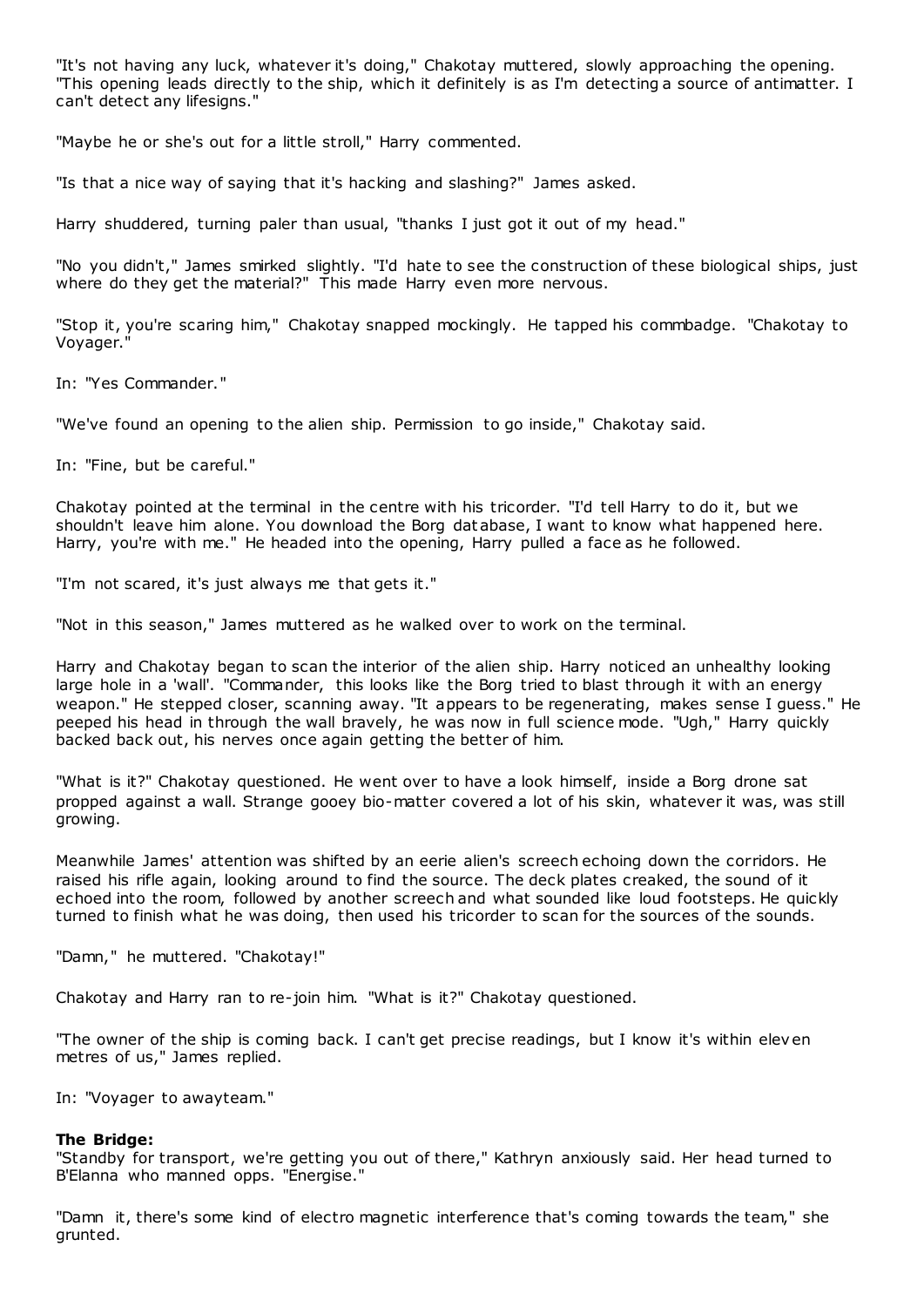"For god's sake, get away from it," Jessie muttered.

# **Borg Ship:**

Chakotay took over scanning, "it's within seven metres. Let's get out of here." He lead the way out of the room, then down the corridors. Harry, followed by James, rushed after him. Noticing the only alive Borg drones were also on the move, Chakotay began to follow them closely.

Harry nervously kept glancing around, his nerves beyond breaking point, even in between Chakotay, James and the drones in front.

"Crap, it's close," James muttered.

"Five metres," Chakotay added on, glancing back at him.

The wall next to them exploded only a metre ahead of them. The shockwave of it knocked Chakotay backwards into James, pushing him further back, Harry was knocked too but he didn't go as far. Two long, brownish legs stepped out from the hole, what they were attached to was a large bug like creature that towered over them. It's long thin arm swung at the Borg drones trying to get away, they were knocked to the ground. Each of them began withering in the agony of it.

"Oh boy," Harry stuttered.

The creatures large head turned to look at the human visitors. It took another swing at whoever was closest, and that was poor Harry. He fell to the ground screaming as an unbearable pain shot through his entire body. Chakotay and James dared to go forward to his aid.

As the alien prepared to take another swipe, James stood there ready to counter it but looked very uneasy about it. Chakotay knelt down next to Harry, who continued screaming. James used the rifle to block the aliens next swipe, then they all dematerialised in a transporter beam.

# **The Bridge:**

Kathryn moved away from the opps station looking impressed. "A skeletal lock, we'll have to add that to the transporter manual."

"We don't have one," Danny said.

"Have one what?" Kathryn questioned, obviously already forgotten what she said.

"Captain, the ship is powering up. It seems to be activating some sort of weapon," Tom muttered uneasily.

On the viewscreen the ship lip up a little, it detached from the Borg ship. Kes stared at it, she closed her eyes and cringed. Her legs gave up on her, but Kathryn was quick to catch her and guide her to her chair.

"Mr Paris, for the love of god, get us out of here!" Kathryn snapped at him.

"Ok, keep your pants on, please," Tom muttered to himself, keying in the commands.

Tuvok worked at his station, "they're firing." He looked relieved for half a second, "they miss..."

The ship rocked violently, everyone fell to the ground except for the two in the command chairs, they clung on for a dear life. Consoles exploded, sending smoke and sparks everywhere. Tom dragged himself back to his station. Everyone felt the ship jump to warp.

"The alien ship isn't pursuing," Tom breathed a sigh of relief.

Kathryn pulled herself up, then turned to Kes who sat on the edge of her seat. "Kes?"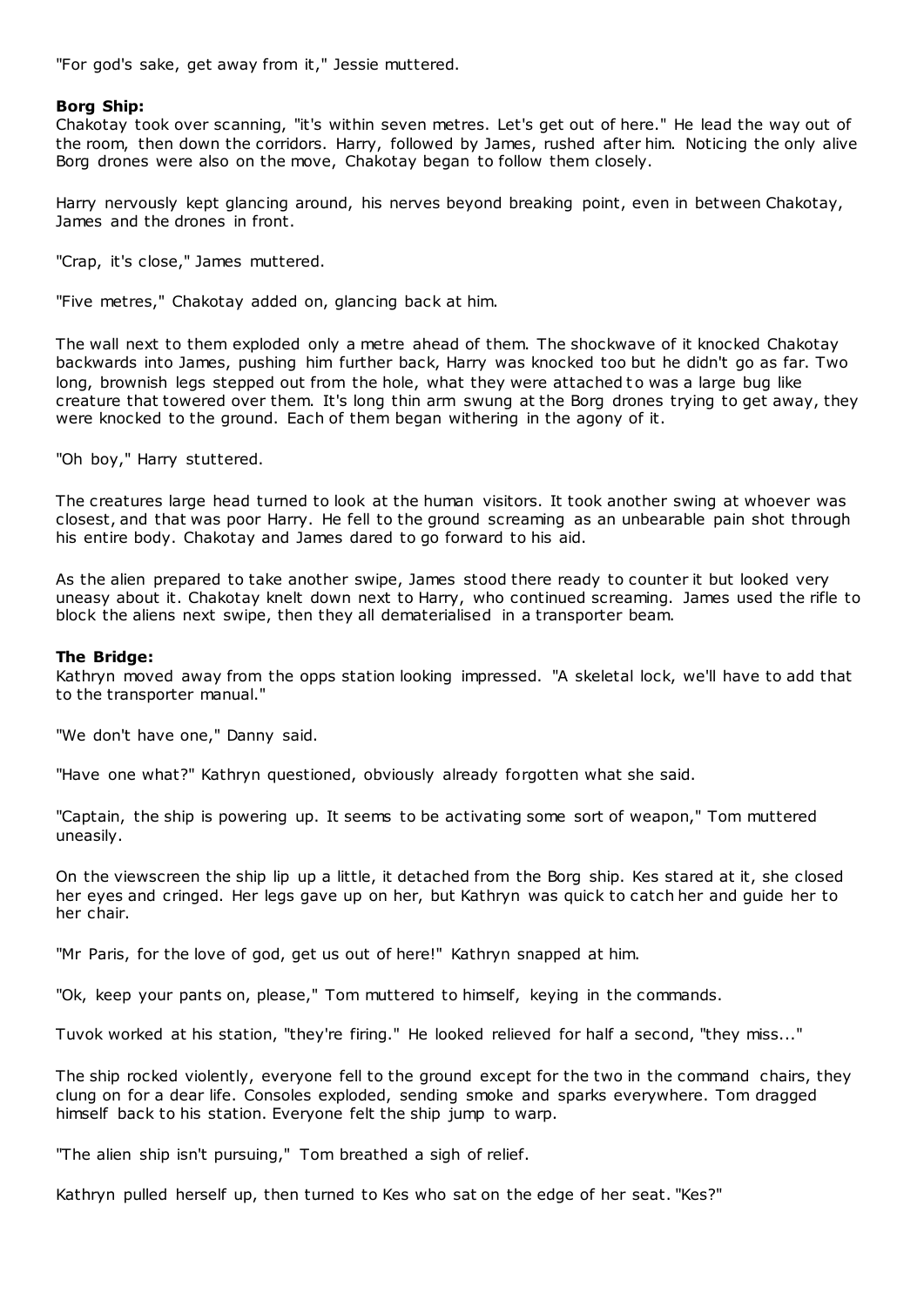"It tried to communicate with me," Kes said, lifting herself up. She looked at Kathryn, "Captain they're a telepathic species. I've been aware of them since the premonitions." Her eyes went back towards the viewscreen, "we shouldn't worry about the Borg now."

"What did it say?" Kathryn asked.

"It said," Kes said, closing her eyes briefly before looking back at her. "The weak will perish."

# **Engineering:**

B'Elanna, Chakotay and Tuvok stood by one of the stations, looking at one of the monitors that showed Borg information on it.

"The Borg refer to these aliens as Species 8472," B'Elanna said.

"They have encountered them on more than a dozen occasions in the past few months. Each time the Borg were unsuccessful," Tuvok said.

"The collective has very little information about the species," B'Elanna added on.

Chakotay frowned, "do they have any idea about where they come from?"

B'Elanna glanced back at Tuvok, looking a little unsure of herself. "I'm afraid so." She keyed in a few commands, the screen changed. Chakotay's face stiffened.

"Call the Captain," he mumbled.

# **The Bridge:**

Kathryn stared coldly at the viewscreen, on it there was a bright opening in space, but a lot of Species 8472 ships were flying out of it. A group of them were already flying around or hovering nearby. "The Northwest Passage."

Chakotay stepped forward to stand right behind her, "it's clear of Borg activity for a very good reason."

"No kidding," Tom muttered.

"I'm detecting one hundred and thirty three bio ships, and more are approaching," Tuvok said.

Kathryn walked towards him, "from where?"

"They appear to be coming from a quantum singularity," Tuvok replied.

"On screen," Chakotay ordered.

The viewscreen changed, this time to show inside the passage. A bioship flew out of a small singularity, it was followed by another and another every second.

"Kes, are you getting anything?" Kathryn questioned, heading over to stand behind Kes but a little to her right. She stared at the viewscreen.

"Yes I can hear them," she replied, shuddering like she was cold. "They come from somewhere... different, they live there alone."

Chakotay stood on Kes' other side, "some kind of parallel universe?"

Kes sighed, almost sounding angry, "I don't know." She glanced over her left shoulder briefly, then to her right at Kathryn. "I feel malevolence, a cold hatred. The weak will perish," she mumbled, glancing back at Chakotay. "It's an invasion," shaking she looked back at Kathryn, "they're intent on destroying everything."

"Tom, backtrack at maximum warp. Once we're five lightyears away, hold position," Kathryn ordered.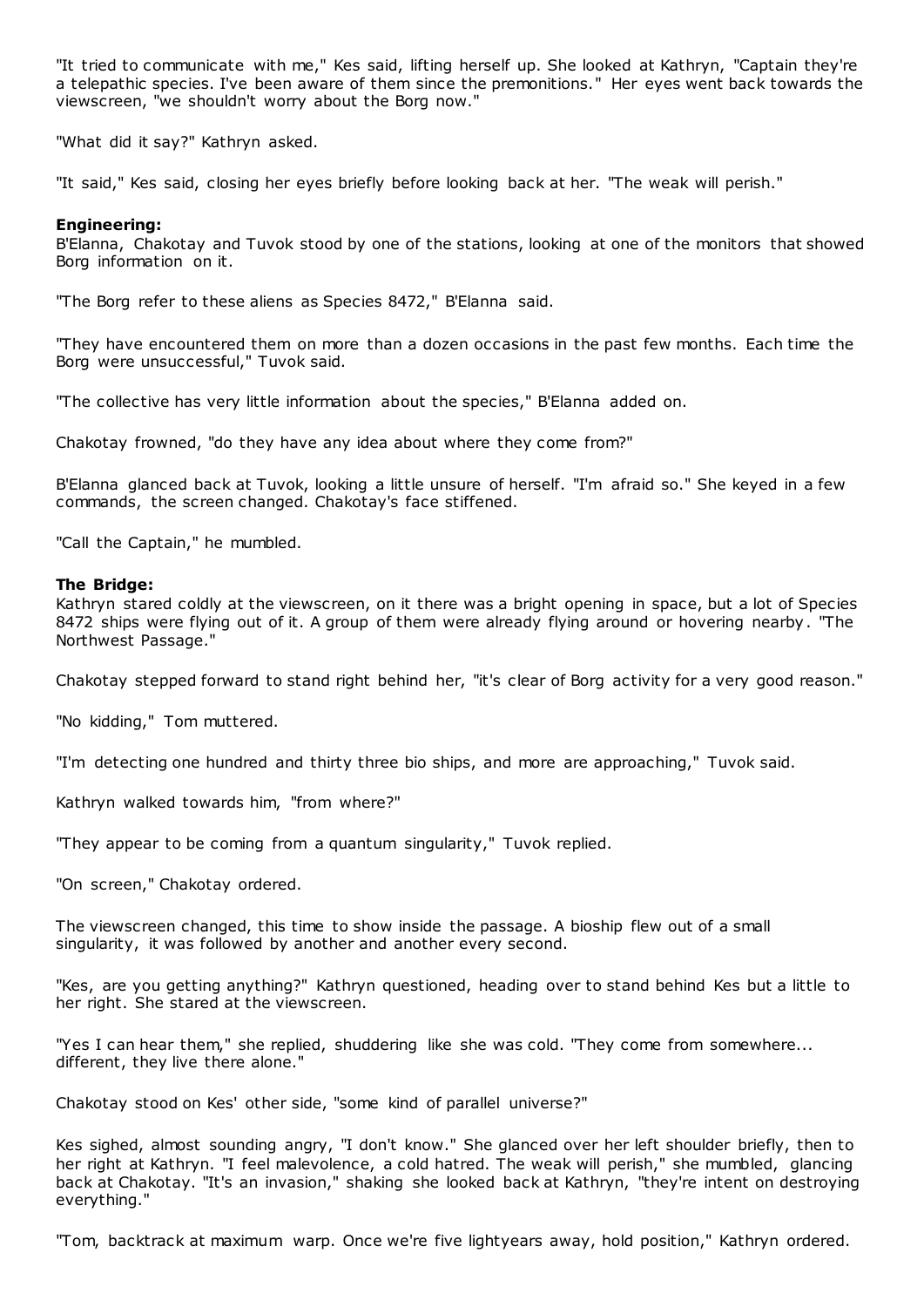"Thank god," Tom sighed as he typed in the commands.

Kathryn turned to Chakotay, "Commander." She then turned on her heel, made her way to the Ready Room. Chakotay was right behind her.

They both stood back in front of the window, turning to face each other. "Here's our moment, what do you think?"

"Flying in there would be suicide, that isn't an option anymore," Chakotay responded.

"Great, now the choice is backtracking and giving up on ever getting home," Kathryn muttered angrily. "Or face the Borg in their space."

"That's not all we have. We would be turning around but not giving up, there could be another way," Chakotay said.

Kathryn turned to lean on the railing, "I'm not going on that bridge and telling the crew we're quitting. I can't do that, Chakotay, not yet. There's got to be a solution."

Chakotay stood beside her, "you haven't slept in days. Try getting some rest to clear your head while we're still safe."

Kathryn sighed, she glanced at him briefly. "Good night."

Chakotay nodded his head, he turned to leave. Kathryn instinctively went to the replicator to get a coffee, she shook it off then turned to the window again, hoping to find inspiration somewhere.

# **Sickbay:**

"May I ask what happened here?" the Doctor quizzed, looking a little amused. He held Damien's right arm as he sat on the biobed, not looking amused.

He huffed, "I just asked if somebody had a nice fall. They obviously didn't get it, they mustn't know the other term for Autumn."

"It was probably cos it was such an old joke," the Doctor sighed. "There all done."

"Good," Damien muttered, he stepped down from the biobed. He walked over to look toward Harry's biobed, he looked a bit like the Borg drone they found on the alien ship. "Wow Harry, you look so much better, have you done something with your gooey skin?"

"Do you mind?" the Doctor grunted, gently pushing him away. "He's still conscious."

Damien smiled at the hologram, "I'm impressed doc , I didn't know you had it in you."

"I can't sedate him, the alien's DNA prevents any form of attack," the Doctor groaned.

"Well that's no fun," Damien muttered, looking back at the station. "What's the point of having an alien species that can't get sick. Though if they get injured, they won't get any pain killers."

"They're immune responses are extremely high, and so is their regeneration," the Doctor muttered. "It's not completely immune in theory." He turned to work at the station, attempting to block Damien's view of it. Damien groaned, taking the hint. He moved away muttering to himself.

Kathryn walked over to them, looking like she'd just climbed out of bed. "Explain."

The Doctor frowned at her appearance briefly. "I've already found a possible treatment Captain. The nanoprobe technology can be reprogrammed to get around the alien's immune system."

"Ooh Borg Harry," Damien commented.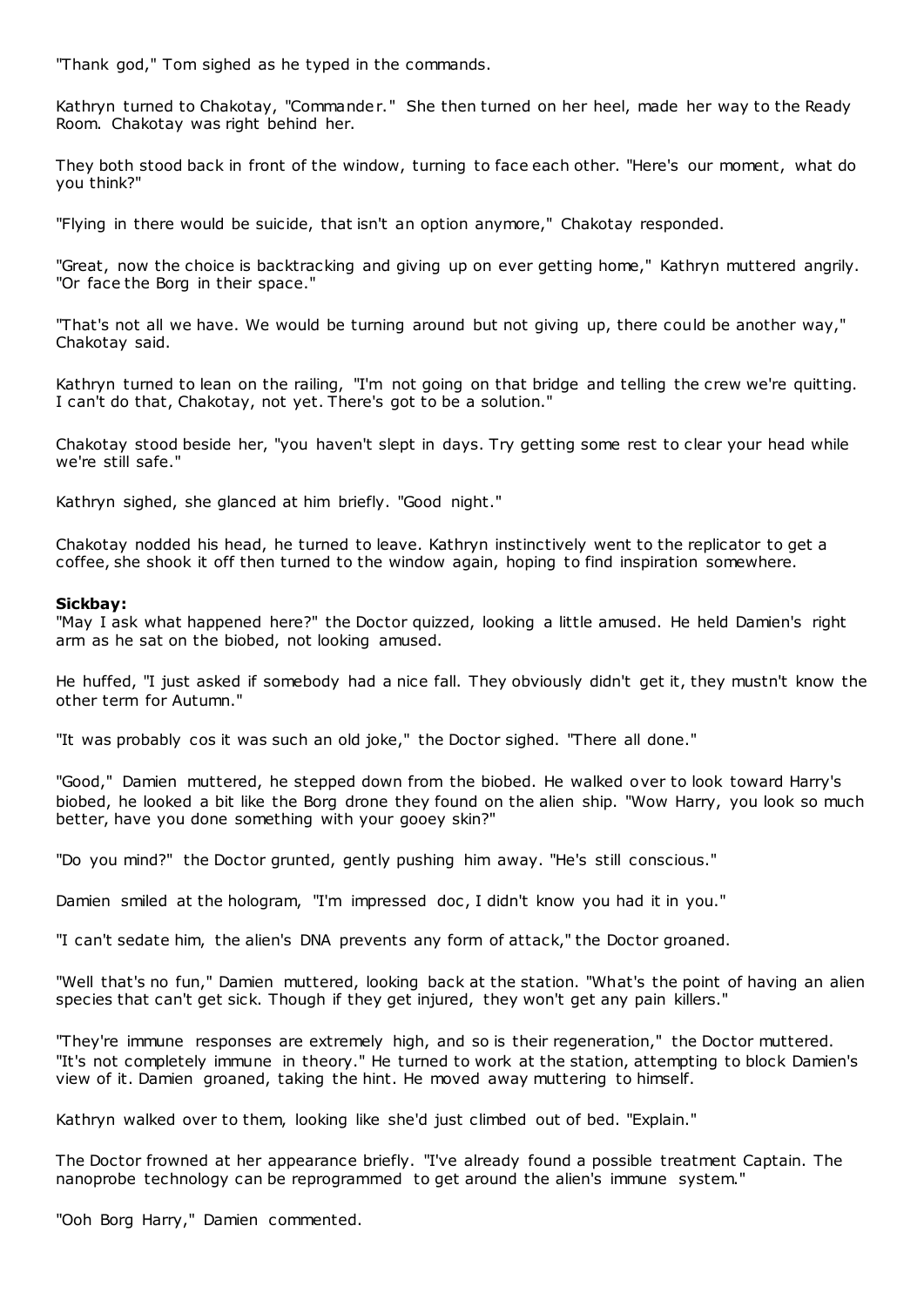Kathryn death glared him but he didn't notice, then turned back to the Doctor. "You're going to assimilate him?"

"Not exactly. The nanoprobe can attach itself onto the alien blood cell, for a short time and then the immune system will destroy it and the cell. It should eradicate the infection," the Doctor smiled proudly.

"Why didn't you call me?" Kathryn demanded.

The Doctor's smile faded away, "it will take a lot of nanoprobes to cure him, and I don't think I have the time to replicate enough. We simply don't know how long Harry's got left."

"You'd better get started," Kathryn said in a hushed voice.

The Doctor nodded, he headed into his office.

"So he won't be Borg Harry? Damn," Damien pouted.

"Haven't you got somewhere to be?" Kathryn muttered.

"Now now Janeway, if you want me to take command of your ship all you have to do is ask," Damien smiled.

Kathryn rolled her eyes in disgust, "you wouldn't be able to handle it. We have the Borg on one side, 8472 on the other."

"What a lame name, I'd call them the Giantinsectoids," Damien muttered to himself.

Kathryn continued on, ignoring him. "The obstacle is the massive Borg space, these two feuding powerful races. One swipe did so much damage to Harry, one shot almost destroyed us. All the Borg need to is carve up pieces of the ship like a Sunday dinner roast, and stick needles into us."

"Perhaps the Eataliveazoids," Damien muttered.

"I may as well be talking to myself," Kathryn said.

"I'm sorry, were you hinting that I should give you advice or just feeling sorry for yourself?" Damien asked. "Cos I like both."

Kathryn looked like she was forming an idea, her face had lit up a little. She turned to Damien quickly, startling him. "Usually I'd say go to hell, but today, what would you do?"

Damien laughed, "me? I'd put the cloak on, obviously, though one of my first members was assimilated so they'll counter that."

"Never mind," Kathryn groaned.

Damien jumped up to sit on the biobed, smiling eagerly, "no dice Janeway, why ask me of all people?"

"You don't follow rules like we do, you do whatever you think is neccessary, somebody who takes advantage of anyone, anything," Kathryn muttered. She pulled a face, "true you seem to fail at everything, but that's the bad guys for you."

"There's your answer, they're the villains so it's only a matter of time," Damien smirked.

"Damien," Kathryn said in a warning voice. "What would you do? I'm not saying I'd do it, but..."

Damien smiled deviously. "If this ship were mine, I'd make the Borg grovel and beg, make them my bitch, my slaves. Then destroy 8472 obviously."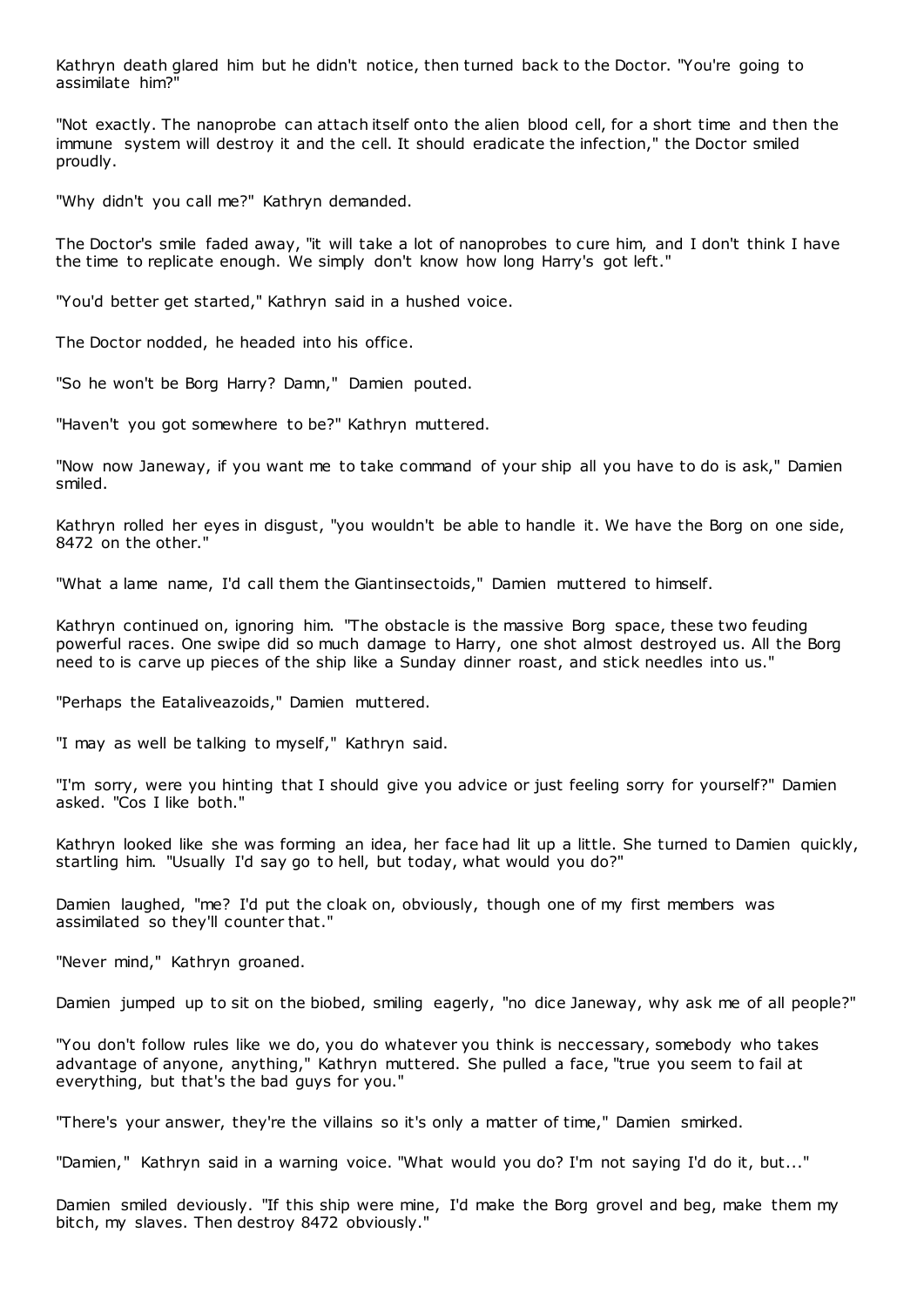"Oh my god," Kathryn groaned, covering her face.

"You think I'm joking?" Damien muttered, raising an eyebrow. "You have something the Borg would assimilate you for, it should solve both your problems."

Kathryn's face lit up again, "of course, it's so simple."

Damien coughed, hinting for something. "I'll expect you to have moved out of your Ready Room within the hour."

"Dream on Damien. For somebody who has just basically told me to make the Borg my bitch, I'm surprised you never thought of negotiating what you wanted before telling me," Kathryn muttered.

Damien stared blankly for a few minutes, by this time Kathryn had already left. "Ah crap, foiled again." He glanced at Harry, "heh it could be worse."

#### **The next morning Conference Room:**

The rest of the original cast, along with Craig, Jessie and James were around the table. Only Jessie was sitting, everyone else stood around the table, leaning on the back of the chairs.

"You've got to be kidding. We can't just ally ourselves with the Borg," Tom stuttered.

"Why not?" Craig questioned.

Tom rolled his eyes, "cos we're not cool enough to hang out with the big boy gang. Grow up Craig."

"We wouldn't be allying ourselves with them, we'd just be exchanging things," Kathryn said, beginning to pace. "We give them the weapon to destroy their enemies, and they leave us alone as we pass through their space."

"That's crazy," Jessie muttered. "Maybe I should kill myself before the Borg come aboard, and I lose my hair."

"We could mutiny," James suggested.

"Oh god, not again. We should really ban that holodeck program," Kathryn groaned.

"What, I missed an actual mutiny?" Jessie pouted.

"Well I missed something important, when the hell did we learn to destroy 8472 ships?" B'Elanna questioned.

Kathryn pointed at the Doctor as she moved over to stand beside him. He looked very uncomfortable. "The Doctor found a treatment for Harry that'll destroy the alien DNA from his system."

"It's still in the experimental stage, I've barely got enough to treat Mr Kim yet," the Doctor said.

"Nevertheless, if we teach the Borg how to do this, they'd be able to make it into a weapon," Kathryn said.

"I suppose, they won't know any of this. They get all their information from assimilating people, ships, planets. We saw that they couldn't assimilate the alien ship," James muttered.

"Great, and now we're going to announce to them that we have a weapon. We may as well just send out a message saying 'please assimilate us'," Tom sighed.

Tuvok raised an eyebrow, "Mr Paris is correct. The Borg would not hesitate to assimilate Voyager, they would not even listen to negotiations."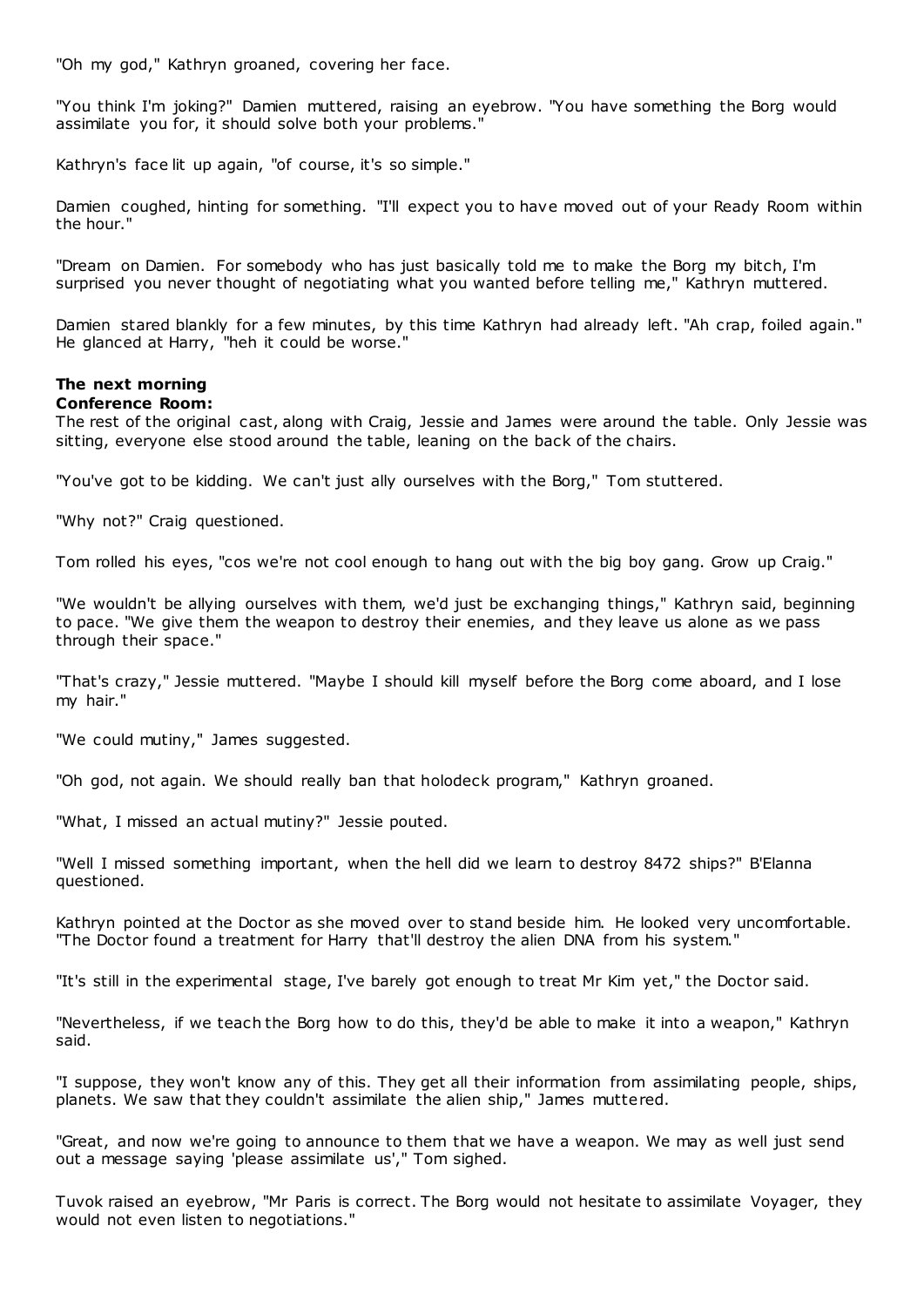"Ah but if we tell them in the same message that if they try anything, the database with this information in and the doc will be deleted," Kathryn said.

The Doctor didn't look happy about this, "charming."

"Don't worry, it shouldn't come to that," Kathryn sighed.

Jessie raised a hand, "uh, didn't he explain this to a few people on the ship? It might be enough for the Borg."

"We could play dumb ok. We'll say 'buh our holo doc thing has a weapon, he will be deleted if you try to Borgify us, and we want to go through your space in one piece'," Tom smirked, obviously only amusing himself.

"What we're asking for is tiny in comparison, they'll accept it. We won't give them anything until we're clear of their space. All of this is final, we're doing this," Kathryn said. She looked at B'Elanna, "transfer all the nanoprobe information into the Doctor's program. Tom, locate the nearest Borg ship and set a course."

Tom nervously nodded his head, "yes ma'am."

"Dismissed," Kathryn ordered.

Everybody but her, Chakotay, James and Jessie left the Conference Room. James had to help Jessie back to her feet.

"I don't get it. Why don't we just ask for a transwarp lift with a cube, that way the Borg can leave us on our merry way and go trigger happy with 8472," Jessie muttered.

Kathryn turned a little pale, "huh, Voyager wouldn't handle the stress of transwarp, dismissed."

"Don't rush me," Jessie snapped. She and James headed out too. "Dumb ass." They both left.

"You didn't say a word," Kathryn said to Chakotay.

He sighed, "so we're negotiating with the Borg to get through their space, while taking 8472 out at the same time? What will happen after that?"

"What do you mean?" Kathryn muttered.

"I'm not saying the Borg will agree happily to your terms, or even Jessie's quicker plan. However have you thought about the implications of what you're about to do?" Chakotay questioned. "The Borg will annihilate these new aliens, and will go right back to what they do best. Just so we can get home a little quicker."

"8472 have threatened to destroy whatever is weaker than them. Who's to say which is better?" Kathryn said.

Chakotay shook his head, "obviously not me I guess, it's always you. Your orders will effect the people in this quadrant in a huge way. How many people are you going to sacrifice to the Borg in order for us to go happily on our way."

"Chakotay, you," Kathryn said.

Chakotay continued speaking, "I know nothing will change your mind. Just remember what I said when you hand over that technology to the Borg." He marched out of the Conference. Kathryn sighed as she looked around the empty room.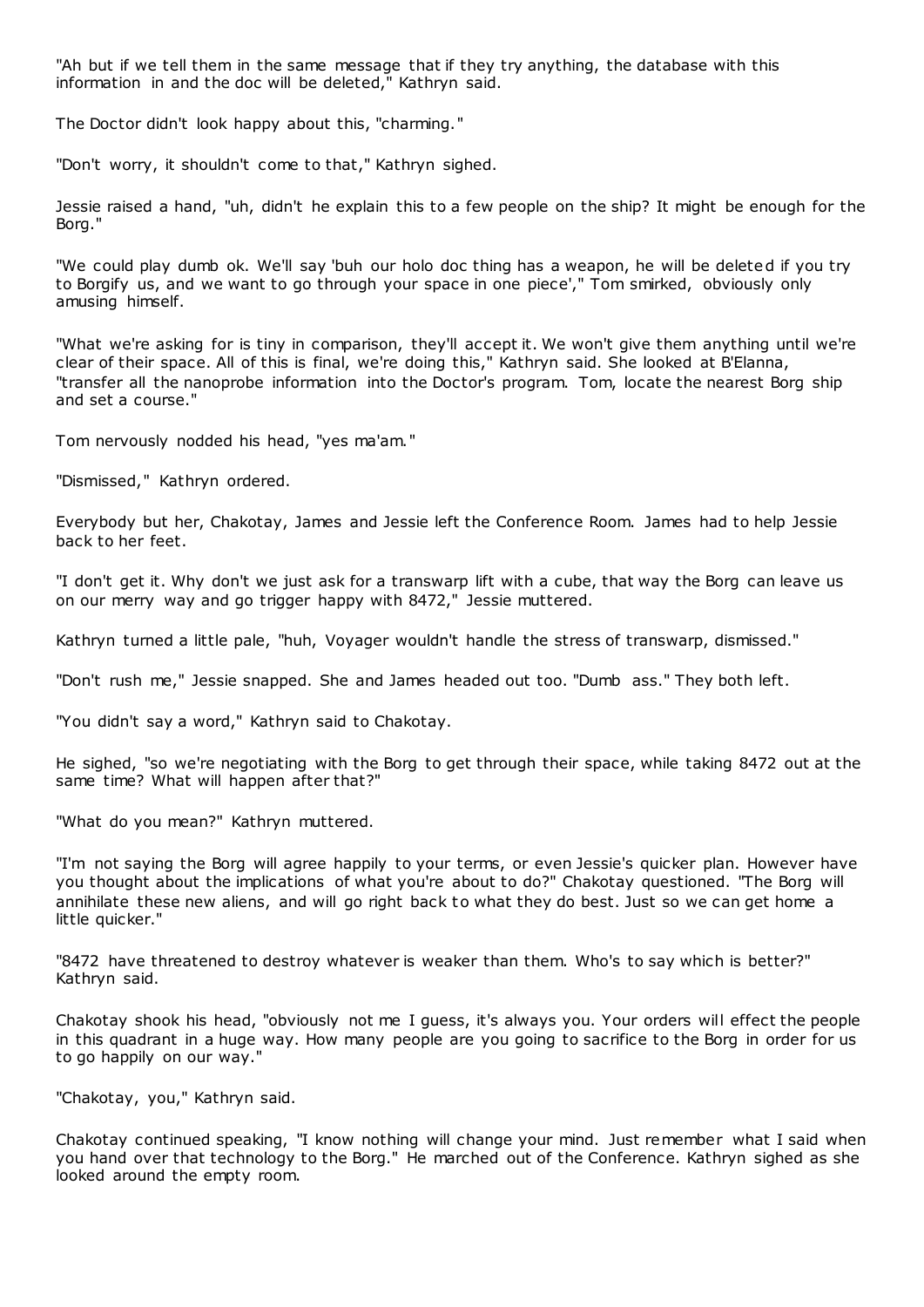# **The Bridge:**

Everyone present sat or stood, waiting in an eery silence. On the viewscreen a Borg ship approached them, in the distance was a planet that had two other cubes in orbit.

"They're not ignoring us now," Jessie said.

"They're hailing us," Tuvok muttered from Tactical.

Kathryn pushed herself onto her feet, "open a channel."

The disembodied multiple voices of the Borg echoed around the Bridge. "We are the Borg, you will be assimilated. Resistance is futile." The ship shook as the cube locked a green tractor beam on them.

"See, I told you the I in futile was pronounced in upper case," James commented from opps.

"Somehow I'm not caring," Tom added on, obviously lying a little.

"Borg Vessel, this is Captain Janeway of the Starship Voyager. We have tactical information about Species 8472, we want to negotiate," Kathryn said.

"Irrelevant," the Borg responded. "You will be assimilated."

"If you do not agree to negotiate we will have this information destroyed," Kathryn coldly said. "You have five seconds."

Strangely they couldn't hear the multiple Borg's thinking about it, but they heard the decision. "State your demands."

"We want safe passage through your space. Once we're clear, we'll send you the information," Kathryn said.

"They're going to tell us to F off, aren't they?" Jessie muttered. "I still vote for the transwarp lift."

Kathryn suddenly disappeared in a green transporter beam, everyone looked at where she once was, staring blankly.

"Oh well, the Borg are going to get a lot of coffee recipes," Tom muttered.

"Shut up Tom, get her back," Chakotay ordered.

#### **The Borg Ship:**

Kathryn appeared on a walkway that seemed to go across the entire interior of the vessel. The drop looked a few hundred metres.

"Your terms are unacceptable. Our space is vast, we do not have time. Species 8472 must be stopped, they are a threat to you as well as us."

"I'm aware of that, but you're still not getting it until we're safe," Kathryn said, leaning on the railing. She could almost hear the entire collective sigh in annoyance.

"State your proposal."

"We could work together on this weapon while we go thro..." Kathryn responded, but she was interrupted by the cube shaking roughly.

#### **Voyager:**

Chakotay ran around the railings to get to Tactical, "where did that ship come from?"

"A quantum singularity opened up several kilometres away, there are more ships approaching," Tuvok replied.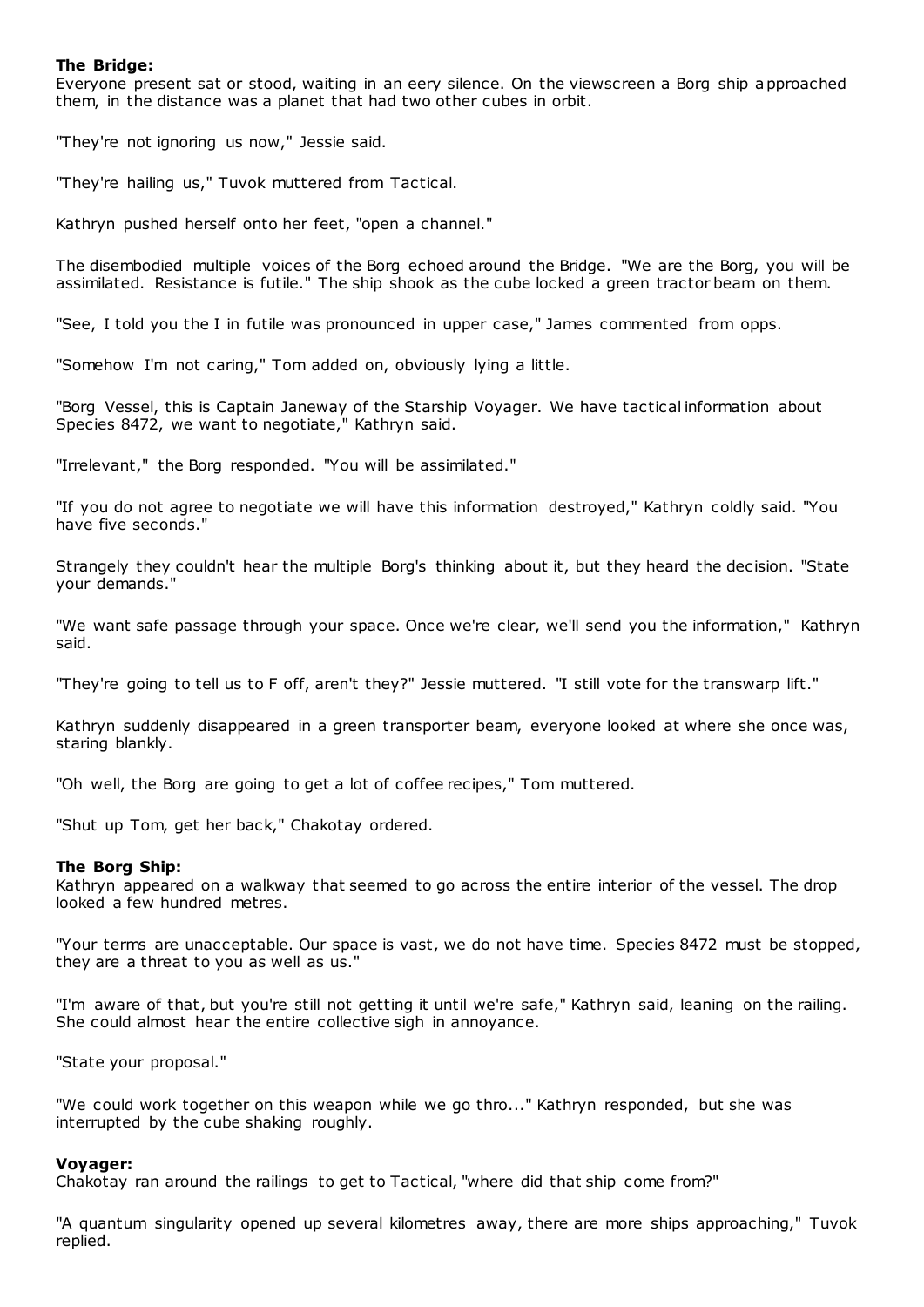"The Borg's shields are weakening, we may be able to get Janeway back," James said. "Do we want to?"

"This isn't the time for jokes," Chakotay hissed.

"At the very least we may be able to break free from the tractor beam," James said.

"On it," Tom muttered as he worked at his station.

Most of the bridge crew watched as nine 8472 ships flew in formation, then combined their fire towards the planet. Even from a distance they could see the surface cracking up, lava shooting out of the cracks like geysers. The entire planet crumbled before everyone's eyes. The shockwave from it hurtled towards them.

"Holy crap," Tom stuttered.

The Borg ship towing Voyager zoomed out of harm's way, the two behind it weren't so lucky. They were quickly consumed by the debris.

#### **The Bridge:**

Chakotay marched across the bridge looking extremely stressed. Everyone else were in the same places as before, worrying about Chakotay's behaviour.

"I've got a lock on her," James said.

Chakotay swung around to face him, "well energise."

"I am," James muttered, briefly giving him his non literal evil eye. "They're adapting their shields."

"Crap, where are those hacking skills I originally hired you for?" Chakotay grunted.

"I'm working on it," James said. His station beeped at him, "we're being hailed."

"On screen," Chakotay commanded, turning halfway toward the screen.

Kathryn appeared on it, harshly pouting her lips, her eyes glazed over with no feeling at all in them. "Commander cut the transporters."

"What?" Chakotay said in disbelief.

"Do it," Kathryn hissed.

Chakotay waved his hand behind him to gesture the order.

James rolled his eyes, "I'm not deaf."

"I've reached an agreement with the collective. We're going to help them design the weapon in exchange for safe passage through their space."

"I still think my escort via transwarp is quicker and better for everyone," Jessie commented. "Well except 8472."

Chakotay shook his head, "how do you suppose we do this?"

"I'm going to work here on the cube. I want to take advantage of the superior technology," Kathryn replied.

Jessie frowned, "great plan, do they even have food replicators?"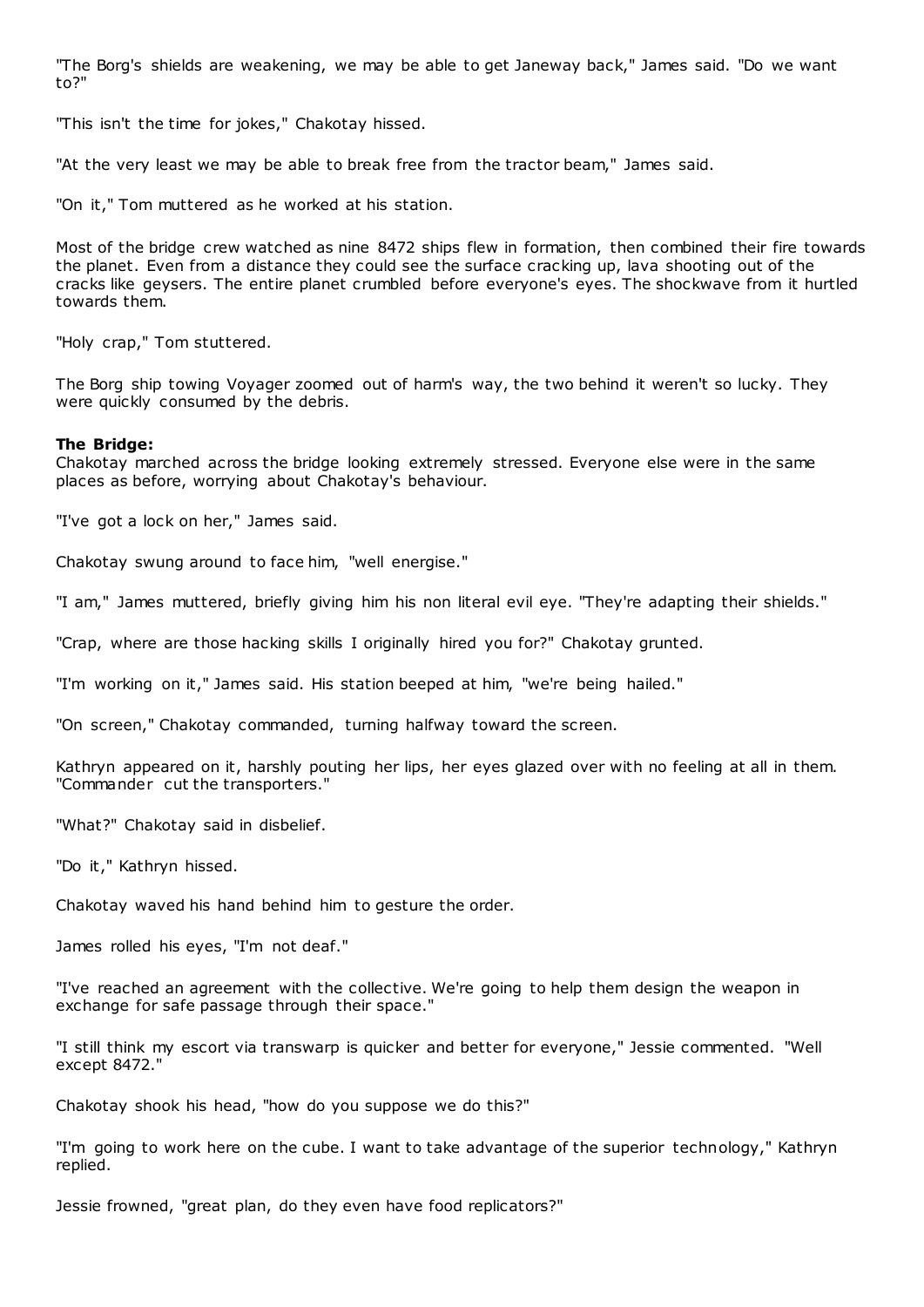Kathryn twitched slightly, "it's part of the deal. Commander send one or two capable Security personnel to join me. We're going to make this work. Janeway out." The viewscreen changed back to show the Borg ship towing them, then back again. "One should bring some coffee, now!" It turned back again.

Chakotay raised an eyebrow, "did she just put capable and Security together?" He turned to Tuvok, "Tuvok you'll be able to keep calm over there so you go. Take James with you."

"Crap," James muttered. Jessie just growled.

Chakotay ignored them both, "Borg drones are strong so we should send our strongest."

"Hey hey, emergencies only," Jessie squeaked.

"What is an emergency to you Jessie?" Chakotay asked.

"But surely I'm more useful here," James mumbled.

"You could be more useful over there minus the muscle, ok hack whatever. No time to complain."

"Really cos it seems like there's lots of time," James muttered, he turned to go into the turbolift, Tuvok left his station to follow.

"James!" Jessie suddenly yelled out, freezing everyone on the spot. James eventually moved across the bridge, and leaned over the banister. "Don't get Borgified, I like your hair, and you're pale enough. And I like you not being mindless and stuff."

"Jessie," Chakotay warned.

Jessie gave him a quick glare then looked back up at James. "Those needles freak me out, and Borg aren't famous for their parenting skills. Our baby's not getting locked in a drawer, sicko's. Oh and..."

"Jess," James said, reaching to hold her hand. "If they try their arm will probably get broken, I'll come back individual and with my hair, ok?"

Jessie smiled a little, "good, don't die either."

Tuvok raised an eyebrow, "now Mr Taylor."

James pulled a face, "actually about that, I was thinking about using the Stuart part." He followed him into the turbolift.

"Heeeey, you didn't say that you wouldn't die!" Jessie moaned. "Get back here!" she growled after they'd gone. "Damn it."

"Note to self, don't get B'Elanna pregnant," Tom said to himself, looking a little freaked out. Jessie overhead and was glaring full force, he seemed to sense it. "Another note to self, run like the wind. One more, hire somebody to neuter James so she doesn't get pregnant again."

"Tom!" Chakotay snapped.

"Note to self, stop making notes to self outloud and tell Chakotay to calm down," Tom muttered.

#### **The Borg Ship:**

Two drones stood next to each other in front of a damaged drone lying on the floor, having seizures while sparking a lot. They looked at each other when it went limp. "Ohno, she got to another one."

"Before long she'll find a way to kill us all. Damn those other drones for having that Unimatrix Zero dump," drone two muttered.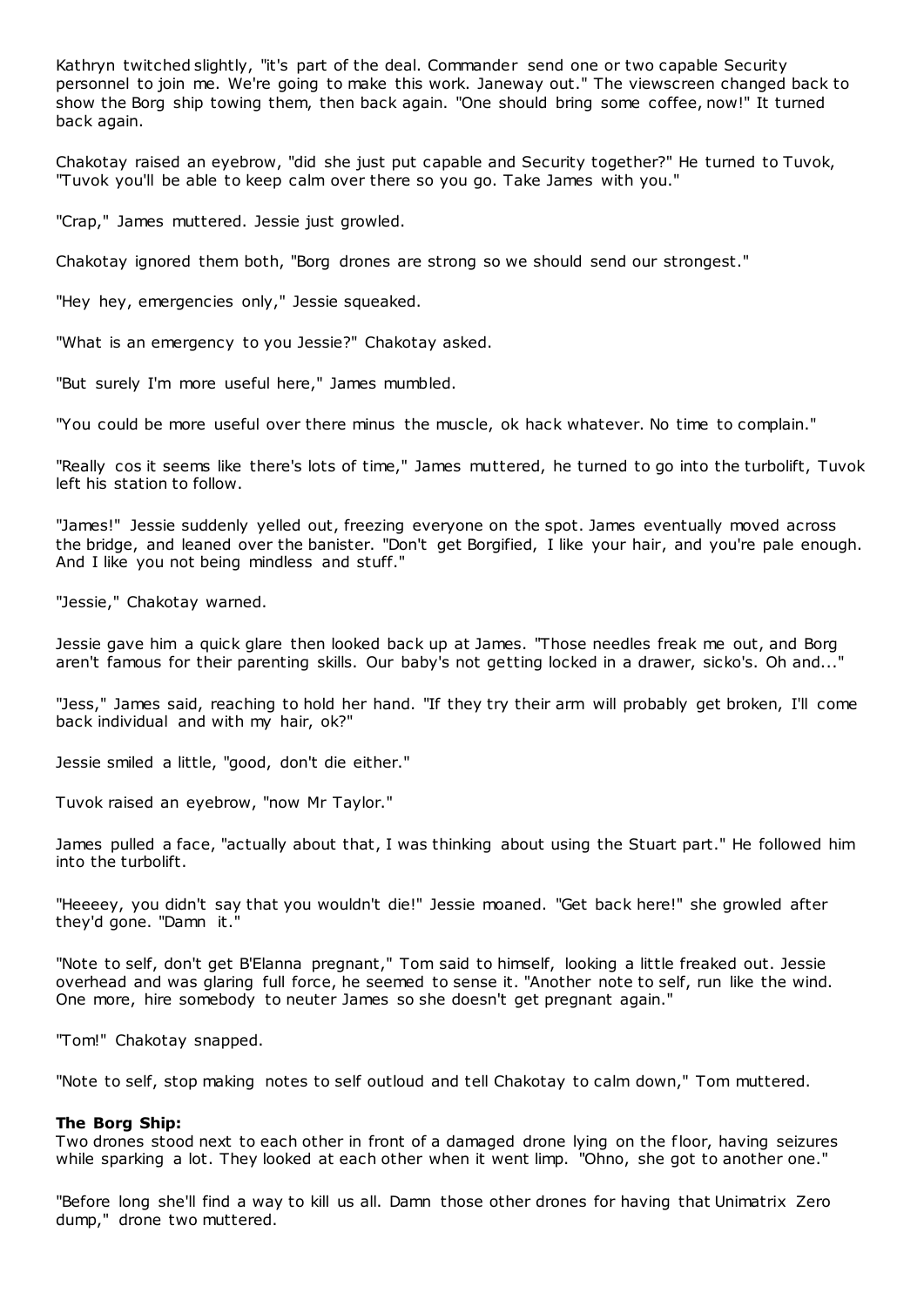The two noticed a large group of drones heading their way. They both looked scared which is unusual for a mindless drone. "We could easily just rat them out to save our asses."

The Borg voice echoed around the entire room as the drones were completely surrounded and outnumbered. "You are Borg, you are not individuals. We will restore order to your chaos you fools."

"You really should stop acting like that when we have guests, ma'am," drone one said.

"Exactly we need perfection, we need to show them that," the voice boomed. "For your disobedience you will work on the project."

"Oh god, the project," the two drones whimpered. Two of the drones surrounded them brought boxes out of nowhere, and shoved them into their hands.

"Reconnect them and get back to work all of you. Two from Voyager will arrive soon."

The drones all cleared off, the two with the boxes turned into normal drones and walked off too.

### **The Bridge:**

Chakotay marched out of the turbolift near tactical, passing Jessie sitting down on the chair there looking a little too uncomfortable. "Status?" he ordered, glancing briefly at B'Elanna at opps. He stopped in the centre of the bridge.

"Borg shields are regenerating, they're now blocking the transporters," she replied.

"But we've got people over there," Jessie said.

B'Elanna sighed, "I know."

"Try matching their shield frequencies," Chakotay ordered.

"I don't think so, the Borg have just matched each frequency I've tried," B'Elanna muttered.

Chakotay swung around to glare at her, "I don't want to hear it B'Elanna. Just make sure we can get our people out of there if we have to." Everyone else on the bridge grew just as uncomfortable as Jessie, even B'Elanna looked a tad nervous.

"Aye sir," she said.

The bridge shook lightly as Chakotay walked over to stand beside Tom. "They've released the tractor," he said, sounding surprised.

"Match their course and speed," Chakotay quickly commanded.

"I never thought I'd hear myself say this, but it looks like the Borg are cooperating," Tom muttered, glancing briefly back at everyone.

Chakotay looked down at him sternly, "looks like."

"Ok that's not good," Jessie mumbled, she grabbed a tight hold of the station.

B'Elanna turned her head to the left to watch her fidget in her chair, "are you ok?"

"No," she replied, closing her eyes and cringing. Her hand tightened it's grip on the station. At this time everyone had turned their heads toward her.

"Must have been that little ship movement," Tom commented.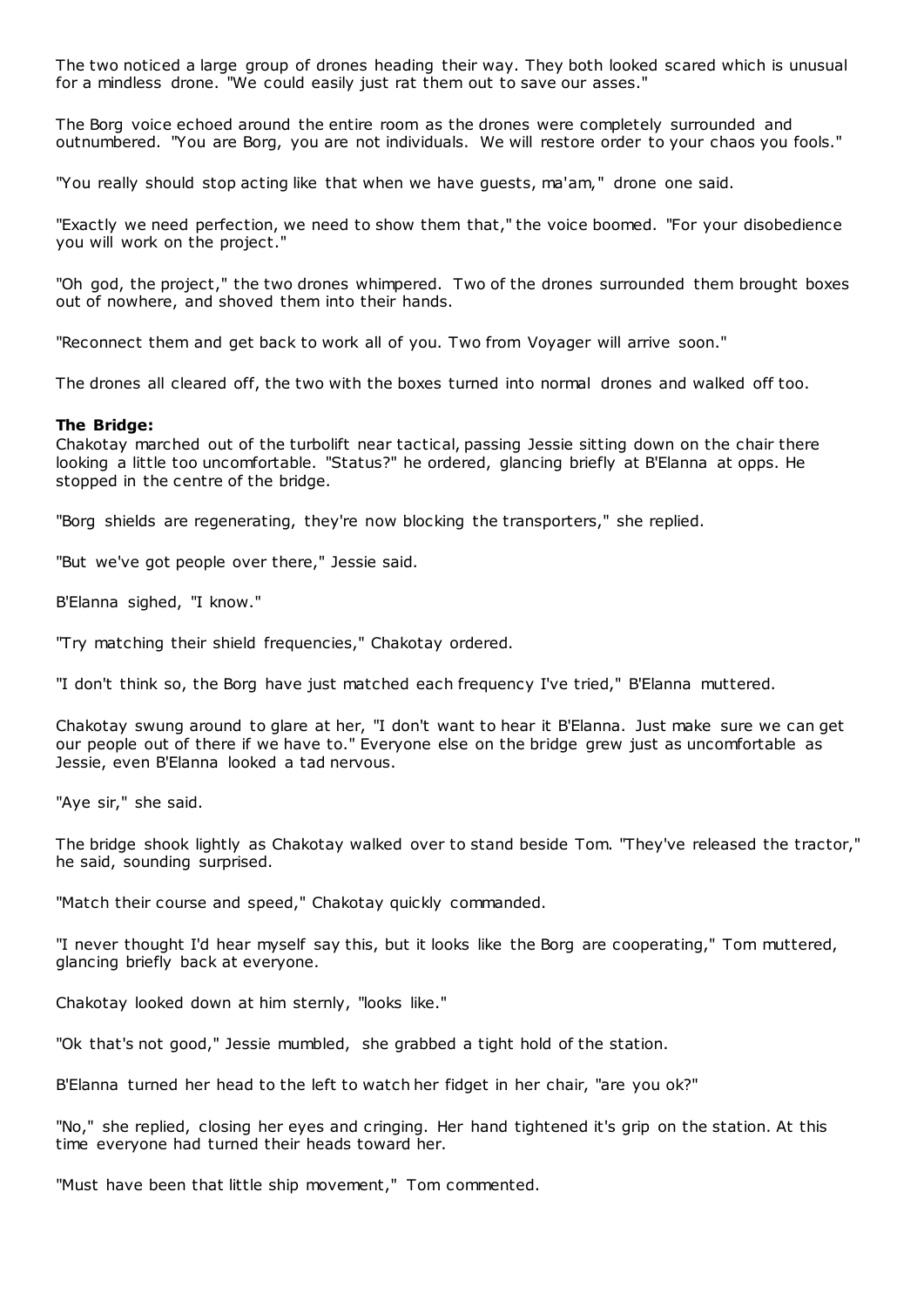Jessie sighed as she loosened her grip on the station, "no, at least I don't think so." She used the station to help her stand back up, slowly she stepped out from behind it. Tom jumped a little at the sight of her.

B'Elanna shook her head, "are you not used to seeing pregnant women Tom?"

Tom shuddered, "no, well yes, just not Jessie. That baby bump is huge and..."

"Then you're in luck," Jessie muttered.

Tom frowned, "I am?" A minute or so later it dawned on him, "oh."

"Great timing Jess," Chakotay sighed.

Tom turned his chair back around, "oh come on, now's not the time to be pushing babies out into the world. Why, why now?"

Jessie narrowed her eyes, "oh I don't know, maybe it wants to get on the escape pods before we get Borg-ed or killed!"

An unknown crewmember nearby her nodded in agreement, "that's what I have in mind, smart baby."

Jessie pulled a face at him, "oh my god! I don't decide it you freaks."

Chakotay groaned, "stop making such a hissy fit about it Jessie, go to Sickbay."

"Oh good idea, I'd better go before I get swarmed by all the concern in the room," Jessie muttered sarcastically. She headed into the turbolift.

Tom turned his chair back around a little, "we'll have to tell everyone on board not to get hurt for a few hours. Nobody will want to share a Sickbay with Jessie in labour, unless they're Sid."

B'Elanna shook her head, "no wonder she hid her pregnancy from us until last minute, you're a pig and Chakotay's just an ass."

"I was one of the first to know eight months ago," Chakotay muttered.

"No doubt it wasn't intentional," B'Elanna said.

"It wasn't," Chakotay said.

Tom turned back to his station, "so what do you guys think? Boy or girl, more like James or Jessie? Twins or..."

"She's only having one," Chakotay said.

Tom's eyes widened, "really? It looked like at least twins, she's damned huge." He quickly shook it off, "questions still apply, except for last one. To replace it, which do you think, long or short labour?"

"Oh come on Tom, nobody's going to want to take part in this," B'Elanna groaned.

All the unknowns in the room rushed over to helm. "I'm guessing long," one said, jumping up and down to be noticed.

"Now now," Tom said, turning toward them. "There's plenty of time to get everyone's, one at a time."

Chakotay glanced at B'Elanna, "can I make sure he never has any kids or just kill him now?"

She raised an eyebrow, "neither."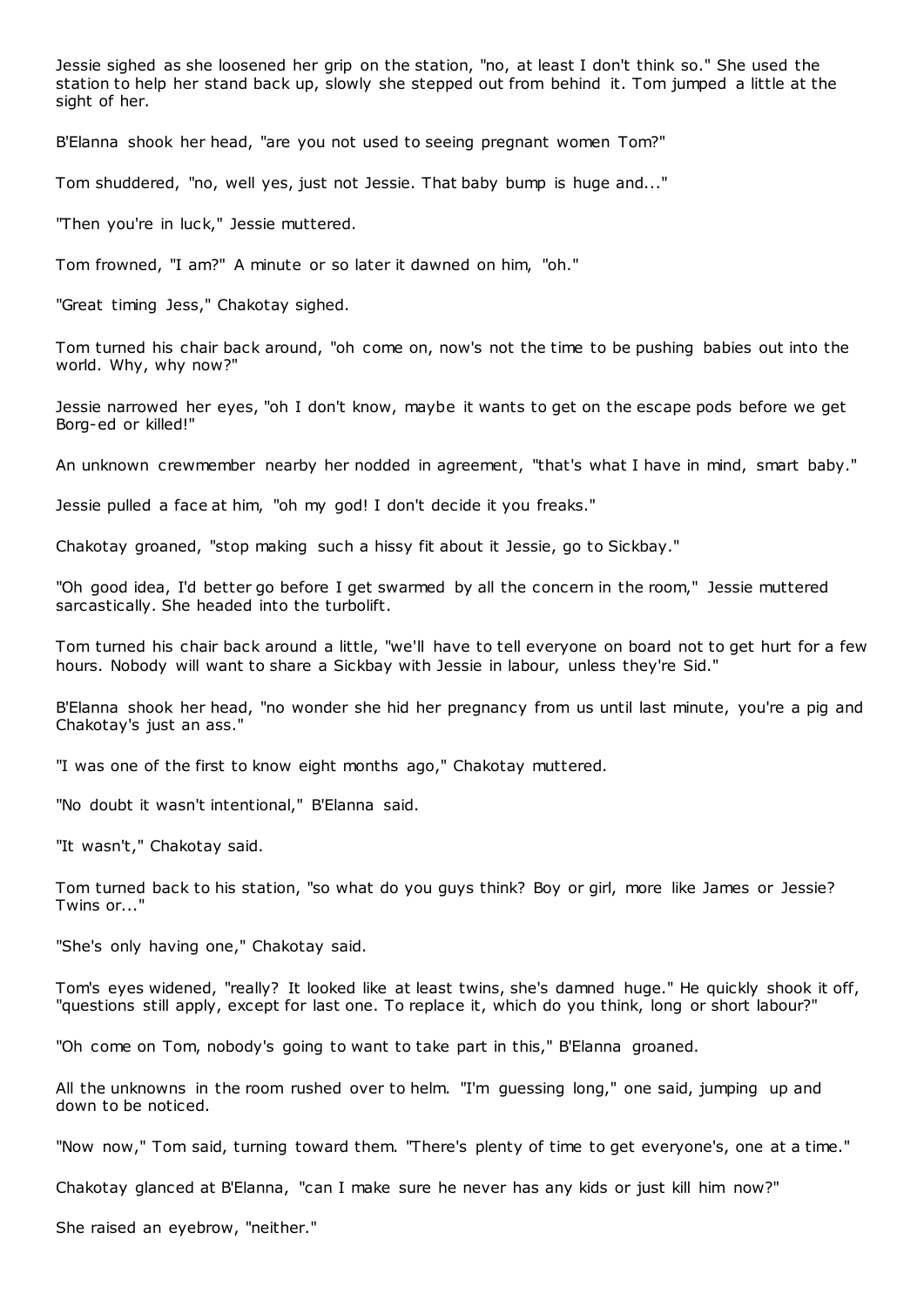"You can't be serious," Chakotay mumbled.

Tom grinned, "I'm going to put mine down first. Let's see, girl but more like James, and a long labour."

"Um aren't those two very similar anyway?" one unknown asked.

"Ok when I say more like James I mean sarcastic, probably freakishly strong too and..." Tom replied.

"Tom this is stupid. How are you going to tell if he or she has a sarcastic sense of humour, or is strong when they've just been born?" B'Elanna asked.

Tom pouted, "good point. Ok take your bets on gender, labour length and anything else you can think of. That thing is obviously going to be fat or something judging by the size of Jess right now, so no bets on weight."

"Tom that's probably a healthy size for a nine month pregnant girl," B'Elanna said, shaking her head. "Now pack it in."

Tom chose to ignore her, "my bets is a girl born with hair, chubby face like Jess."

"Oh I wish I had a tape recorder right now," Chakotay muttered to himself.

"I bet she'll probably be strong, and you can tell by getting her to grab a finger or something," Tom said. He turned a little pale, "ok a female Slayer that will have James and Jessie's aggressive nature, I'd better invest in those cups football players wear."

"Maybe you'd be better off if the baby is a boy then, any girl they have will kick you, strong or not," B'Elanna smiled. "Oh who am I kidding, a boy will probably just hit you a lot like James already does."

Tom groaned, "ok now I'm worried. We can't do anything about this one, but we have to stop those two from ever sharing a room on their own again. I knew James hated me, but getting Jessie pregnant is just cruel."

"Can I kill him now?" Chakotay grumbled. He turned to Tom, "I really doubt they were thinking about you while conceiving that baby, so shut up. Now I really do hope that baby hates you like they do. It'll be funny to see it's tiny fist punch you and knock you unconscious when it's only a few hours old."

B'Elanna started to smirk while Tom glanced around at everyone with a pout on his face. "We don't know that the baby will be strong like James is," he muttered.

"I don't think he or she will need to be," Chakotay said.

# **Sickbay:**

Jessie dragged herself through the doors, cradling the baby bump protectively. The Doctor spotted her and rushed to her side, "what's wrong?"

"Gee I wonder," Jessie muttered. She looked disgusted with herself. "Is the water thing supposed to happen, it's gross."

"Oh labour, you're early," the Doctor said. "Bad timing."

"Well I'm sorry!" Jessie snapped at him. She slowly headed for one of the spare biobeds. She tried to lift herself onto it but she couldn't. "Ugh, do you have to have these bloody things so high up!"

"Jessie calm down," the Doctor sighed. He went over to her side, and helped her up. "We're just swamped with Harry's treatment." He quickly scanned her, "you've only had one, good. You just rest, and I'll get right back to you." He went over to the station to continue working.

Meanwhile in the lab Kes stood working on the wall station. She stopped a while to pull parts of her new catsuit like outfit from her skin. "When I find out who gave me this as a Xmas present, ugh." She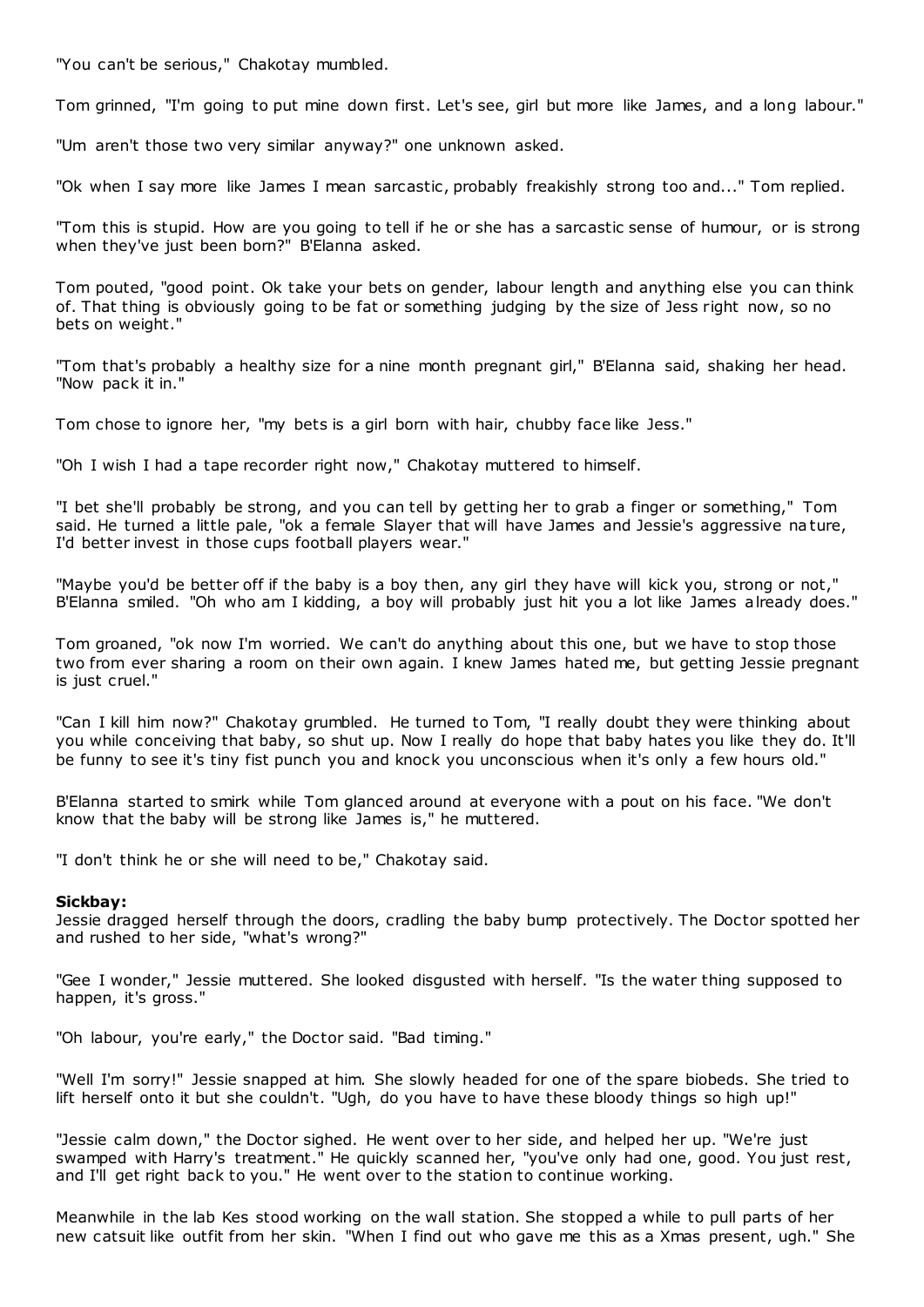went back to work. Her head turned a little to look behind her, as she saw nothing out of the ordinary she turned back. Just then she got a glimpse of an 8472 face in the station.

"Holy cra..." she jumped out of her skin and jumped around. With every step she took forward Kes grew more and more uneasy. Her eyes shifted to the left of her as she heard a light screech nearby.

The Doctor was just about to go back to Jessie when he heard Kes screaming in the lab, he ran to her aid. He found her kneeling on the ground, protecting her head with her arms. "Kes, what is it?" The Doctor put his arm around her shoulders and shook her a little. "Kes? What's wrong?"

She shakily looked up at him, "they're here, they're watching us."

## **Meanwhile**

Tuvok and James turned a corner and entered a corridor, with it's walls filled with regeneration units, most of which were empty. Tuvok only appeared to be armed with a small phaser on his belt, and the tricorder in his hands, while James again had a rifle by his side. Two drones stood nearby as if to greet them, they immediately began to escort them down the corridor.

"Strange, why is this cube quieter than the last?" James muttered, eyeing the empty units on the walls. "Something's different."

"I highly doubt that this cube is any different to the damaged one, they will be all the same," Tuvok said.

The drones passed by a large junction type room. A large group of drones stood in formation in front of what looked like a counter in a shop. Behind all this stood the two drone's from before who seemed to be working with a coffee machine while the other worked a till. Like this was completely normal, the drones continued straight ahead into another corridor. Tuvok and James followed them, without really noticing what was happening they went down the corridor too.

Moments later, James stepped backwards out of the corridor just to stare blankly at the line of drones. Tuvok walked up to him, facing the opposite way with his eyebrow raised higher than normal.

"Why do I have a bad feeling about this? Ok a badder feeling," James said.

"You mean worse," Tuvok corrected blandly.

"It sounds better after what I said," James muttered.

The drones returned to continue escorting them. The Borg voice boomed around the room, "proceed to Grid 92 of Subjunction 12."

They reluctantly followed.

"Where is Janeway then?" James questioned.

"They should be leading us to her," Tuvok responded.

"Or to the assimilation chamber," James muttered.

They finally reached their destination; a circular chamber of empty regeneration units, and two closed doorways.

The multiple voices of the Borg spoke again, "Lieutenant Commander Tuvok, Ensign James Taylor-Stuart, you will assist with the weapon against Species 8472 here in this lab."

"Huh, straight to the point I suppose," James commented. "How do they know who we are?"

"Perhaps the Captain knew who Commander Chakotay would choose to come here," Tuvok replied. "Where is Captain Janeway?"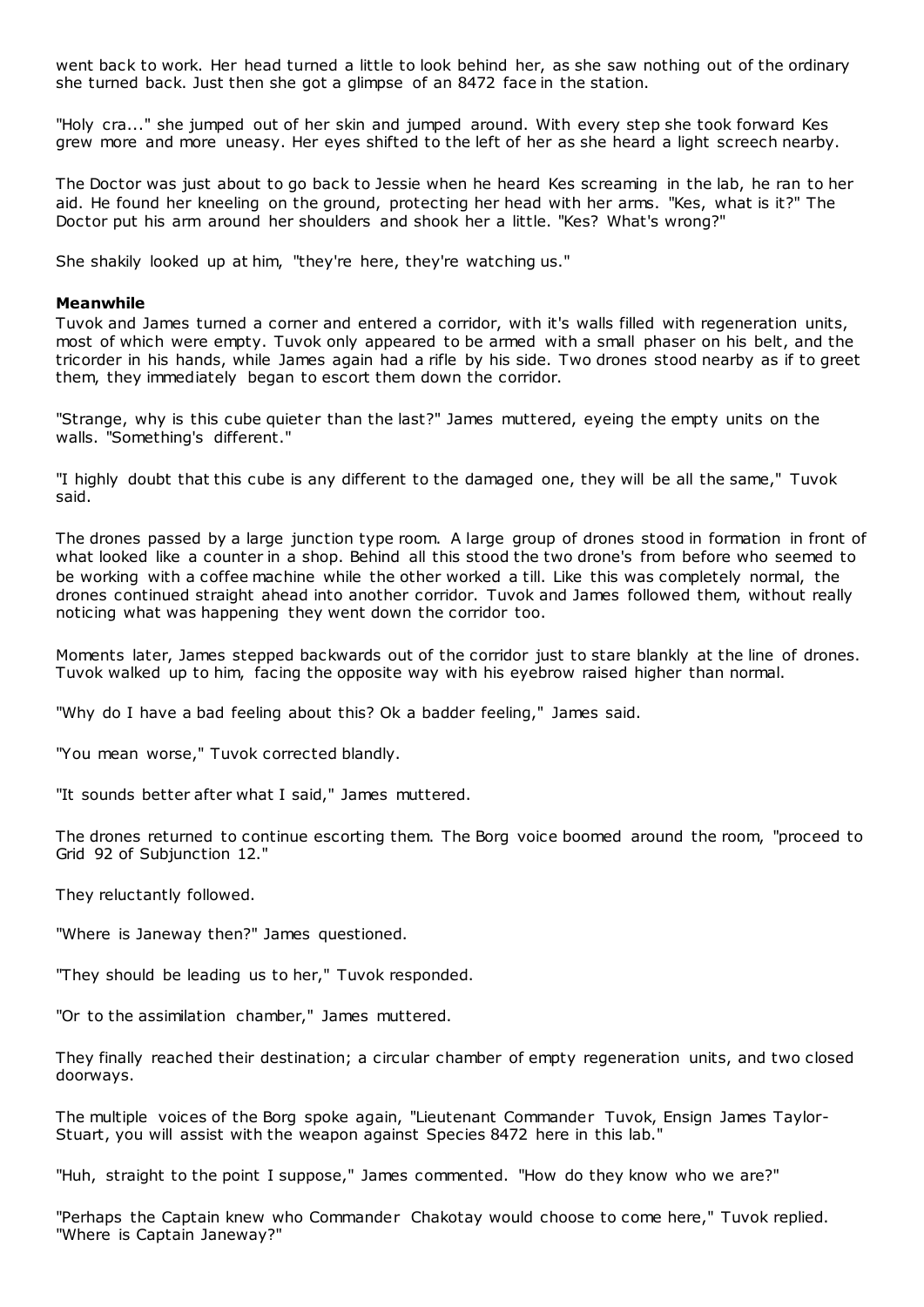"It was necessary for this alliance to choose a human representative, however our choices were limited."

"There's that badder feeling again," James said, cringing slightly.

"Worse feeling," Tuvok corrected, sounding a tiny bit impatient for once.

One of the doors opened vertically. A cloud of smoke burst out from underneath it. James and Tuvok glanced toward it. As the smoke cleared James' eyes widened in panic . "Oh my god." He raised the rifle and fired it at a huge chesty female drone that stood in the unit that was behind the door. She collapsed to the ground, sparks coming from her.

"Oops," he meekly said while Tuvok raised an eyebrow. "In my defence you shouldn't have assimilated the playboy mansion. What exactly was that, seriously?"

The Borg voices seemed to sigh in relief all at once, "a liability. She was the only human in range, would you use her as your representative?"

"Maybe if I ran a brothel," James muttered in disgust.

"So where is our Captain?" Tuvok questioned.

"Wait, human representative," James mumbled nervously.

"Indeed," Tuvok agreed. "We want to see her."

"As you removed our liability," the voices said. Meanwhile the two drones dragged the chesty one away by her feet. Another doorway opened like the other one did, another female drone stepped out of an alcove through the second cloud of smoke.

"I speak for the Borg," a familiar raspy voice said, void of any emotion.

James and Tuvok stared in her direction, both with their eyes widened. "Oh, they've done a Locutus on us."

"Indeed," Tuvok agreed.

James turned to him, "would you stop doing that."

"What?" Tuvok frowned in confusion.

The Kathryn looking drone stepped closer to the pair. Unlike the other drones they'd seen, she only had a few of the implants and was not as pale skinned.

"Captain?" Tuvok said.

"We should get started," Kathryn coldly said, pushing passed them.

"Yeah, we should get a coffee first though," James said, turning around. Tuvok raised an eyebrow while Kathryn turned back around, staring blankly. "Ok, we've lost her."

Tuvok nodded, "indee..." James turned his head to glare at him. "Yes I agree."

"So how long has there been a coffee shop in this place?" James asked.

"We should work on more relevant matters," Kathryn responded.

"Ok, can I call you Janeway or Janecutos?" James questioned.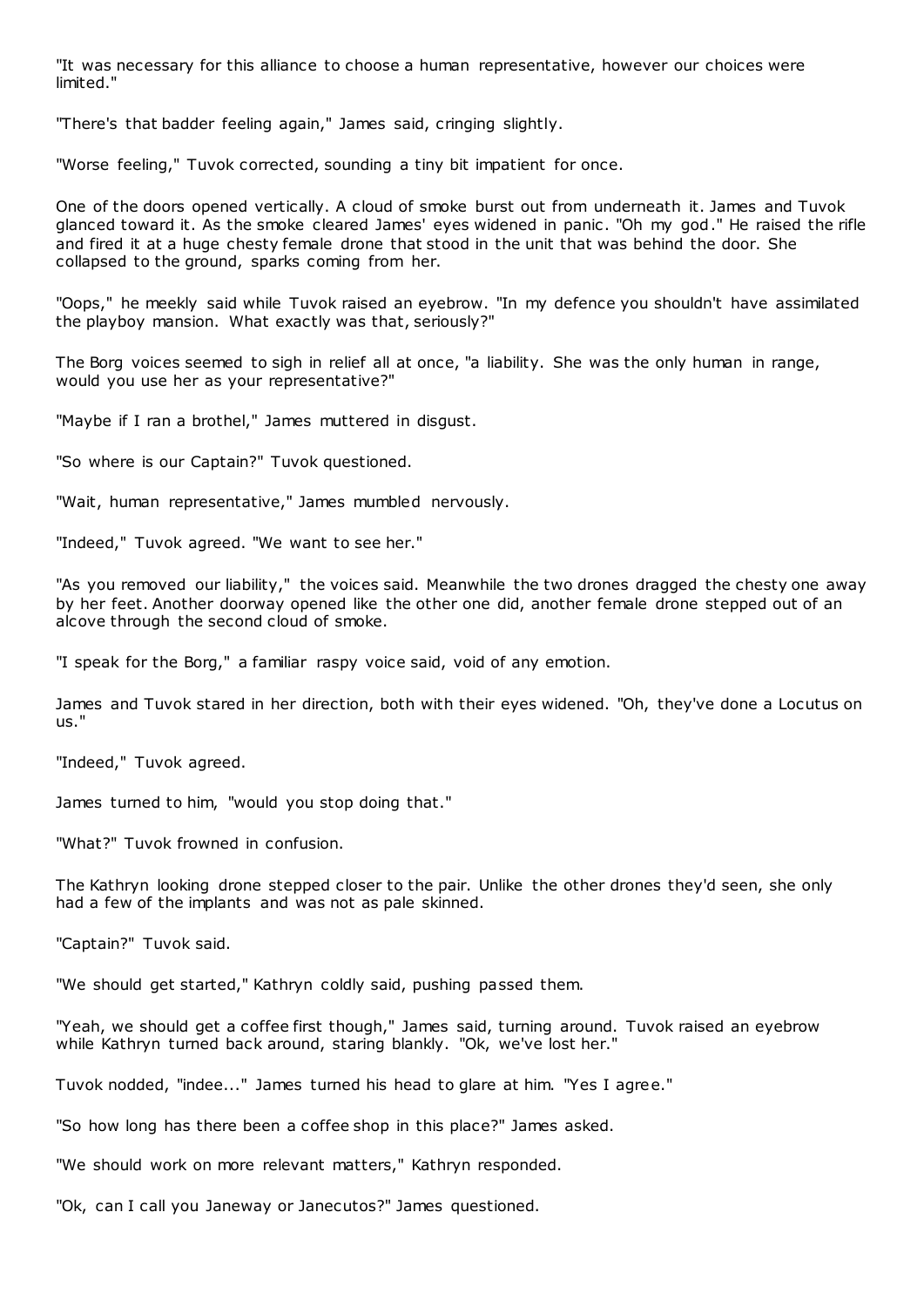Kathryn cocked her head to her left side, "my designation is Four of Six."

James meekly looked Tuvok's way, "Locuway is better."

"Ensign," Tuvok warned. "Why did you do this? This was not our agreement."

"Captain Janeway requested a single minded representative," Kathryn said.

"It didn't have to be a human," James said. "Does that mean when we get through your space you'll give her back?"

Kathryn turned on her heel, then marched off towards the stations nearby.

"That's a no," James said.

"I'll start working with her. You leave to contact Voyager. We have a serious problem, she knows the command codes," Tuvok said.

"But the Borg will be eavesdropping on whatever I say, wherever I go," James said.

Tuvok sighed, "just do it. Make sure you're subtle, perhaps the Borg won't..."

James' eyes looked around nervously, "too late, but fine." He walked back the way they came.

Chakotay rushed into Sickbay. The Doctor stood by Kes, she sat on the biobed still looking very shaken up.

"We have disturbing news," the Doctor said.

"At this point I'm getting used to it," Chakotay sighed.

"Her telepathic visions are increasing," the Doctor said, scanning her again. "Both in frequency and intensity."

"It feels different this time, almost like they're right here in the room," Kes calmly said, despite the way she felt. Her head raised, eyes glazed over. "I'm trying to block them out but I can't."

"There's another one," the Doctor anxiously muttered while his tricorder beeped madly at him. "Every time she has a vision, specific regions of her cerebral cortex go into hyperstimulation. Memory engrams, perceptual centers. .I can't be sure, but I think there's more going on here than just a simple 'hello'."

Chakotay stared into space, he shook his head in disgust moments later. "When do aliens ever just say hello, good god." He turned away, continuing to shake his head. "They always want to kill us, or they want something, or both."

"Uh Commander," the Doctor warily said, staring at him.

"Simple hello, yeah sure," Chakotay rambled.

The Doctor sighed, glancing between him and Kes. "Voyage of the damned, why didn't I believe myself."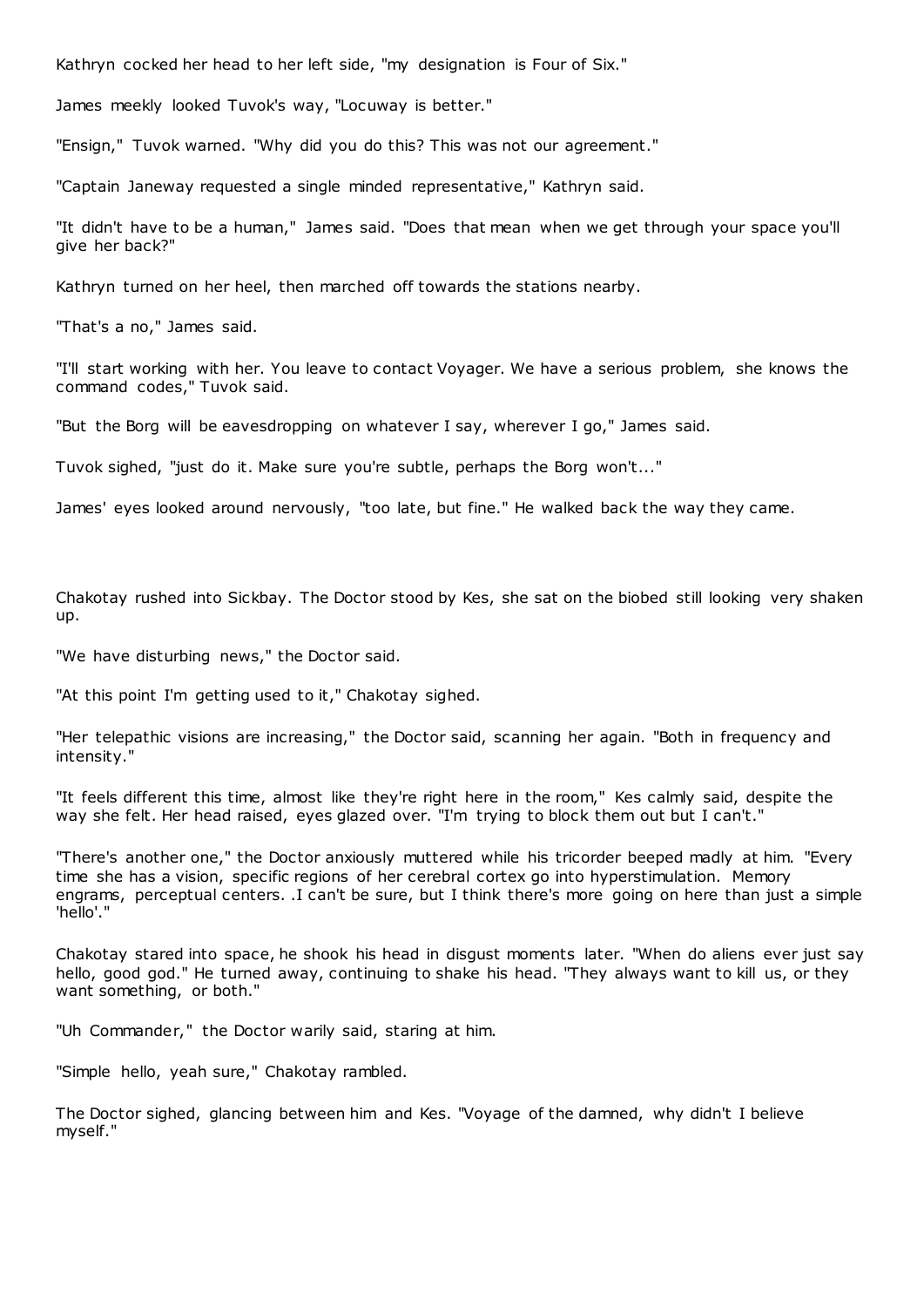Kathryn walked down a corridor. As she was staring straight ahead of her she failed to notice the figures in a queue for the coffee shop. Two drones were now putting up a sign that read 'StarBorgs Coffee' on it, above the counter.

The third in the queue looked a little impatient, he reached out to pull a wire from the drone in front's neck. She raised a hand to stop him, the male drone attempted to avoid, she moved her hand again. This went on for a few minutes.

"Medium Latté," the first drone ordered.

The counter drone stared blankly, "we know."

"Latté," the first drone repeated.

"We only serve black coffee," the counter drone said. He handed a plastic cup to him. The drone walked away, sipping on the cup. Kathryn had then turned around, staring blankly at them all.

As the second in line was too busy defending herself against the third in line, they didn't notice the line had moved down. It didn't matter too much as moments later they were pushed aside by the fourth person in the queue. "Large Latté," he ordered.

"We only serve black coffee," the counter drone repeated, putting down another plastic cup of coffee.

James slammed his hands on the counter, the drone still managed to jump in shock. "Put some milk in it you bitch." He quickly brought a few tiny cartons of milk out from underneath the counter. "Where did you get those from?" James asked with a worried look on his face.

"We are Borg," all of the drones but the feuding ones said in unison.

James pulled a face as he walked away with the coffee and handful of milk cartons. Kathryn stared after him then followed.

"It would not be prudent to intimidate..." she began to say, James immediately butted in.

"Yeah whatever." He sipped at the coffee, immediately pulling a face at it. "Ugh, they didn't assimilate you that well did they."

"A part of the agreement was that we wouldn't share all of her knowledge," Kathryn said.

"So she did agree to this?" James muttered. Kathryn answered by staring at him. "And you're abiding by it."

"It's in our best interest to comply with the deal," she said.

"What do you know thanks to her then?" James asked while going to take another sip of coffee.

She continued to stare at him, he grew a little uncomfortable and picked up speed to avoid it. She kept on walking toward where Tuvok worked, her head cocked to the side. "Your vessel is hailing." After reaching a wall station she pressed a button then moved out of sight of the screen. Chakotay appeared on it with Sickbay in the background, James and Tuvok stood in front of it.

"How's it going?"

"We are working on the weapon, however," Tuvok said uneasily.

"Now what?" Chakotay frowned.

"The Borg aren't what we expected," Tuvok said.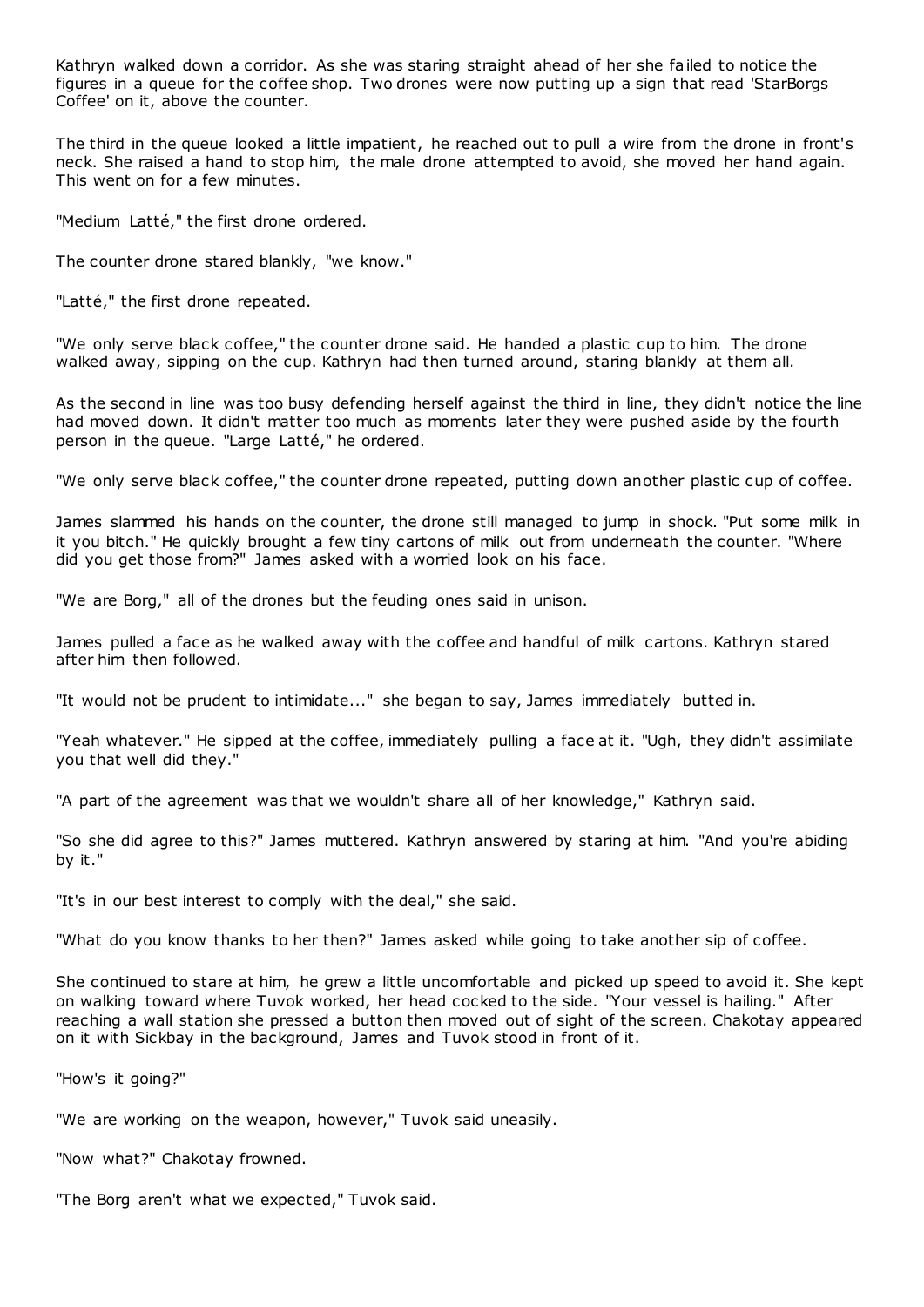"So they aren't what like Picard told people," Chakotay said, not sounding at all interested. "Where's the Captain?"

"I'll go check on her," James said, he rushed out of sight.

"I see you're in Sickbay, is Mr Kim recovering?" Tuvok questioned.

"It's Kes," Chakotay sighed. "The Captain will want to know that she thinks 8472 are watching us."

"I will tell her," Tuvok said.

Chakotay sighed, "let me know if anything happens." The screen switched off.

"It can't get anymore unusual," Tuvok commented. He sighed as two drones walked passed behind him carrying the chesty drone from before. He turned around to go down the corridor, passing by a room. He failed to notice five drones sitting around the table playing cards.

"Got any two's?" drone one asked.

Drone two glared at him suspiciously, "you're still connected aren't you, and you connected me, that's cheating."

"I take that as a yes," drone one said. He held out his only hand, gesturing for the cards.

Drone two looked at his hand which was three two's, a six and a five, "I'll tell you what, I have a nice six I can give you."

The usual Borg voice boomed over the comm startling the life out of them, and the cards out of their hands. "Get back to work bitch slaves!"

Drone one and two quickly dove for the three two's on the floor, they tried playing tug of war with one. It of course ripped in half.

Suddenly all of them turned back to mindless drones, then went back to work.

### **Sickbay:**

The Doctor stood next to Kes at the station. Chakotay waited nearby.

"I've got the first injection ready," the Doctor said.

"I'm guessing Jessie distracted you," Chakotay said, beckoning his head at the biobed Jessie was lying on.

"Luckily for us she hasn't had another contraction. She'll be here a while," the Doctor said.

"Oh come on doc, can't I have something to eat. I need the loo too!" Jessie moaned, fiddling with the sheet she had. "Can't I?"

Chakotay frowned, "can't she even go? It's not like she's going to have the baby after one contraction."

The Doctor rolled his eyes, "Kes."

Kes groaned, she went over to Jessie.

"She'll probably be here for a few days," he said.

"What!" Jessie screeched. Kes helped her sit up.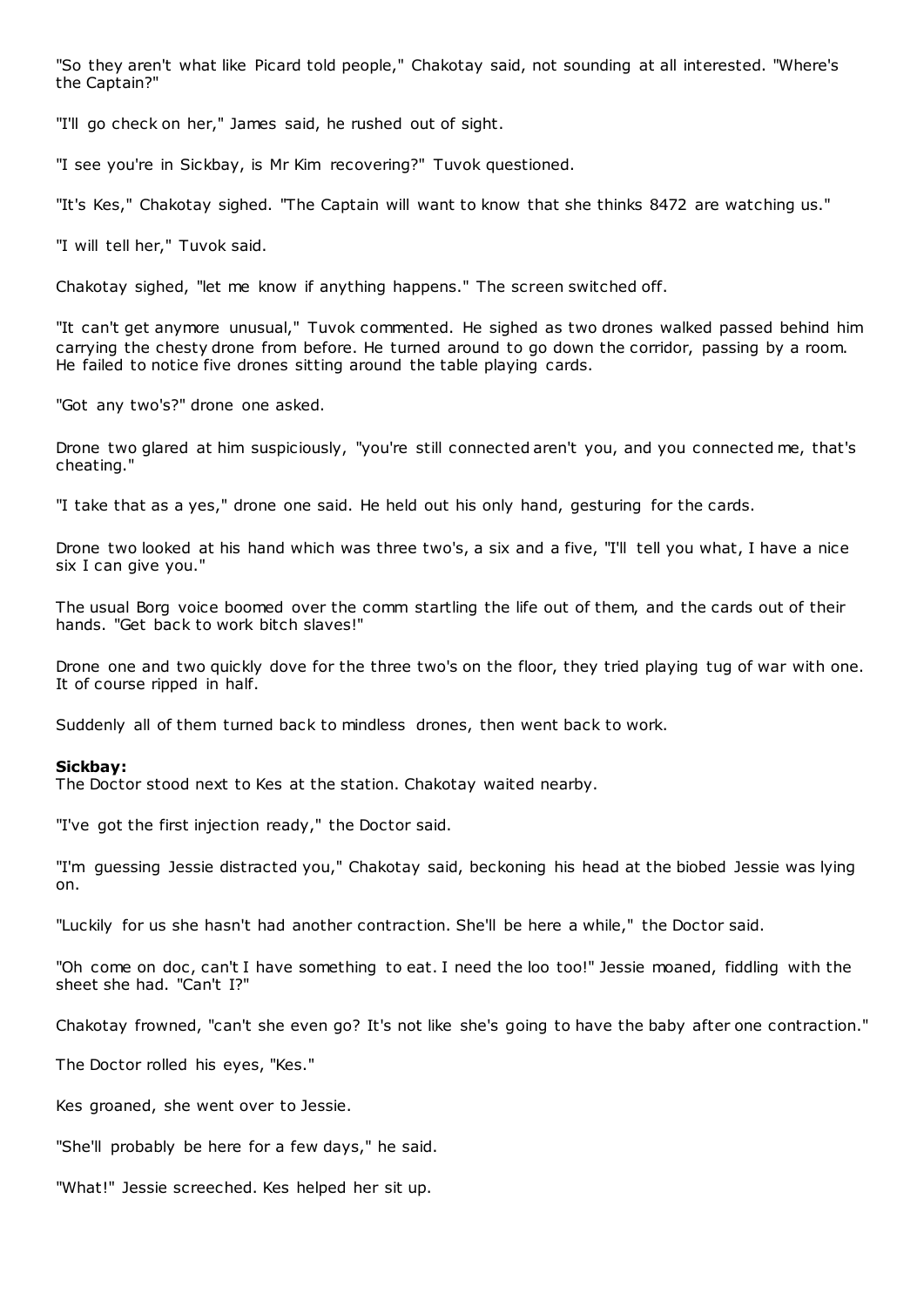"It's not a good idea to eat, just in case, you can't expect her to have no food until then though," Kes sighed.

The Doctor glanced briefly at her as he prepared a hypospray, "Kes I never said, just follow what you learned. No matter what the length of the labour is, it still applies." He walked over to Harry, he injected him with it. His face immediately started to clear up, and was able to open his eyes a little. "Ah, welcome back Ensign. Let's get another injection ready."

### **The Borg Ship:**

James worked at a station on the wall next to another drone. He looked at him, "hey." James frowned at him. "What some gum?" he asked, holding a half empty chewing gum packet.

James stared blankly, "uh no thanks."

The drone nodded, looking around suspiciously. "They're going to get you later, they want you."

"Me or the ship?" James muttered.

A woman's voice startled them both, "what are you boys talking about?" The pair turned and looked to the right of them. The drone James shot earlier stood there in all her, um glory.

"You were killed," the drone stuttered.

"We are Borg sweety," the female drone cooed. She pushed him on his way, smiling down a little at James who she towered over with her nine inch heels, ok three but it's still a bit much. He just looked at her in disgust, he was unfortunate enough to be more or less face level with a certain fake part of her body.

"Isn't it inefficient to wear heels like that?"

"I am Borg," the woman said. "And you're a cute little Slayer boy aren't you?"

James violently shuddered, turning just as pale as the Borg. "You don't have anywhere I can throw up, do you?"

Kathryn appeared, she stood in between them. "Get back to work."

The woman giggled, "you're so funny." She skipped off, somehow despite the heels.

"What the hell was that?" James asked.

"We do not know. Seven of Nine should have been disassembled," Kathryn replied in disgust. She titled her head to the side, then back again. "You should supply us with a torpedo and the nanoprobes."

"Hang on, we're not really anywhere near the end of your space," James said.

Kathryn stared blankly, "by the time we reach your destination the war will be over. We would in all probability have lost this vessel and yours as well."

"You should know better than me that Janeway's plan didn't end with us joining the pale and bald group," James said.

Tuvok appeared on the scene, eyebrow raised. "How illogical, it's so illogical I cant even explain it."

"What now?" James groaned.

"You wouldn't believe me it's so illogical," Tuvok said.

### **Meanwhile:**

Inside the maturation chamber room there was dance music blaring over the Borg like speakers, faintly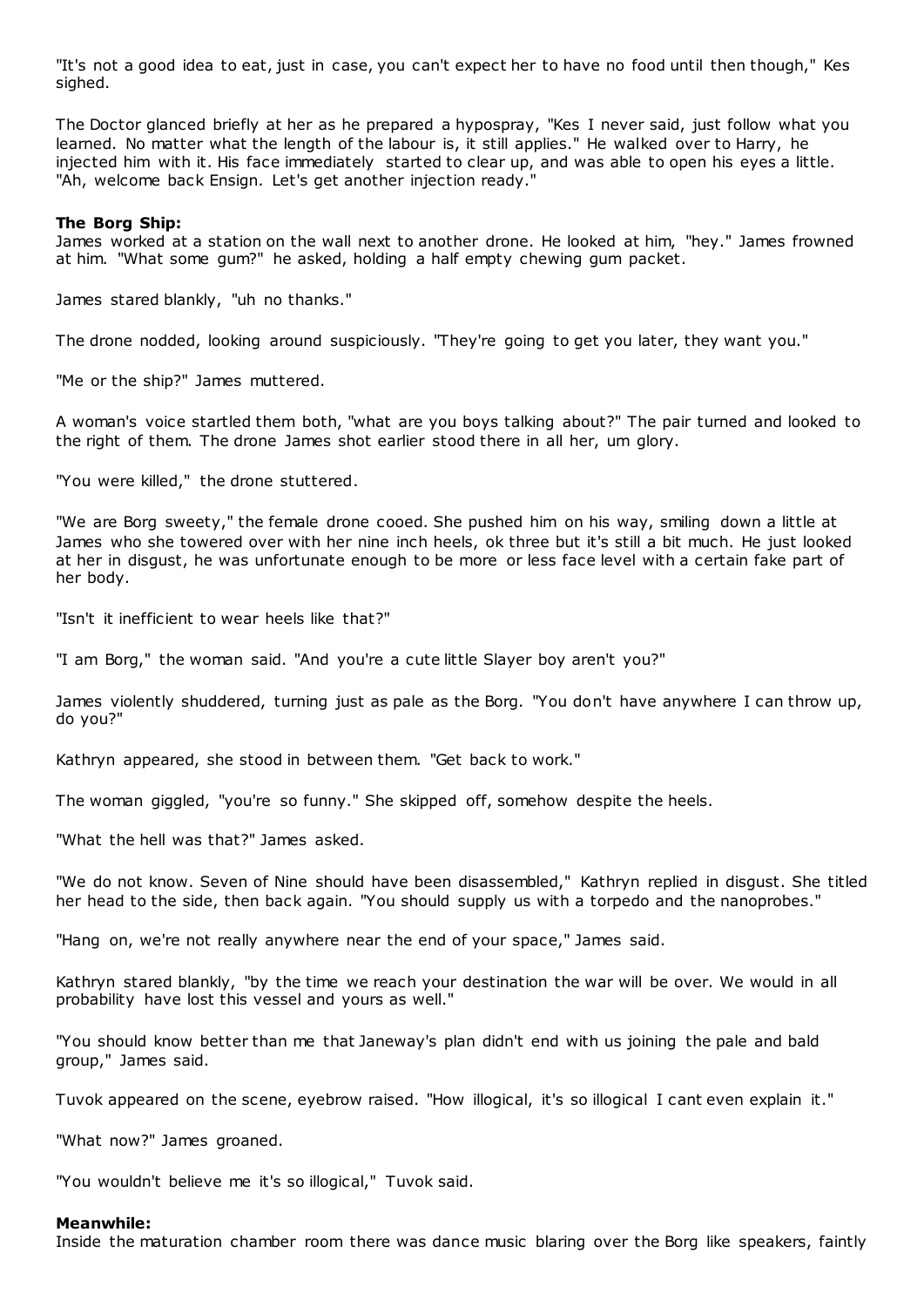in the background you could hear the baby drones crying about it. About ten drones were dancing like drunken crazies, they were all drunk on coffee though, some were even dancing with a cup in hand. One of them got hot coffee all over them, she slapped the culprit.

"Heeey, this is my favourite body suit!"

"Well that's my favourite coffee so you'd better take that off, nice and slow," the male drone drunkenly said, in a really bad seductive voice. "Or I could just lick it off with it still on you."

"Not in front of the kids," another drone commented. He continued dancing, while downing a cup of coffee.

Another song came on, this time a remixed song to make it sound like a club dance track. "Oh I love this one," one male drone grinned, he began to take some of the wires out of him for some reason. "Ooh gotta heat it up."

Seven ran in to join them, yelling at the top of her voice. "Heeey, who said you could have a party while the children are sleeping!?" All the drones but the one removing his wires stared blankly at her. "I sure didn't, but I still should have got invited. Turn this one up, I love it."

The party continued after the volume got turned up.

"Jumping on ma tutu!" Seven sang badly, slapping her bum. "Or is it toot? Oh whatever. Something kinda oooooh!" She tapped the wire pulling drone on the shoulder, "you make my heart go boom boom. Mmm."

"God damn it, she and that flirty guy is going to disturb the children," one female drone commented.

"Nah, the music's so loud they can't hear," a male drone said.

The female drone pointed, "the older ones can see them though!" The male drone followed her finger to the bigger chambers, where several Borg children stared in horror at the party.

"Oh."

# **Meanwhile again:**

"Huh," James said. "Right."

The wire pulling drone ran passed them without his body suit thing on, his non vital wires were hanging loose as they were attached to it. "Ooooh ooooh!" he screamed. "I've got to three clock, I've gotta rock the cube baby!" He ran around the corner.

"That's not the lyrics," James muttered.

Kathryn raised an eyebrow, "we appear to be having connection difficulties."

"It's 'gotta rock' something, but it's nothing like that," James continued to mutter.

"Why do I think that'll it'll get worse if I say what I'm thinking?" Tuvok questioned.

"Cos it's probably the infamous 'it cant' line," James replied. "The Borg want the nano's by the way."

"We must construct a prototype now," Kathryn said.

"Janeway would disagree and you know it," James said.

"He's right, you would assimilate us," Tuvok said.

"Do you wish to avoid a direct confrontation with us?" Kathryn asked.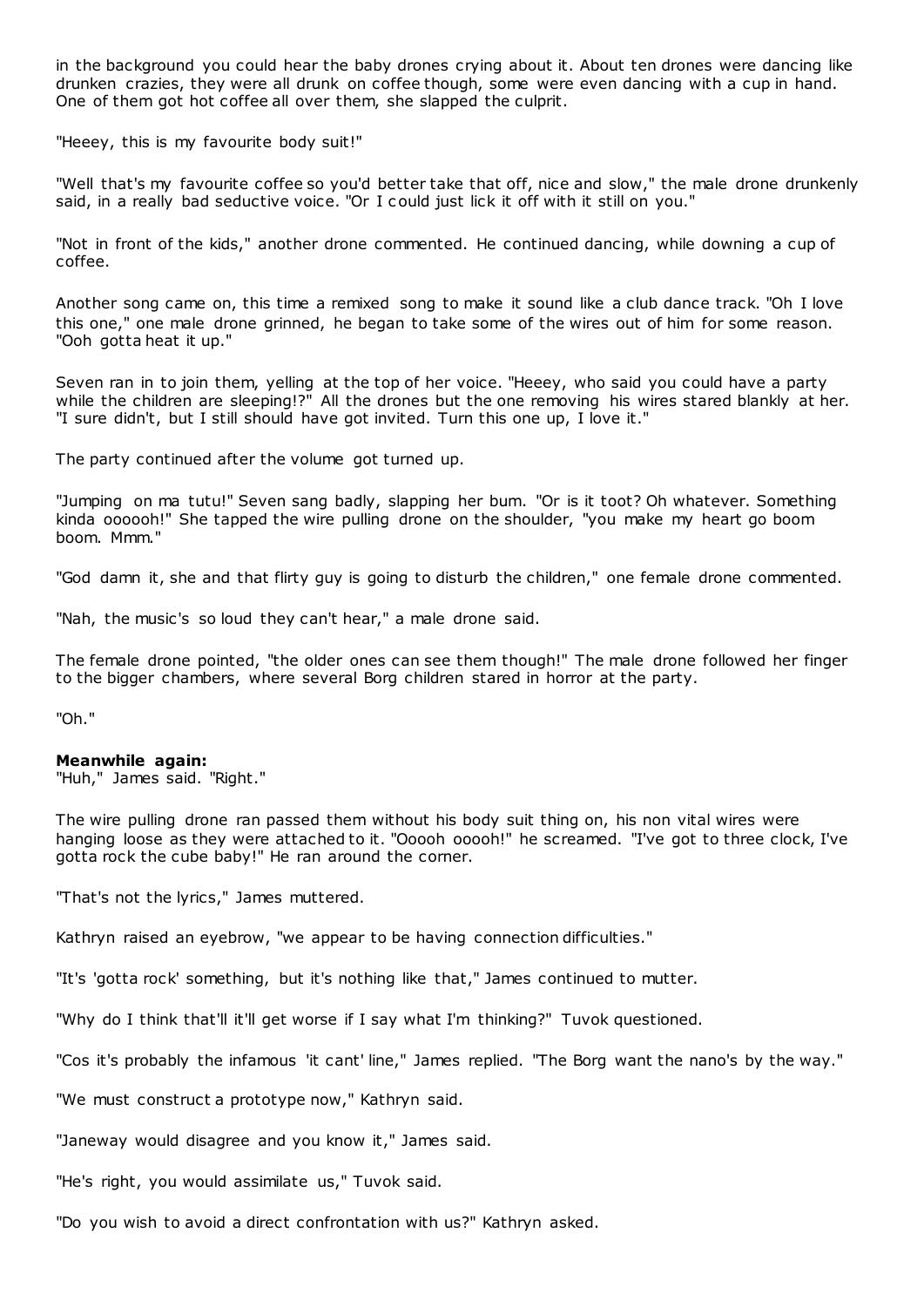A drone walked behind her, pretending to smoke a cigar. He pulled a face at her, while imitating the Psycho stab scene without an actual knife. Then he walked off. "If we sent over five hundred drones to your vessel, would you offer sufficient resistance?"

James and Tuvok looked at each other briefly, even Tuvok was struggling to hold a straight face.

# **Voyager's Bridge:**

Harry strolled onto the bridge all back to normal with a chirpy grin on his face. "Hi guys. Look who's all better."

B'Elanna and Tom looked at him with a smile. Harry moved back towards opps, "the doc's caught me up." B'Elanna moved out of his way, smirking at him.

"While he was doing that did he forget to remove the tendril from your nose?" she asked. He quickly touched his face to check and found nothing. B'Elanna smiled as she replaced an unknown at tactical.

"So, how's Jessie doing?" Tom asked.

Opps began beeping, "Commander there's a quantum singularity forming. Ten thousands kilometres ahead."

"I'd say red alert but," Chakotay sighed.

"We should get a black alert," Tom said.

"A ship's approaching," Harry stuttered.

# **The Borg Ship:**

Seven paced around a few disoriented drones, judging each of them with her cold blue eyes. "One of you will be picked to be a part of something special. If we take all three it will be suspicious. Now which of you?" Her eyes focused on the tallest one. "You're the cutest, get rid of the other two."

The other two drones were dragged away.

"I wish we could have took them all," Seven cooed over the chosen one. "You're free now, do what you want. They'll never notice."

"Running around like drunk frat boys would stir up attention," he said in a dull voice.

Seven stared blankly, "whatever." A lot more drones appeared on the scene as she clapped her hands. "Boys and girls, are we all present?"

She got a few 'yes' and yep''s.

"The Borg's demise will, er, create a new generation of Borg. And I will be your new Queen."

"Your highness," all of the drones but the new guy bowed in front of her.

Alarms began going off, all of them started to panic. "8472 are here, we're all going to die!" one drone screamed, he ran into the wall, he got half way through it and got stuck. "Aaaw damn it."

Meanwhile in the next room Kathryn, James and Tuvok heard the alarms as well. James was more interested in the Borg shaped dent in the wall though.

"We are under attack," Kathryn said. A screen activated in front of them to show a lone 8472 flying toward them and Voyager. It fired a shot at the small ship. The Borg and Voyager both fired back, the alien ship showed no sign of damage at all. "We cannot let Voyager be destroyed."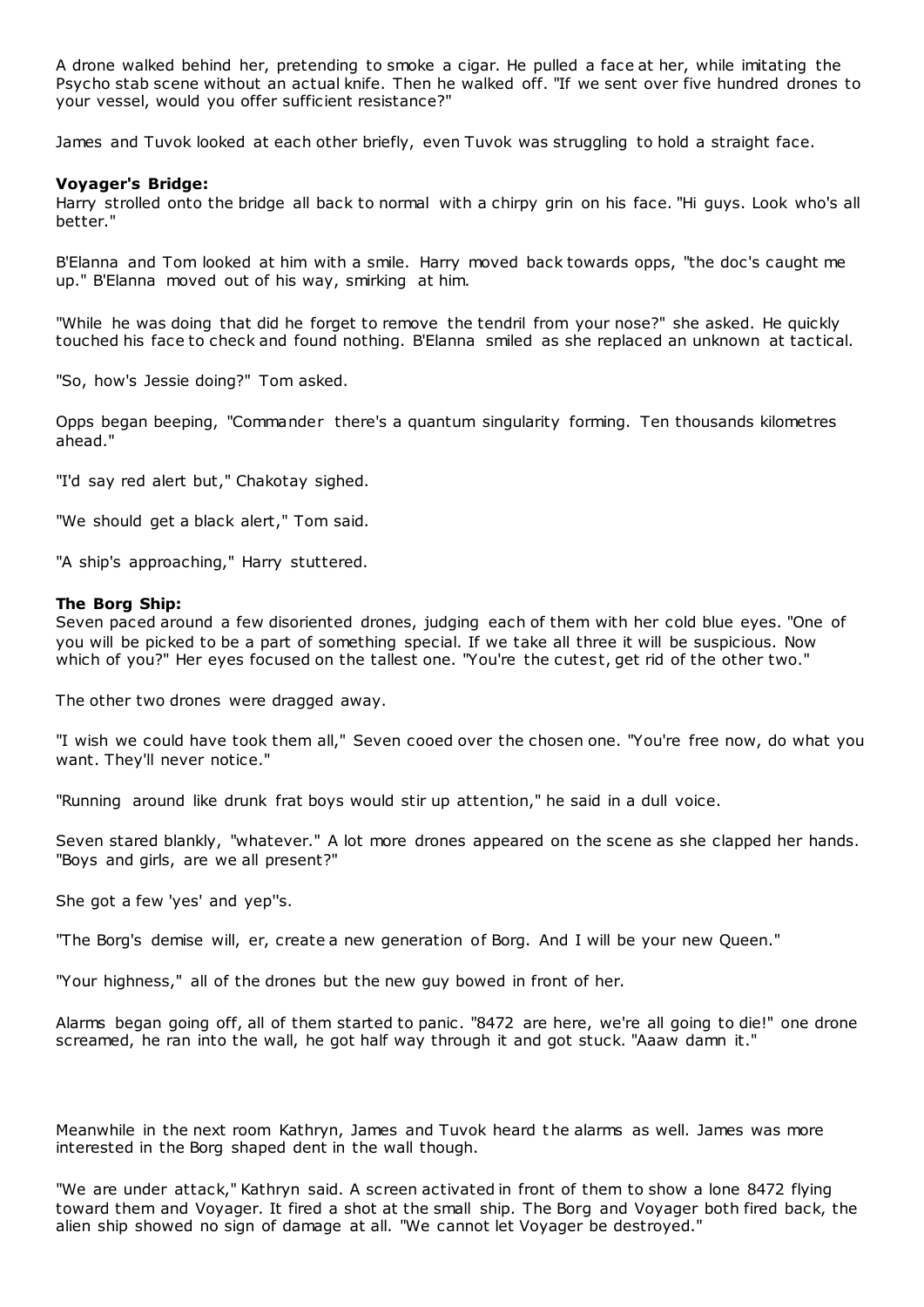## **Voyager:**

"Harry can you get the awayteam out of there?" Chakotay asked.

Tom pulled a face as the ship shook madly, consoles exploded and as usual one hapless unknown got the brunt of one. "I don't think either ship is safe at the moment here Chak."

Danny's eyes widened as she looked up from her station, "ok the Borg ship's on the move, it's... woah."

Chakotay swung around, "what?"

"It's moving into 8472's weapons range," Danny replied.

B'Elanna glanced at Harry, "8472 are firing again, the Borg's shields are already down."

"I can't, transporters were damaged," Harry muttered.

#### **The Borg Ship:**

"What are they doing?" James asked.

Tuvok held on to a nearby alcove that had a drone occupying it. "It seems like we're going into the line of fire."

"Oh, good," James muttered.

A panicky drone appeared out of nowhere and grabbed him by the shoulders, "good? We're all going to die! I'm going to die, I'm too pretty to die! Well I used to be when I had hair!" She ran away screaming hysterically.

Tuvok raised an eyebrow, "I agree with you, your death and mine is a small price to pay."

Kathryn turned around with her eyes closed, she reopened them again. On the screen 8472 fired directly at them, the screen changed to static then the ship rocked. At first it didn't seem too bad, it was eerily quiet and calm. Everyone then felt the ship vibrate, and heard rumbling getting louder.

"8472's ship is approaching," Kathryn said.

"We're not dead, how come we're not dead?" one drone asked, sighing in relief.

James frowned as he turned around and spotted a screen with the words 'auto destruct in ten seconds' written on it. "Oh, was that necessary?"

"We needed to time it," Kathryn bluntly muttered.

The rumbling sound became unbearable, the shaking became more volatile. Consoles and alcoves began to explode, the one Tuvok held onto was one of them. He was flown across the room, he hit the ground hard. James was about to go to him, but he took one last look at the countdown.

"Three, two..."

#### **Voyager:**

Everyone stared at the viewscreen in horror as the Borg ship exploded, taking the 8472 ship which was about to land on it's hull with it.

"Did you get them?" Chakotay stuttered.

"No sir," Harry replied, looking pale.

"Oh god, James," Danny said.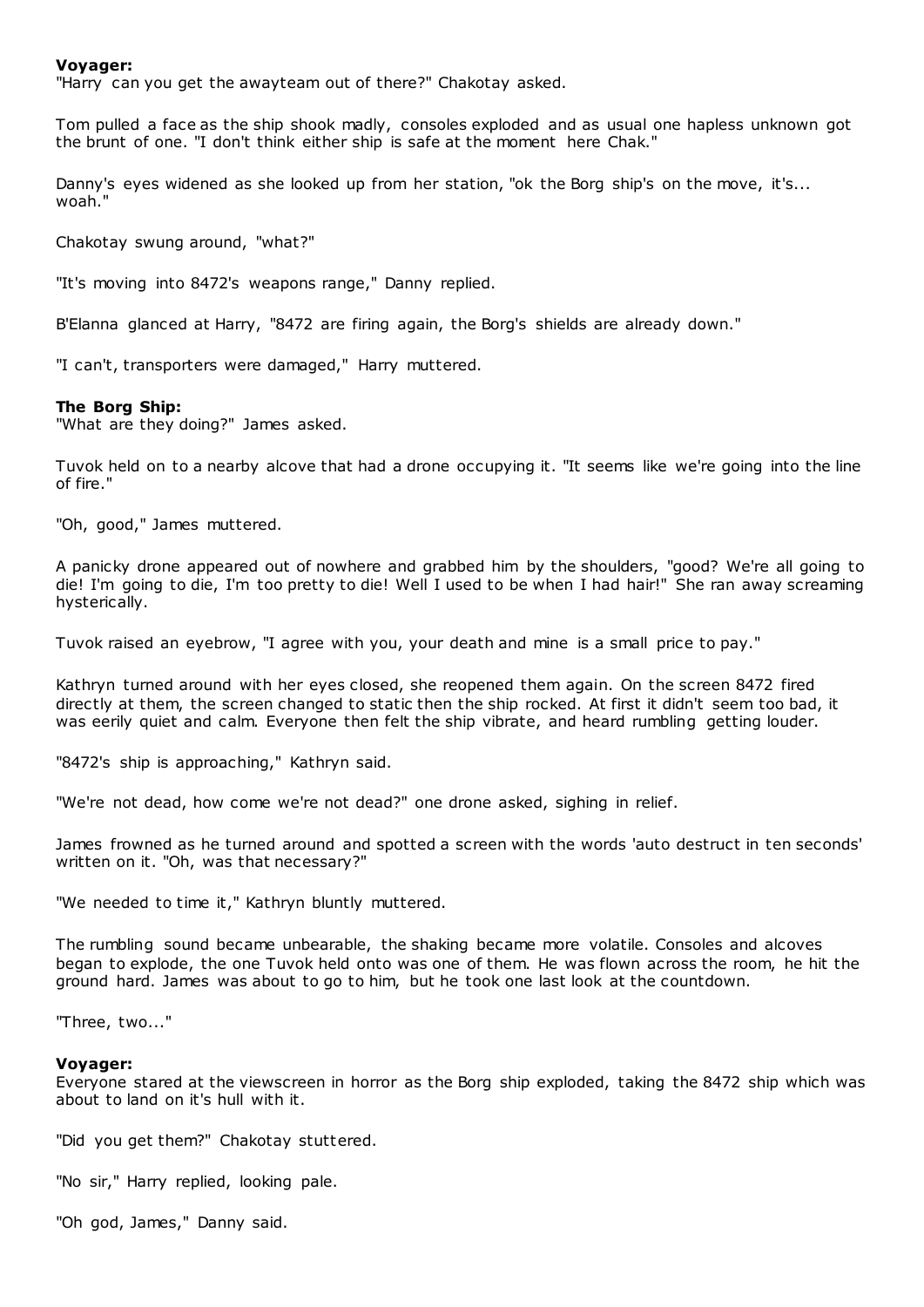"Kathryn," Chakotay sighed.

B'Elanna shrugged casually, "Tuvok."

"Catsuited babes," Tom and Harry both said in unison. They frowned in unison as well as everyone looked at one of them.

"Ok why did I say that?" Tom squeaked, fearing what B'Elanna might do to him.

In: "Stuart to Bridge."

"Huh, he sounds familiar," Tom frowned in confusion, but happy for the distraction.

Chakotay tapped his commbadge, "James, where are you?"

In: "Cargo Bay Two, Tuvok and Janeway are here too. Borg as well."

Everyone widened their eyes. "Borg are on the ship?" Harry squeaked.

"How many are there?" Chakotay asked. He got no answer. "B'Elanna you have the bridge. Security to Cargo Bay Two." He rushed to the turbolift.

# **Cargo Bay 2:**

The doors opened up revealing to Chakotay and a Security team a completely transformed bay. All of them slowly stepped into the dark, green eery lack of light, each holding a rifle. Borg drones walked about, doing their business like they were at home. All of the consoles were Borg like, extra technology and alcoves covered the wall.

"They're very efficient," Thompson squeaked.

"Spread out, they'll ignore you," Chakotay said. He gestured Foster to go with him. Thompson and two others wandered off. Foster and Chakotay went in the opposite direction. They walked around a spherical centre piece.

"Commander," Foster nervously said, looking straight ahead. Chakotay averted his glance to match his. A few metres ahead of them lay Tuvok and James, both unconscious. Tuvok still lay on his back, he was badly bruised on the skin that they could see anyway, and now had a large cut across his face. James lay on his front nearby but didn't look injured for once.

Chakotay knelt down to check each pulse, he looked around then stood back up. "Get them to Sickbay."

"Yeah," Foster nodded, looking relieved.

Chakotay kept on walking ahead. A drone seemed to step out of nowhere in front of him.

"Since when do you point weapons at your allies? I thought you were at peace," Kathryn questioned coldly.

Chakotay froze on the spot, his eyes widened. "Kathryn?"

"No," she candidly replied, stepping closer to meet his stare. "We are Borg and you should lower your weapon." All Chakotay did was stare like he was catatonic .

The rest of Security rushed passed looking panicky. Moments later Seven did the same, except she looked cheery. She stopped, double backed to join Kathryn. "There's cute boys on this ship." Kathryn stared blankly at her. "They'll make excellent drones."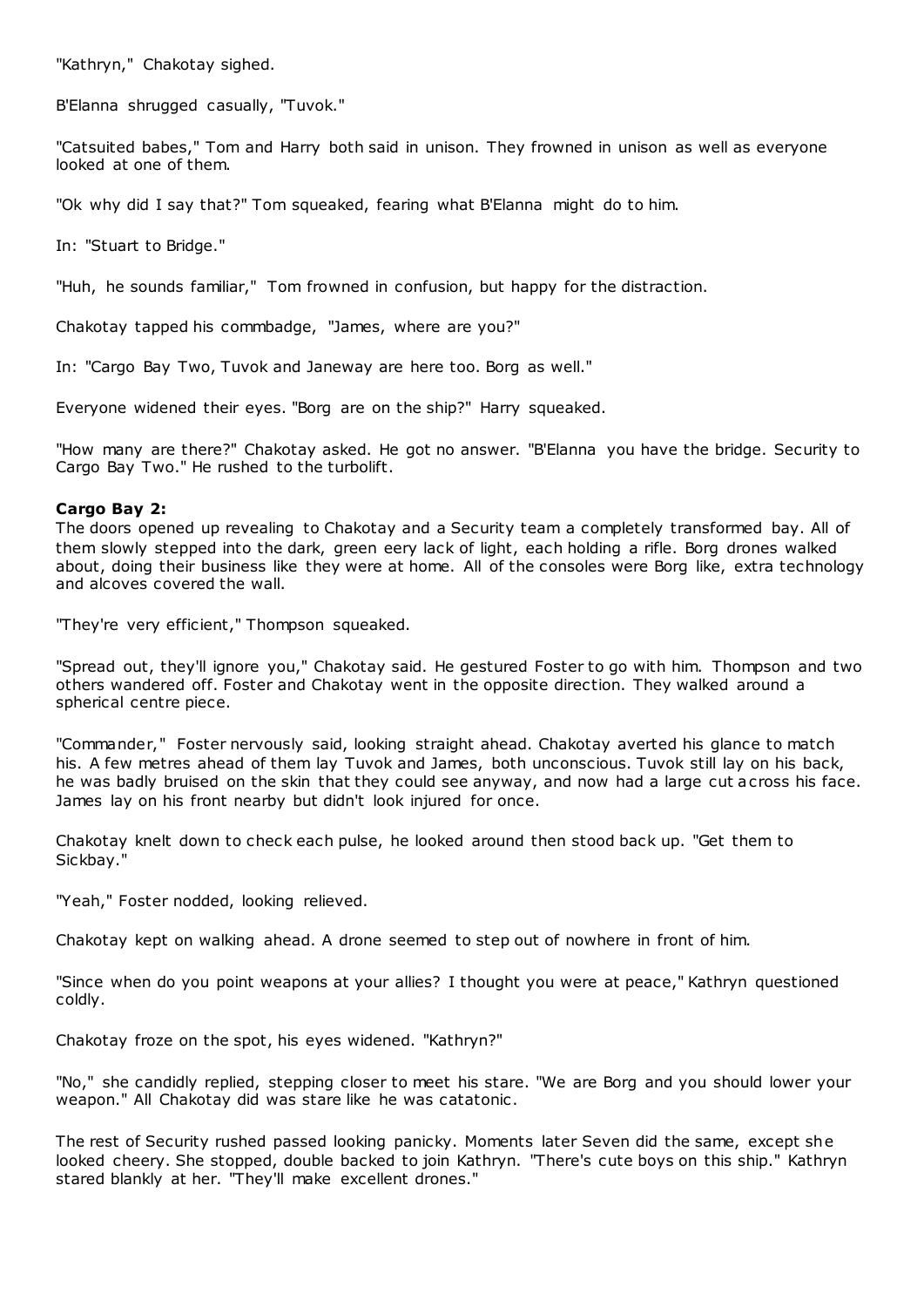### **Sickbay:**

James stood next to Jessie's biobed while Kes scanned him. The Doctor was busy treating Tuvok, while Chakotay stood in the middle of the room.

"The Borg aren't what we expected. They're crazy," James said. "They had this coffee shop, but I guess that's normal when you assimilate a Janeway."

"Hmm," Chakotay frowned, narrowing his eyes at him. "Wrong one."

James looked at him, "what?"

"I said go on," Chakotay muttered.

"Ookay, they have parties, chew gum, wear huge heels. One was like..." James said gesturing the size of Seven's, um assets.

Jessie's eyes widened, "please tell me that was their stomach."

"Nope I wish," James muttered. "You weren't eye level with them, I got a crank in my neck while trying to look away."

"Heels girl," Chakotay muttered. "I met her, more or less."

"It's not all the Borg though, only a few seem to be acting crazy. Oh did I mention the streaker, how he did that with all that technology attached to the bodysuit I'll never know," James said.

Jessie shuddered, "eew."

"Sorry," James meekly said.

Chakotay sighed impatiently, "so what about the Captain. Why didn't anybody stop it?"

"It was done before we got there. They needed an individual representative, a human. Their only human was that big girl," James replied. "She agreed to it according to Locuway."

Jessie giggled slightly, "Lock-u-away."

"Yes please," Chakotay muttered.

James looked at him again, "what?"

"Less please. Is she a threat?" Chakotay questioned.

Kes frowned, "I'm thinking yes. Don't you and the Captain have the command codes?"

"Yes. I was going to change them," Chakotay said. He noticed James twisting his face and smirking slightly. "What?"

"I er accidentally hacked into the Borg's transmission systems and accidentally changed the command codes," he replied. Chakotay looked at him disapprovingly. "I accidentally covered my tracks."

"It would have been nice if you told me," Chakotay said.

"I just did, if I did it any sooner it would have undone everything I did," James said.

"I guess so," Chakotay groaned.

"Commander," the Doctor said, walking over to the group. "I'm afraid I'll need to keep Tuvok in here for further treatment. He will be fine, just not anytime soon."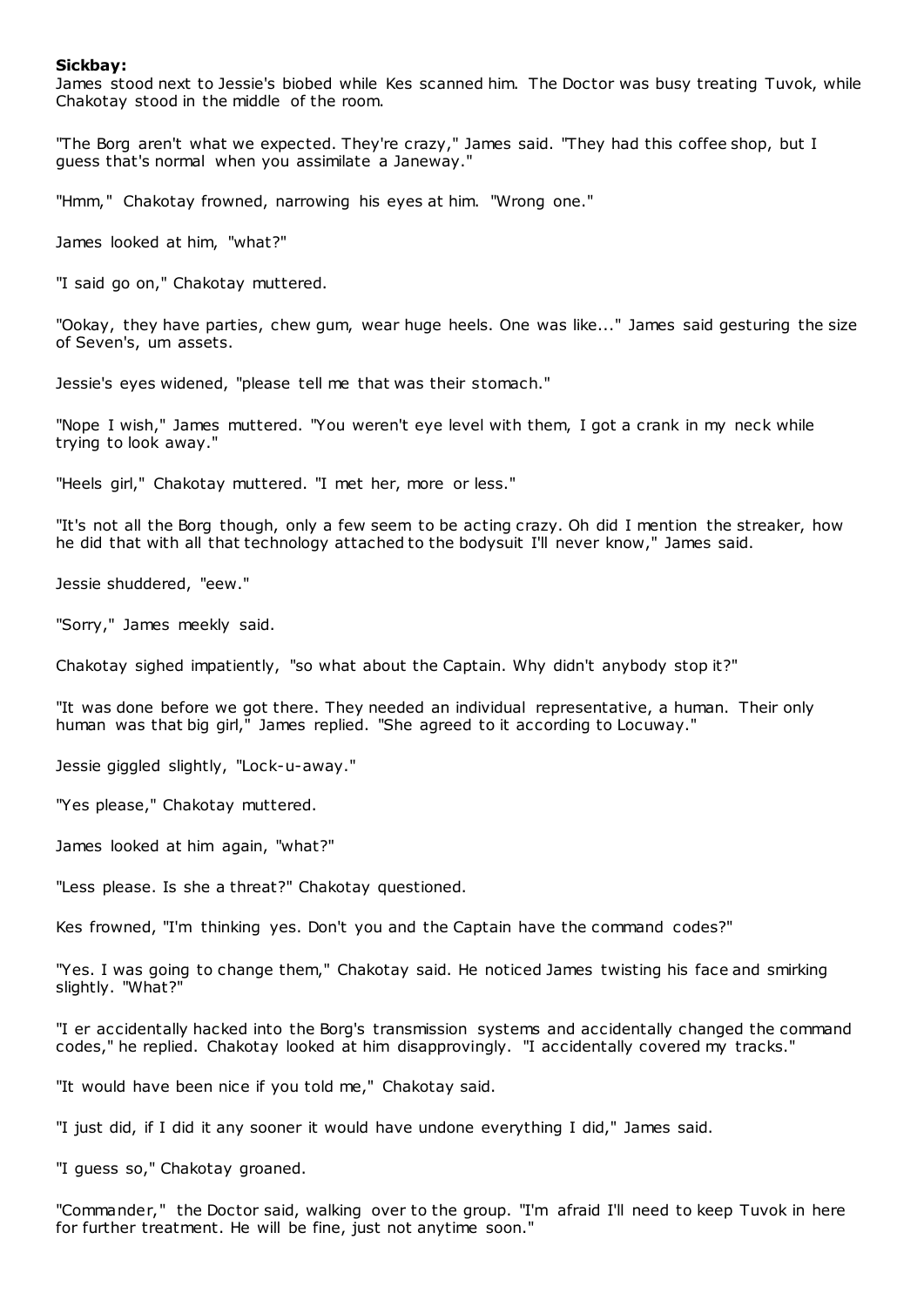"Great, we need our tactical officer," Chakotay sighed.

"I'm sure you have more than one, unless he works 24/7," James said.

"Somebody hurt him," Chakotay said, looking up at the ceiling. "Killing would only upset Janeway, just hurt him."

The Doctor stared blankly at him, "wouldn't it be easier to contact Deck Four if you used a commbadge, or spoke up."

"Somebody what me?" James questioned, raising an eyebrow.

Chakotay shifted his eyes to the left, "um, burt no, burnt no, dirt no, firt flirt no. Hurt oh, wait no. Alert, no, oh screw it. Alert you."

"About what?" James asked, looking suspicious.

Kes sighed, "this is fun and all, but the episode's going to take the second place in the biggest episode list at this rate. Can't you keep to the original paper scene?"

"It's still sixth," Chakotay muttered.

Tom walked in looking at his watch, "not for long. Though this is American time, ho boy, birthday will be a day late at this rate." He walked back out.

"I thought the birthday was fourth of December?" James muttered.

Chakotay clenched his fists, "this is a series finale, just do it. You won't miss him."

"How much longer until he creates a voodoo doll of me?" James whispered to Kes and Jessie. Kes smirked but Jessie didn't seem amused by Chakotay's attitude.

Kes sighed, "back to the original, not thee original, I mean FV original. James is ok, the blast in the ship probably knocked him out, that's all. Obviously he can't go, but like Chakotay said, you won't miss him."

"If that's the original..." Jessie said.

Kes looked down at the ground with a fake ashamed look on her face, "I know, I added that last line."

"This is how scenes get longer," the Doctor stated the obvious, he walked over to treat Tuvok.

Chakotay rolled his eyes as he stepped closer, "let me get this straight. Tuvok is badly injured but James is ok."

"I know, if he gets hurt one more time he's getting a slap," Jessie commented.

James raised an eyebrow, "that counts as getting hurt too Jess."

"I didn't mean it as a good thing," Chakotay muttered. Jessie narrowed her eyes and growled, she gave him a little kick. "Hey I only commented cos he's a Slayer, he's supposed to get hurt." Jessie kicked him again. Her face grimaced while clutching the bump, Chakotay quickly moved away again to avoid another kick. "Ok James you know the drill." He left Sickbay.

James rolled his eyes, Jessie watched him intently. He shrugged his shoulders, "no I don't." He remained where he was.

### **Cargo Bay Two:**

Chakotay made his way through Borg Central, Kathryn stepped out of nowhere again. Behind her a few drones were rebuilding StarBorg's Coffee. "Circumstances have changed."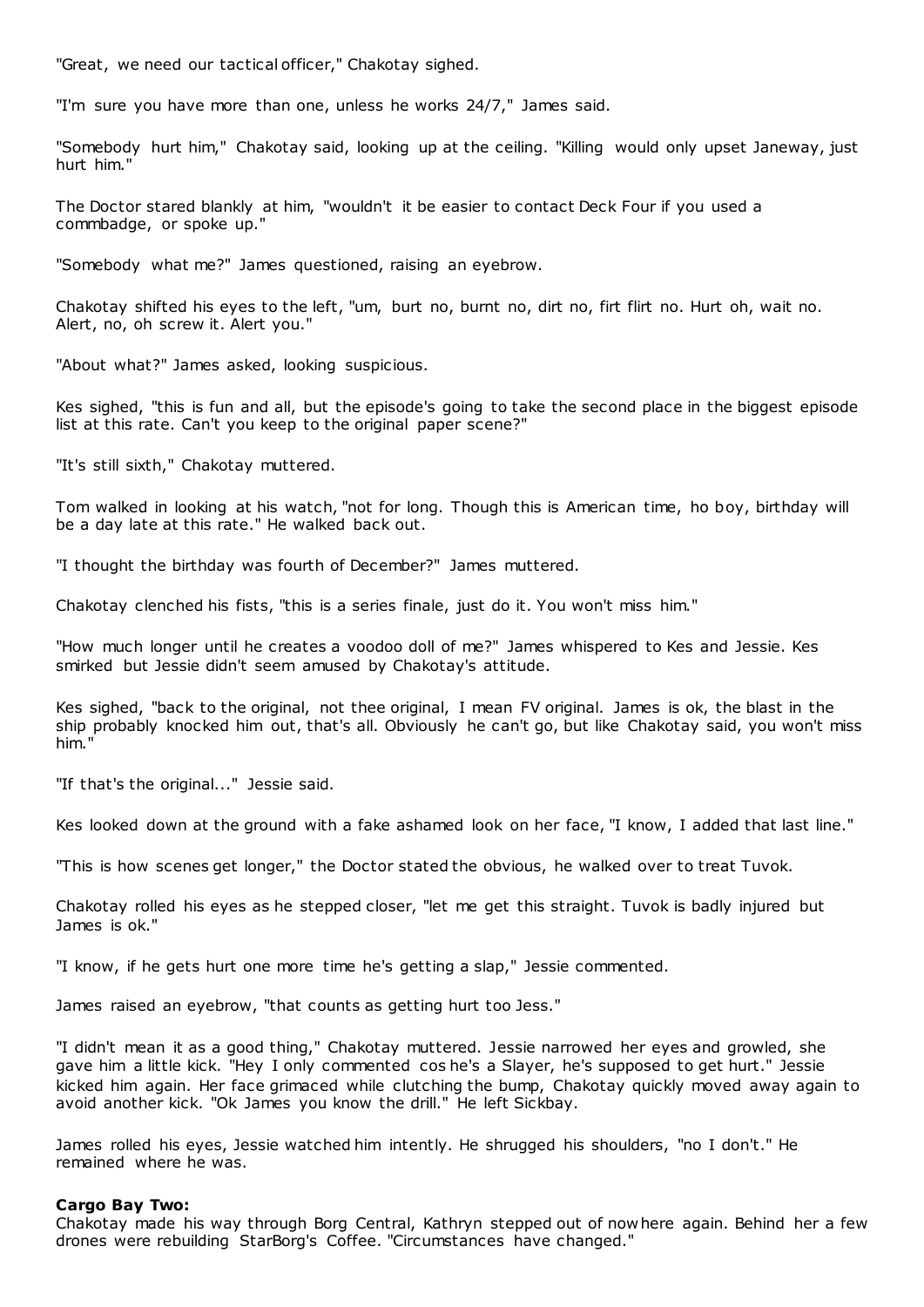"No kidding," Chakotay said.

"You were against this, why am I dealing with you now?" Kathryn questioned.

"You should know that I follow the Captain's orders whether I agree or not," Chakotay replied. "You can stay on this ship until we've left your space, then you get what you want, you give her back and we'll drop you off at the cube that's nearby."

"Insufficient," Kathryn muttered. "The war will be long over by then. It's just not our survival, Species 8472 attacked you first."

"A huge Borg ship is just a big target, we should be harder to..." Chakotay said.

Kathryn narrowed her eye, the other one had been replaced by the eye piece. "You lack the sufficient technology and defences to ensure success, we should rendezvous with another vessel."

"No offense but the Borg don't have good defences against 8472 either, we're in the same boat," Chakotay said. "You are on our ship now, I make the rules."

"Remember, this is our ship now," Kathryn said coldly. "We could take over this ship easily, but we haven't. You should respect the alliance as we have."

"Fine, but if you cause any trouble you'll get transported to Deck Thirteen. You know how fun that deck is," Chakotay muttered. "Where is the nearest cube?"

"Fifty lightyears away," Kathryn said, she turned to a console and showed him a starchart. "Change your course and head to it immediately."

"We're going the opposite way," Chakotay said. "Wouldn't it be efficient to just call your cube here, they have transwarp don't they?"

"There is no alternative," Kathryn said.

"Yes there is, that was it," Chakotay grumbled. "Is this a test?"

"It is an ultimatum. Turn the ship around or face the consequences," Kathryn replied.

Chakotay peeked at the coffee shop, and Seven of Nine trying out the replicator. She pulled out a pink catsuit, her eyes got all sparkly just looking at it. "Oooh scary."

"We only have three disconnected, there's still enough to take over your ship if need be. I won't need it though, we have the command codes," Kathryn said.

"I'll think about it," Chakotay smirked, he turned to leave.

"I'll have to grow my hair back," Seven giggled. To everyone's horror she was starting to unplug the wires to the bodysuit.

"Don't even think about undressing, if one drone sees it everyone sees it!" the Borg voice yelled.

Seven giggled, covering her still covered chest. "Oh silly me."

Most of the main cast were in a meeting, most of which looked nervous sitting at the table. James was the only one standing, he stayed by the door looking impatient.

"If anyone's got a better idea other than abandoning them," Chakotay said. "Feel free."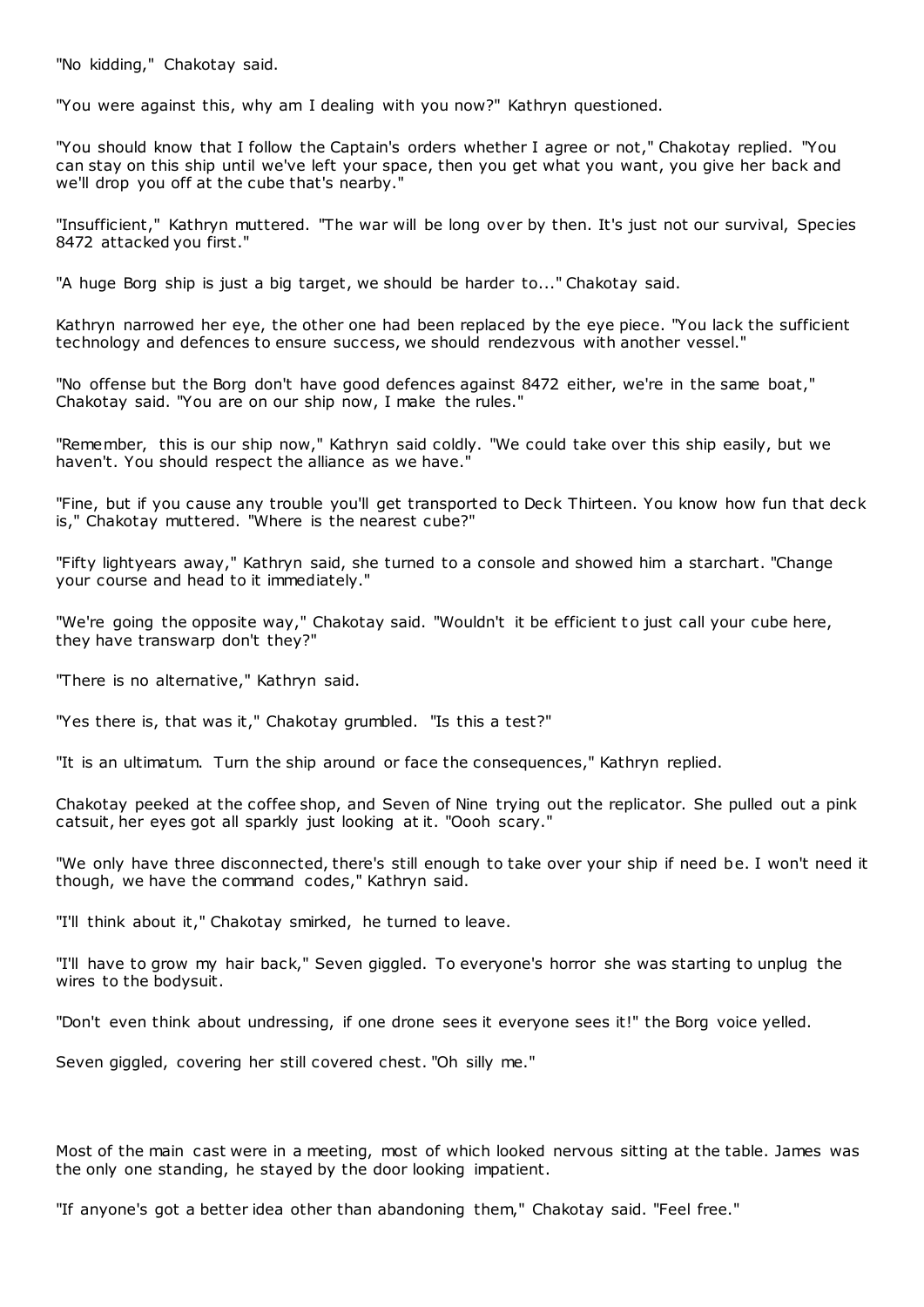"Not a good plan, we'll just piss them off. Crazy or not, they're still scary and can kick our butts," Tom said.

"Then again we might not," James muttered. He folded his arms, "we can do it in a way that'll fool them. They'll just think it was an accident."

"How?" Harry asked.

"Let's just say it'll kill two birds with one stone, well cripple one and kill the other," James replied.

"Are you either of those parties?" Chakotay asked, uninterested.

"No," James said.

"Damn, then we're sticking to my plan. Here's how it's going to go," Chakotay said.

James rolled his eyes, "for god's sake, I'll do it myself." He walked out.

Chakotay finished explaining his plan, then looked up to where he was. "James you lead Janeway to the Ready Room. I'm counting on you to be your violent self to knock her out. Kill the other drones after."

"He's gone," Tom said.

Chakotay covered his face with his hand. Everyone could see the smoke coming from him, each of them moved their chair a metre away.

The drones were going about their duty while two Security guys wandered around, each clutching their rifles tightly.

The doors opened for a gang of guys and girls, most had vampire faces. The doors shut behind them.

"Oookay, this doesn't look like a blood bank," one said.

A few turned to leave but the doors refused to open for them. The rest went further inside to look at the drones with interest. One of them grabbed a drone regenerating. "Here guys, must be these guys!"

A vampire poked a drone who was working. "These guys don't even see us. This is a blood bank all right."

"They're a little pale, they look more dead than we are," another said.

The guy at the alcove sunk his teeth into that drone. He pulled a face, then spat the blood back out of his mouth which was turning grey. "Hmm ah my tang feels weird. Ow." He squeaked and his face grimaced, the others watched on. "Ma tang, ma tang. Hep!" His tongue was stuck out, a nanoprobe burst through. Everyone who saw cringed, then the entire lot of the drones came to life and quickly surrounded them.

"Uhoh Frenit was right," a girl said. "They're Borg, we were tricked."

"Oh come on, we can't hurt them, they can't hurt us," one vampire said. A drone grabbed him and stuck the needles into his neck. Like expected just that part of his neck went grey, a nanoprobe burst through. "Ow, that wasn't very nice."

The rest of the vampires still panicked, they all fought back. A futile fight began.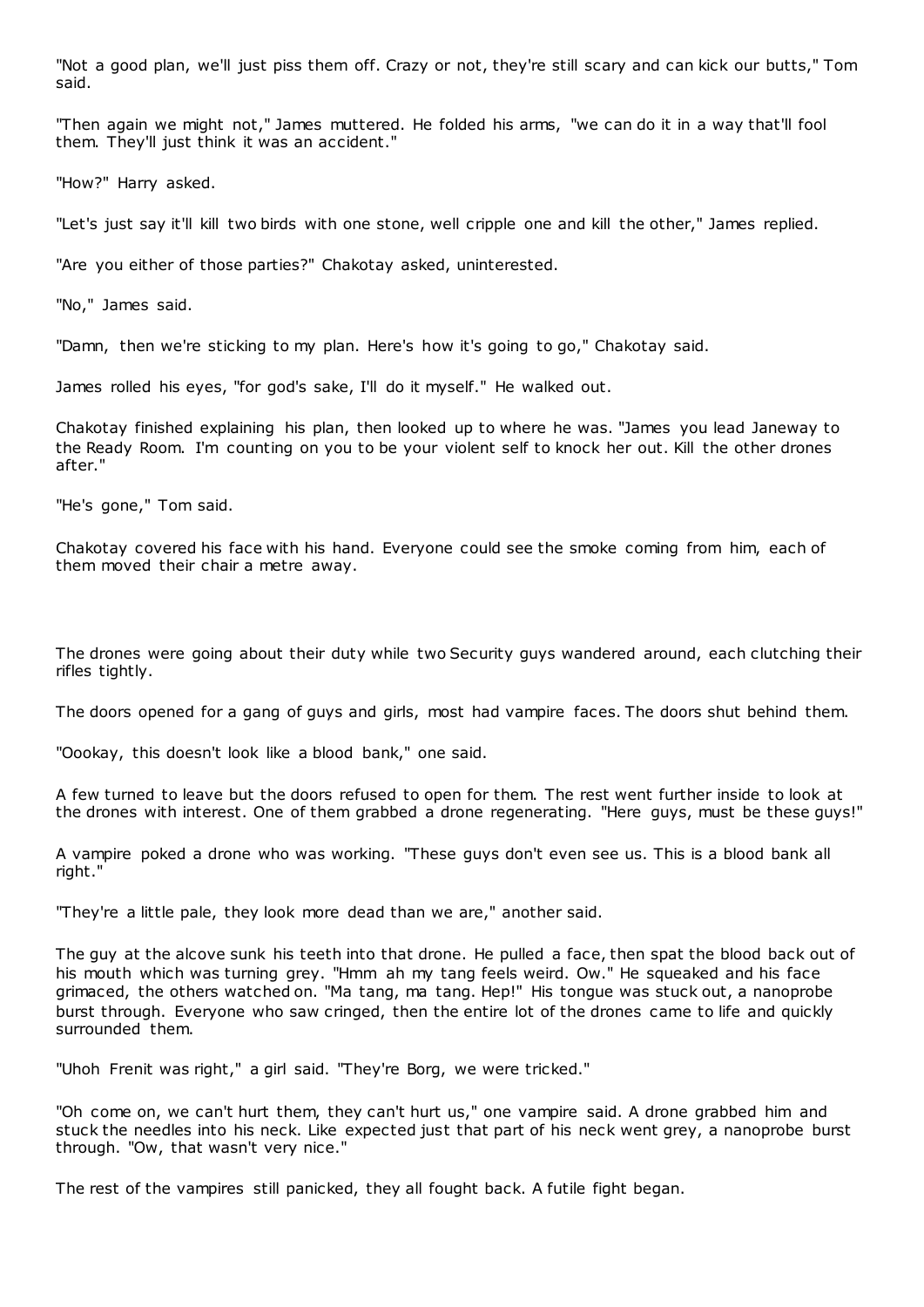"Species 216," Kathryn said as she stepped out from the lack of light. "Vampiria, many weaknesses." A vampire ran up to her, she pulled a bit of the metal off the nearby alcove and staked him with it. She sighed as he dusted, "animals." She pressed a button on the panel, "bridge we need your vampire killer here."

In: "Surely your drones can handle it."

One vampire easily killed one drone by grabbing it's neck, another one got it's wires pulled out of their heads.

"Drones have no advantage, just send him here, it's not like he'll have anything better to do," she said.

### **Sickbay:**

Jessie rested, half asleep on the biobed. James sat next to her on a chair, holding her hand in both of his in front of his face. The Doctor walked over to them both.

"She's six cm's, the next contraction should be in fifteen minutes," he said.

"But if it's taking this long, she's exhausted already, can she do this?" James asked.

The Doctor sighed, "there's nothing else we can do. She's doing the right thing, getting some sleep in between. She won't be able to later."

In: "Chakotay to Tay... Stuart. You're supposed to be in the Cargo Bay. They've got a vampire problem."

"Yeah I know," James said.

In: "That was your plan, brilliant."

"They're sealed in, they can kill each other all they want," James muttered.

In: "What about Janeway? How did you?"

"I figured she'd defend herself easily," James said.

In: "Ugh so you opened the doors for all the vamps just so you didn't have to slay them yourself. Chakotay out."

"I didn't, I just cleared the path to the cargo bay," James muttered. The Doctor stared at him looking bemused. "I know, my bad."

### **The Bridge:**

Chakotay paced backwards and forwards with a very angry look on his face. "Slayer be damned, I'm going to kill him. All I need is a phaser and him not looking."

"So much for our plan," B'Elanna smirked.

Tom smirked with her, "so much for his limbs."

"Plan B," Chakotay commented.

"Which is?" Danny questioned.

"Well if James won't co-operate and if he's let vampires loose in the bay we'll have to," Chakotay sighed. "We'll have to ask them to leave, then chuck em. The vampires can be dumped with them, all we need to do is a mass lock on them all."

"What about Janeway?" B'Elanna questioned.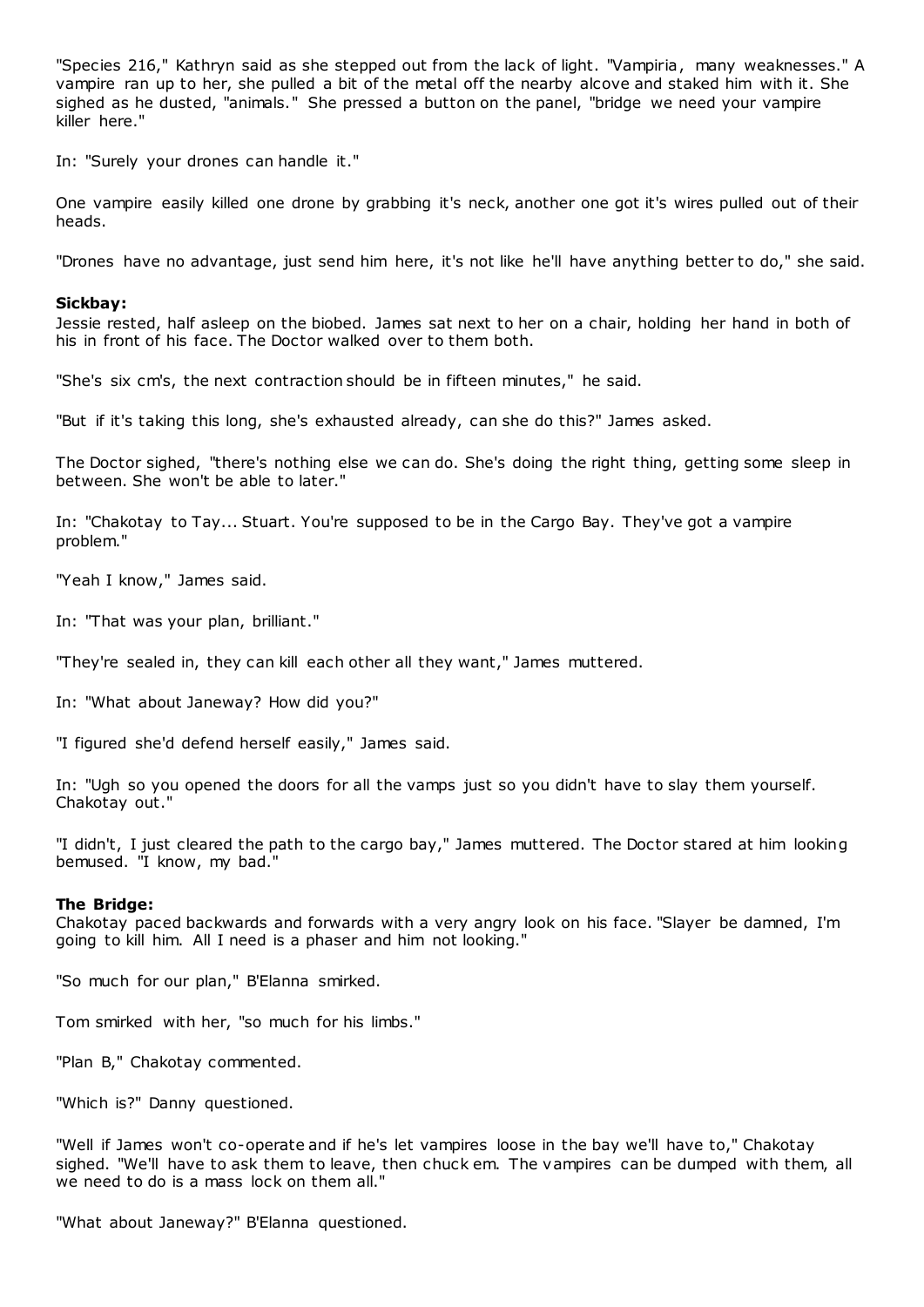"We can still lure her out before then," Chakotay replied.

Harry shook his head, "the doors are sealed. Huh, those two Security were beamed out five minutes ago. He wasn't completely careless."

Chakotay rolled his eyes, "you're on his side now? You're not sleeping with him as well are you?"

Tom pulled a face, "eew, I don't want that image. Does that mean Janeway..."

Chakotay shuddered, "god no."

Danny smiled, "but that means me too." Everyone turned to look at her, she blushed a little. "What, you've never seem him naked so...'

"I suppose B'Elanna's thinking 'thank god' but she's already seen worse," Harry smirked.

Tom nodded, then he got it and pouted angrily. "Hey, I'm a hunk."

B'Elanna sniggered under her hand, "oh god Tom, don't." She tried not to laugh any further.

"Funny, this isn't curing my need to kill a certain Slayer," Chakotay grumbled. "Or should I say layer at this rate."

"Lame, everyone's made that joke with Buffy," Tom said. Danny giggled. "But it'll amuse the easily amused though."

"Are we talking about the entire episode or..." Chakotay questioned.

### **Meanwhile:**

Seven stood with two drones. In the background a few vampires and drones were still at it. "There's only three of us left, we've got to start from scratch."

"What about the plan two?" drone one asked.

"There is no plan two," Seven sighed. "We're stuck on this puny ship, only two of you survived and there's only eight more drones left after those vampires." Another drone dropped. "Seven, ooh lucky. Oh and we have one hundred and fifty crew." A sneaky smile appeared on her face.

"Ok this episode is tying second place now, not amused," Kathryn muttered as she walked over, giving them all a dirty look.

"You're never amused," Seven groaned. "Lighten up, it's a finale it's allowed to be big."

"I don't want to be around when the Season Five one happens," Kathryn rolled her eyes. "Ugh why am I talking to you, you're not allowed breaks that's for sure. Get back to working on the project."

"Ugh fine," Seven muttered. The three continued on the coffee shop.

"Not that one!" Kathryn snapped.

"Oh, then what?" Seven asked.

Kathryn walked away. The Borg voices echoed around the room. "Species 8472 has entered Matrix 010 grid 19. Eight planets destroyed. Three hundred and twelve vessels disabled. Four million six hundred twenty-one Borg eliminated." The voice ceased as all the drones seemed to be skiving, even the ones who were fighting vampires a while ago.

A drone and a vampire stood opposite each other, both had one arm behind their backs. "One, two," both of them said together, then they showed their arms. The vampire had a flat hand, the other showed a mechanical Borg arm. "Uh what's that?"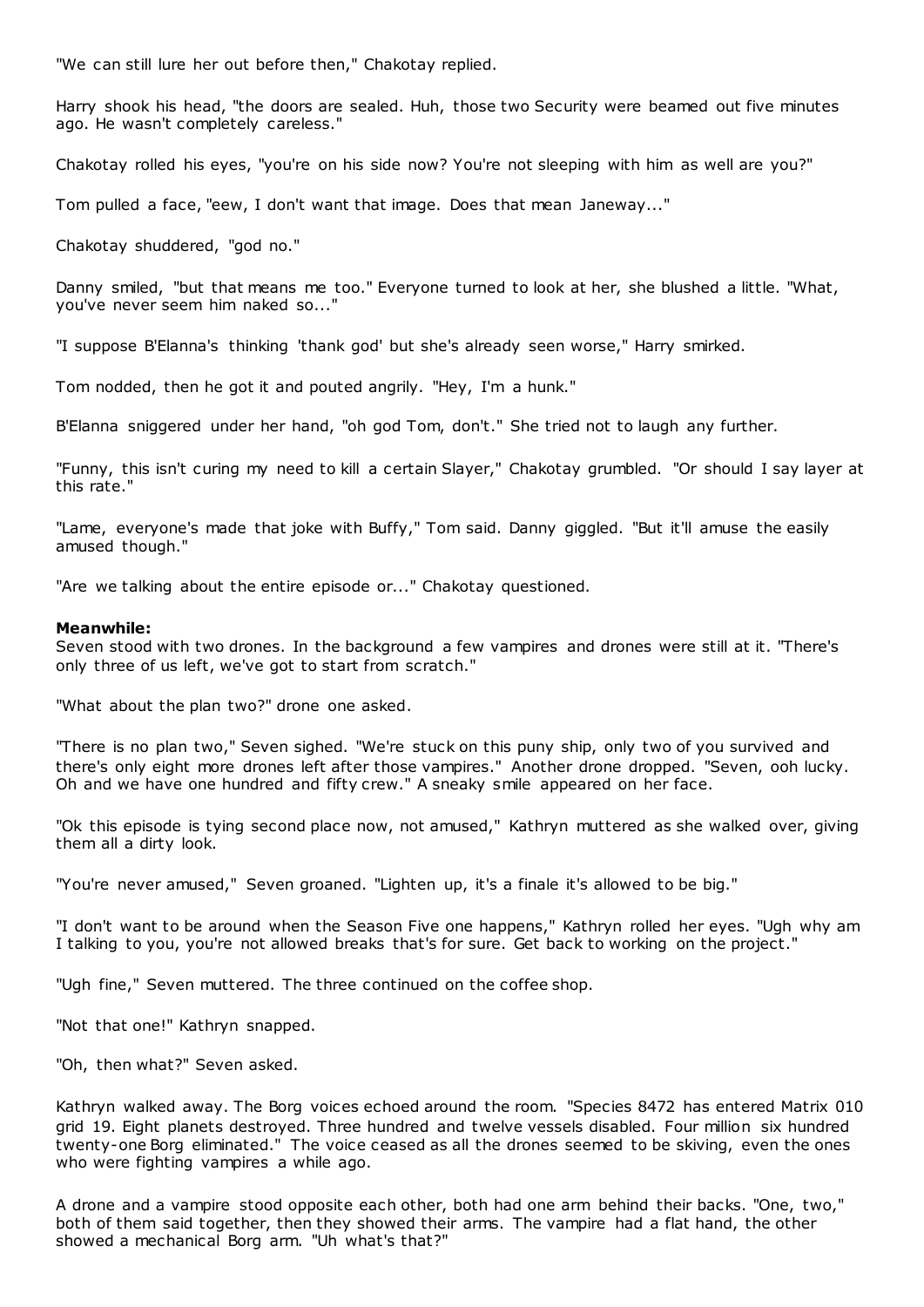"Scissors," the drone said smugly.

"Crap," the vampire grunted. He looked at him suspiciously, "hey it was a rock before you cheating tard!" The two continued fighting.

"God damn it. We're not individuals!" the Borg voice yelled. "Minions back to work, dust those blood eaters! NOW!"

All the drones quick went back to the way they were, the vampire punched the drone who cheated him but immediately regretted it. He cradled his broken hand, "aaah, I hit the metal eye."

Kathryn sighed, "there's only three left, they're no threat."

"Anyway we must seize control of the Alpha Quadrant vessel and take it into the alien realm."

"Understood," Kathryn said. She headed toward a Jeffries tube, two drones opened the door for her. She coughed, "ahem." They quickly put down a velvety red carpet down for her. "Good boys." With that she went to climb in. Seven shoved her out of the way.

"Let a minion do it."

Kathryn's eye widened, only briefly as she was blinded by the bright pink catsuit she now had on. "How did you change into it so quickly?"

"Borg are efficient," Seven replied. She climbed into the Jeffries tube, she had to breath in to allow her chest to get through.

Kathryn cringed and looked away, "ugh that thing's skin tight."

"So was her Borg suit," a drone commented.

### **The Bridge:**

"Uhoh," Harry muttered.

Everyone turned to him. "Uhoh?"

"Somebody's tapped into our deflector controls, it's the Borg," Harry stuttered.

"Lock them out then," Chakotay ordered.

Harry shook his head, "I'm locked out, the deflector's activated."

"A quantum singularity is forming," B'Elanna reported. "From the deflector pulse."

"Chakotay to the Cargo Bay. Stop what you're doing, or we'll open the airlock doors," Chakotay said. Everyone stared at him bewilderedly.

"Did James go down there or something?" Tom asked.

Chakotay rolled his eyes, "shut up Tom. They'll get us all killed if we don't do something."

"Can't we get our hacker?" Tom asked.

Harry pouted, "if I can't do it."

Chakotay ignored him, "we haven't got time, plus he's against the Borg. Are there any other options?" Everyone looked around at each other, hoping somebody did have one. Chakotay sighed, he didn't want to do it but everyone was at risk. "B'Elanna."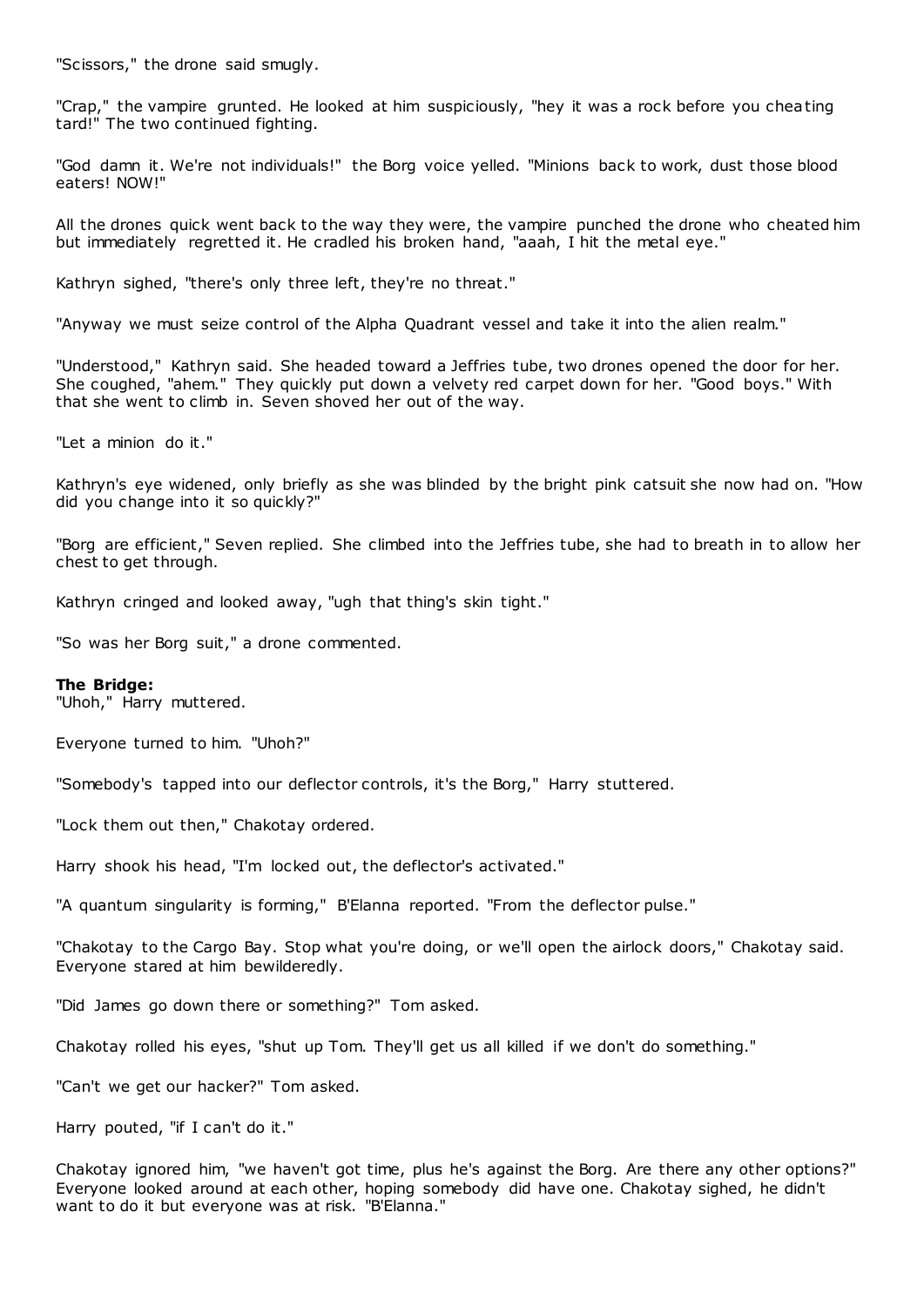"Aye sir," B'Elanna muttered.

## **Meanwhile:**

The drones and the remaining three vampires were in the middle of standing in line for another coffee, well except Kathryn and Seven of course. They all turned their heads as they heard doors opening up. "Uhoh," all but Kathryn said before they all went flying toward the large open door.

Kathryn quickly grabbed onto an alcove, and hung on for a dear life.

Meanwhile in the Jeffries tube Seven was being pulled out. She screamed hysterically. She only got as far as the hatch door, her chest was too big to fit through.

All Kathryn could see was her kicking pink legs sticking out of the Jeffries tube. Despite her situation she rolled her eyes and shook her head.

### **The Bridge:**

"It's too late, we're being pulled in," Harry said. The ship shook a while, moments later all was calm again.

"Report," Chakotay ordered.

"Uh, there's no space outside," Harry muttered. "It's like a biological fluid. Weird."

"So killing Janeway didn't hel..." Tom commented. Chakotay passed him a cold look.

In: "Commander Chakotay."

"Kathryn?" he said.

In: "We have entered the realm of Species 8472, report to the Cargo Bay immediately."

"That's good," Chakotay sighed in relief. "Somebody get James to join me there, with Tuvok out of action, ugh I don't want to say it." He headed for the turbolift.

"I doubt he's going to jump to your command, Jess is in labour," Tom said.

"So I'm his superior, he's not the boss. Quite frankly I'm sick of his attitude," Chakotay grumbled. The doors closed on him.

Tom groaned, "no, I wanted to hear the rest."

"Why, everyone's saying the same stuff?" B'Elanna muttered.

"Jessie should kick Everyone's butts," Danny commented.

"I'm not the only one hoping that James and Jessie tame it down to set a good example on their new kid," Tom said. Everyone laughed at him. "What, I can dream."

### **The Cargo Bay:**

Chakotay and James entered through the main door. "Just so you know I'm only here as you messed up, and whatnot."

Chakotay glared at him, "I did, did I?"

"Tuvok and I were doing fine until..." James said.

"Until he got knocked unconscious, don't think it was you," Chakotay narrowed his eyes.

"I still did better than you. We got rid of the vampires too, what more do you want?" James muttered.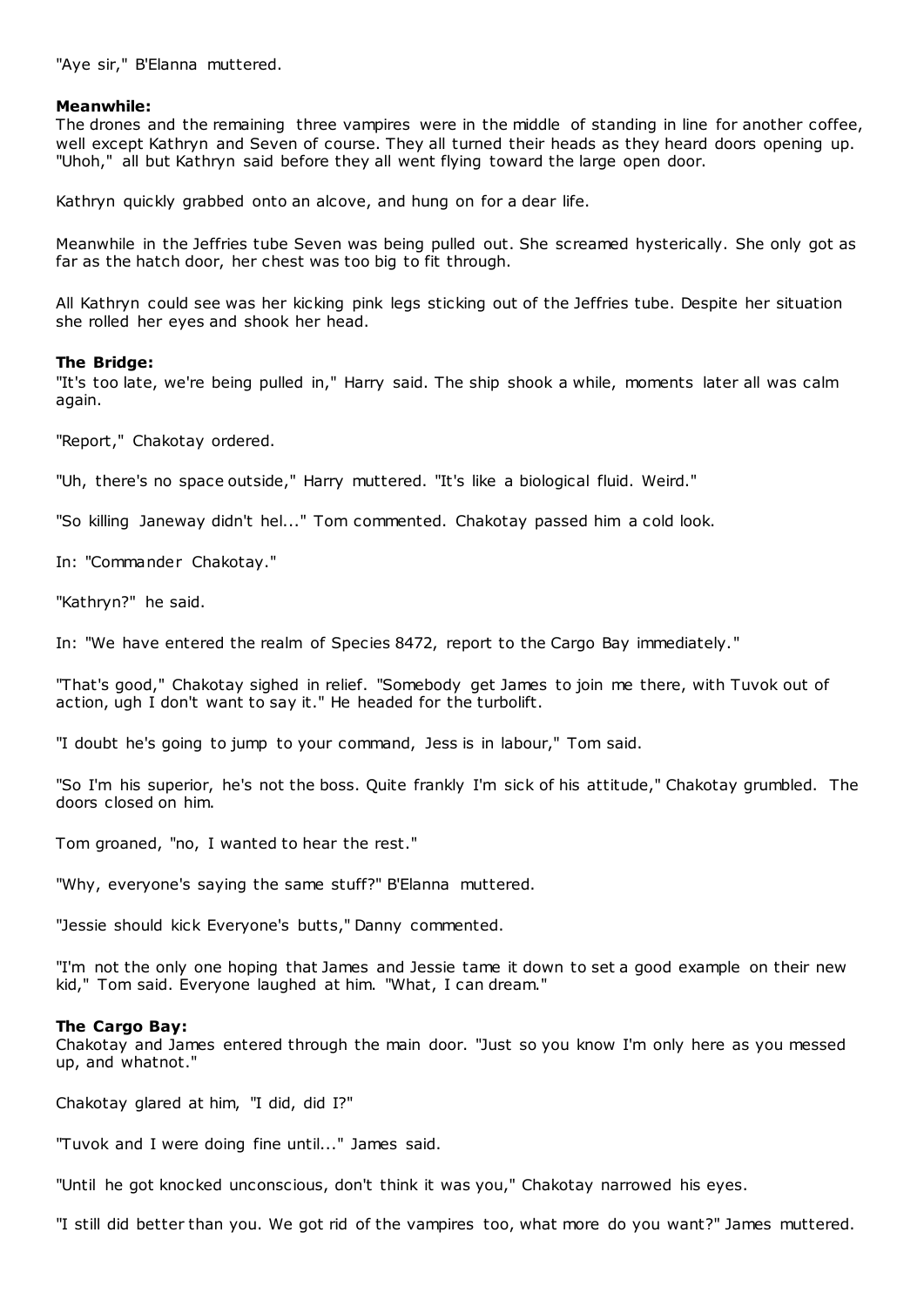"Gee let me think," Chakotay rolled his eyes. "I can't think of anything as I'm so spoilt... for choice."

"Hey I didn't try to get my girlfriend sucked out into space just cos I didn't like her plan," James said.

Chakotay sneakily reached out for a Borg tool, going very red in the cheeks.

"Try it and it'll hit your head and not mine," James said.

Chakotay growled, "you know if you weren't a Slayer I could just poke you and you'd fall unconscious. Remember that you little pain in my backside."

"Oh right, you're just fatter than me, oh and an inch or two taller. Don't make me laugh," James muttered. He walked away, snatching the tool out of Chakotay's hands. He didn't realise.

Seven appeared in front of James looking flatter than before, this freaked him out enough to make him back into Chakotay. He didn't look very pleased about it. "Why hello, you two boys really dig me don't you."

"Dig a grave for you maybe," James shuddered. He pointed at Chakotay, "he loves you though, he loves taller girls in pink and heels." Smoke rose from Chakotay again, he looked ready to explode any second.

"Oh but I like you better," Seven cooed.

"You do?" James pulled a face, clutching the tool so tightly it was starting to bend. He whimpered slightly as she moved closer. "Why?"

"You're closer," Seven giggled. She was about to grab him with her assimilating hand. James quickly hit her over the head with the tool. He shuddered, pulling a face as he stepped over her.

"Eugh, eew, she didn't touch me but I still need a shower to get her off."

Kathryn walked over to join him, "is she dead?"

"I dunno," James shrugged.

Chakotay walked over to join him, "I'd be surprised if she wasn't. He likes killing."

"I don't think anybody would mind if I had killed her," James commented. "Killing her would be my ticket back into heaven."

"I need to commit a sin," Chakotay muttered to himself.

Kathryn raised an eyebrow, "I don't think Janeway would be pleased about you two arguing. Now we've entered Species 8472's space, they've already sent ships to confront us. We need the weapons before they arrive in three hours."

"No we don't, send us back," Chakotay said. "You've been here before, how else could you know how to get here in the first place."

"We must prepare this vessel for battle," Kathryn said.

"He's right, you knew how to get here. You weren't the victims were you?" James said. Kathryn and Chakotay looked at him.

"You started the war. What's the matter, the galaxy not big enough for you? You had to conquer new territory? This race fought back, good for them," Chakotay snarled.

"Did you practise that?" James raised an eyebrow. More smoke rose from the irritated Commander.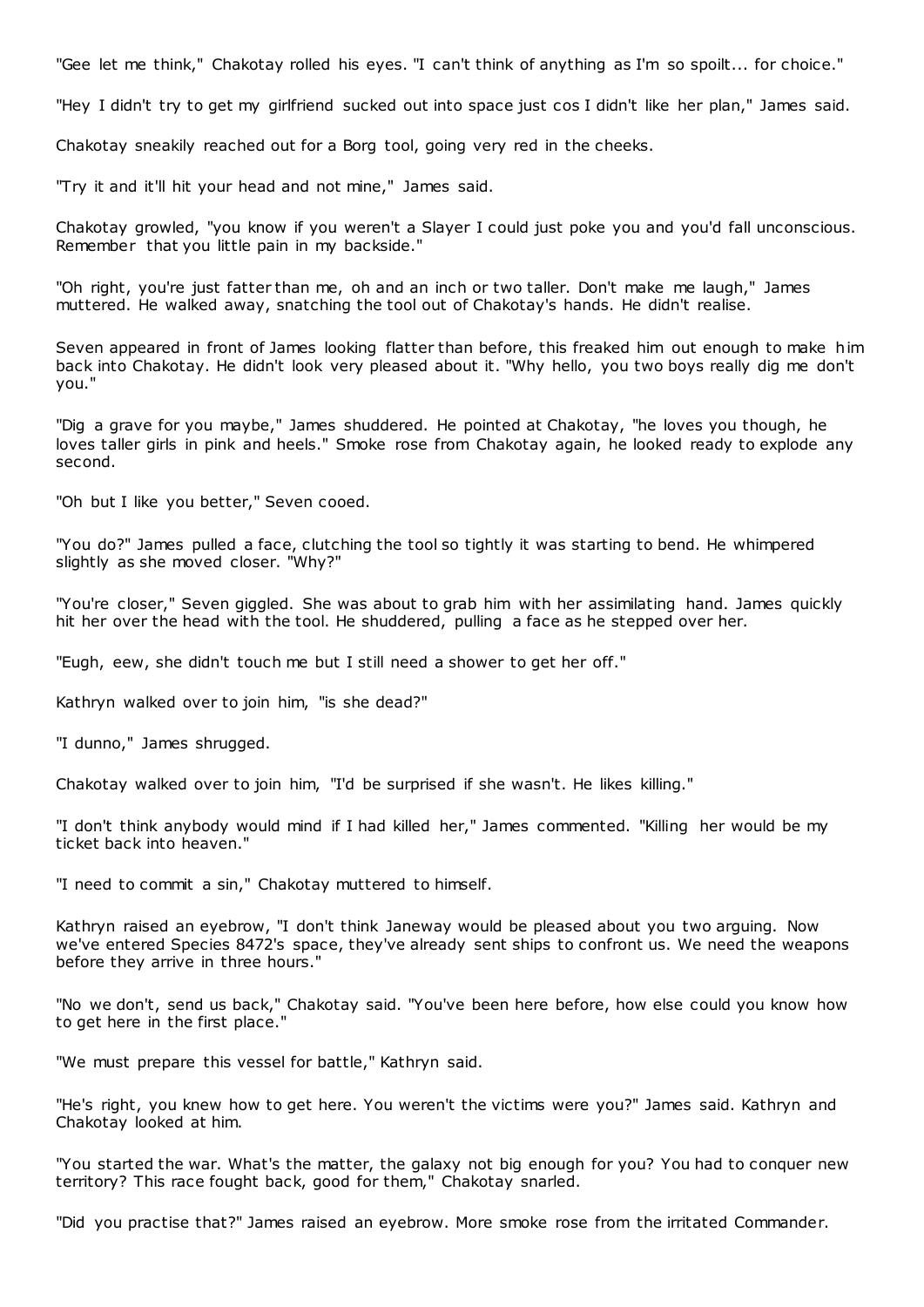"Species 8472 was more resistant than we realised," Kathryn said.

"Yeah yeah, you picked a fight, they got mad, you left the door open. We get it," James said.

"You have to simplify everything," Chakotay commented.

"Last time I help you," James said.

Chakotay growled again, raising both of his hands and strangled thin air. Two very pale bony hands slid across his shoulders.

"Oooh somebody's tense," Seven purred into his shoulder. He shuddered then jumped forward.

"That's what I get for not hitting her that hard," James muttered.

"My link is weakened by our location, we cannot signal for help, we are alone," Kathryn said. "We should complete those weapons."

"I've got a better idea," Chakotay said. "Open that rift back up and send us back."

"If I do that you will no longer cooperate," Kathryn hissed.

In: "Sickbay to Chakotay. Commander Tuvok is feeling a little better now, he wants to see you. Oh and Jessie's woke up cursing."

Chakotay and James looked at each other, they groaned as they had to leave toget her.

# **Sickbay:**

James and Chakotay entered through the main door, the Doctor immediately greeted them cheerfully. "Mr Tuvok is back on his feet all thanks to me of course." Tuvok stood at his side the same time as James moved to go back to Jessie's side.

"Commander," Tuvok nodded.

"That's good news. When will you be ready to return to work?" Chakotay asked.

"I am now," Tuvok replied. He walked passed him to leave.

"So, are you still Janeway's bitch?" James questioned. Jessie slapped him on the arm.

"No swearing in front of the baby!" she hissed.

"No, I never was, unlike you and Jessie," Chakotay said.

Jessie growled, "did you call me a bitch?"

"No but you said it," Chakotay said.

"At least I admit that Jess is in charge of me," James muttered.

"Oh, I get it," Jessie sighed. "Damn right."

"I'm er, just wondering who's going to kill us, 8472 or the Nutcase Collective?" James questioned.

"There's only two left. One's a nutball who seems to be in charge of herself, and Janeway. We can deal with them."

"How are you going to convince these two to send us back?" James asked.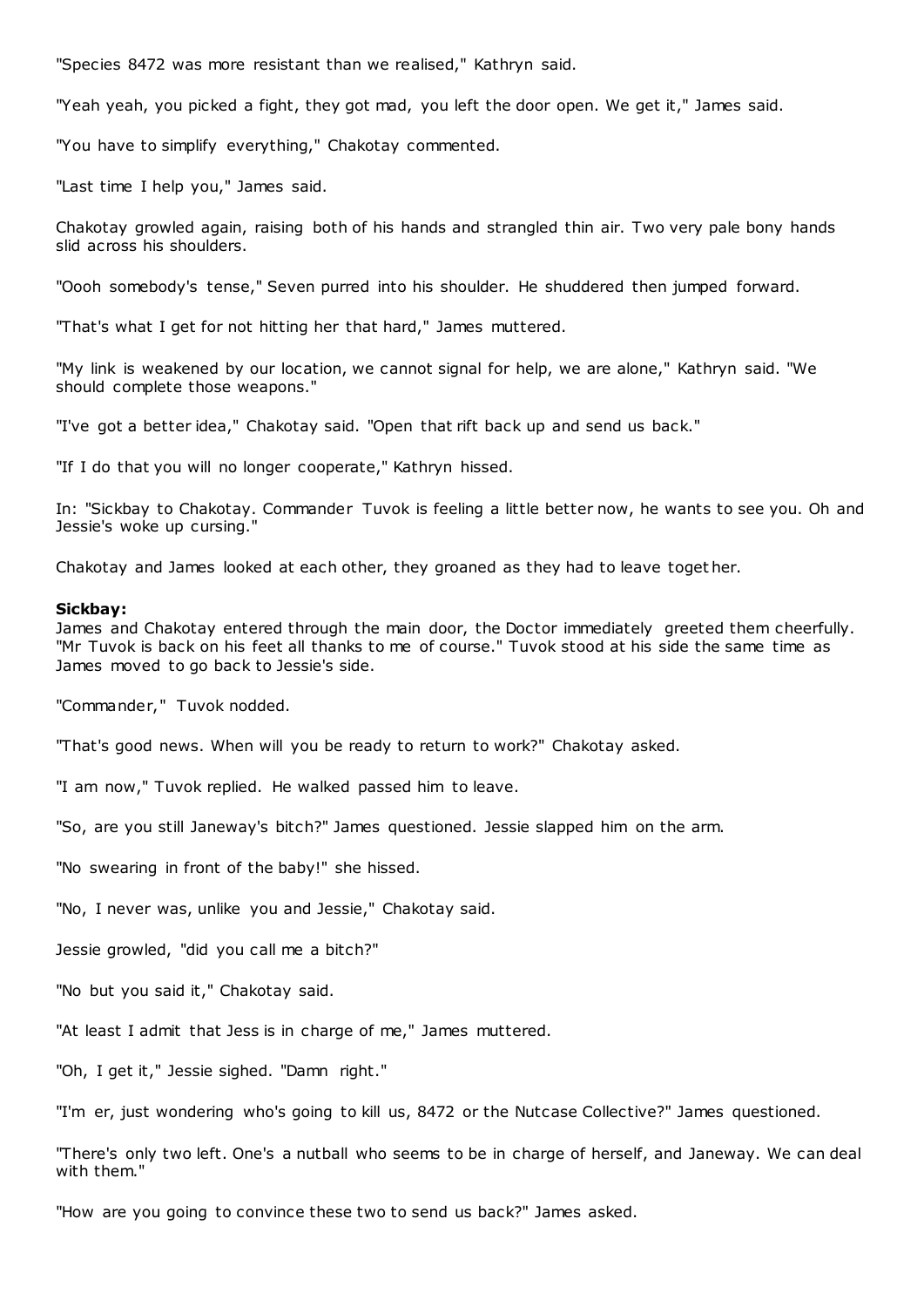"If I don't co-operate, they're hardly a threat."

"Are you stupid?" James muttered.

Chakotay frowned at him, "look just cos you can make holes in the walls, bend metal, what have you, doesn't mean you're superior to me. You don't know better and you don't talk to me like that."

"You always complain that Janeway never listens to your opinions, yet you're not listening to me," James said.

"You're only an ensign," Chakotay said.

"An ensign yeah, but at least I'm not so stubborn that I'd risk everyone's lives," James said.

Chakotay coughed, "mess hall incident."

James coughed mockingly, "not the same thing."

"Oh come on, we may as well just leave the Borg and 8472 to it. I don't want this on my conscience," Chakotay said.

Jessie rolled her eyes. "We all know who the winner will be, the strongest. You haven't seen 8472, I'd rather deal with the Borg than seven foot tall demon like things," James said.

"Oh yeah, if the Borg are so kitteny to you, why don't I beam your freak ass to a Borg Armada. Go nuts," Chakotay said.

"I never said they were kitteny," James pulled a face. "God Chuckles, you only care about being right over Janeway. You have to resort to talking crap to get your own way. Look at it this way, cos you know I'm right. 8472's home reality full of their ships, two Borg drones one of which is a nut job," James said.

"Exactly," Chakotay smiled smugly. "I'd rather take my chances with those two, make them get us out of here."

James groaned, "I'm just saying we help the Borg defeat the strong foe so we don't get killed, then the Borg will still owe us one."

"The 8472 were never interested in us," Chakotay said.

"They could kill us in what two hits, that makes us weaker. 'The weak will perish'," James said.

Chakotay sighed, "oh come on, you call me stubborn."

Jessie cringed, she grabbed James' arm tightly. "Oh my god will you shut the hell up Chuckles! Will you hurry up and grow a pair before we all get blown to pieces!"

James took a hold of one of her hands as she relaxed a little. "Take deep breaths Jess, he's not worth it."

Chakotay sighed, he shook his head. "They're never going to follow through with their agreement now. We help them, they have no reason to escort us."

"We don't help them we die," James said. "We'll have Janeway. Enterprise got Picard back, we can get her back. The Borg won't be so attack happy if they know we've got her and her knowledge of them in command."

"What about the other one?" Jessie asked.

"She can go out the airlock later," Chakotay muttered. "Getting Janeway back is possible, but..."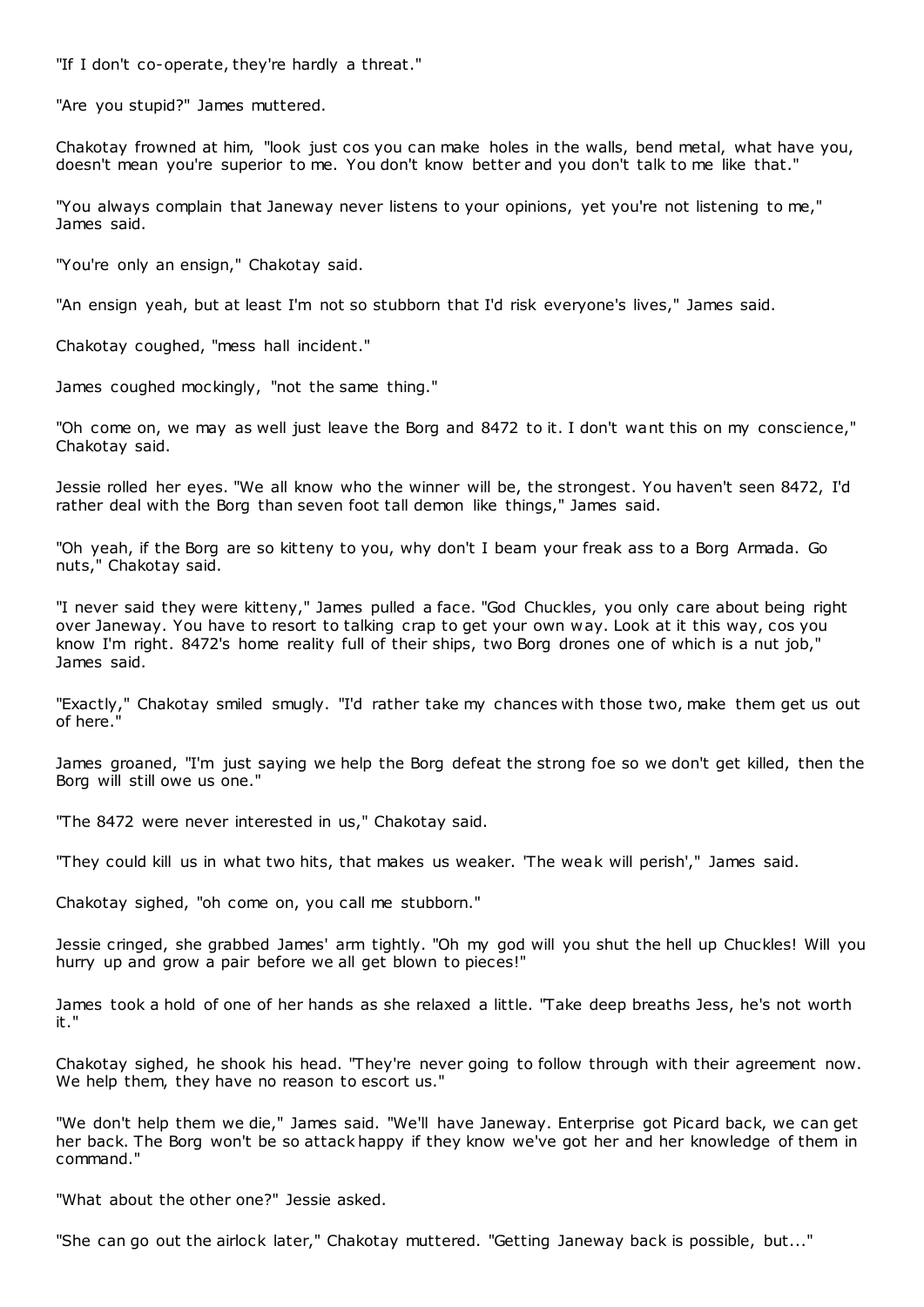"No buts about it. There's more important things than you being right," James said.

Chakotay sighed. Somebody else sighed nearby, everyone turned to see who it was.

"Oh come on, keep arguing," Damien muttered with a mouthful of popcorn. Chakotay smiled at him, this made him nervous. "What?"

### **The Bridge:**

A Security team escorted Kathryn out of the turbolift.

"The ships are almost on us," Chakotay said. "Are they ready?"

Kathryn nodded, "yes your ex stalker was helpful, but irritating."

Damien stumbled out of the turbolift with a bruise on his head. "That was uncalled for."

"I could have assimilated you instead," Kathryn said. "I'm sure you have something the Borg would find useful."

"I like the bruise," Damien nodded. "I was thinking of taking a picture of it so I remember it."

"Bring the new Borg systems online," Chakotay commanded.

Tom grinned, "putting a picture of what we look like now on screen." He did just that, the ship looked the same except for some green lights lighting up Borg coloured hull pieces.

"How do we do that anyway, do we always have a camera to film whatever view we need?" Danny questioned. Everyone ignored her on purpose to avoid the question.

"Torpedo launch tubes active. Hull armor engaged. Shield enhancements stable," Harry reported.

"Bimolecular weapons are ready. Thirteen standard photon torpedoes and one Class Ten armed with a high-yield warhead," Tuvok added.

"Two minutes," Tom said.

Chakotay sighed, "let's hope we're doing the right thing."

#### **Sickbay:**

Kes stood next to Jessie, she stared at her anxiously. "Nine, nearly there."

"Wasn't it eight like an hour ago?" Jessie moaned.

"No Jess, only ten minutes," James said, dabbing her forehead with a cloth.

"Only ten minutes, of course it would be that quick for you," Jessie muttered, fidgeting under the blanket.

"It'll be over soon," James said while putting an arm around her shoulders.

"That's what she said hours ago," Jessie cried into his shoulder.

Kes smiled nervously, "I was just trying to make you feel better."

"Is that what you're doing?" Jessie asked.

"Yes and no. Yes I am and no cos it's true," James replied. He picked a strand of wet hair out of her face, "how long do you think Kes, really?"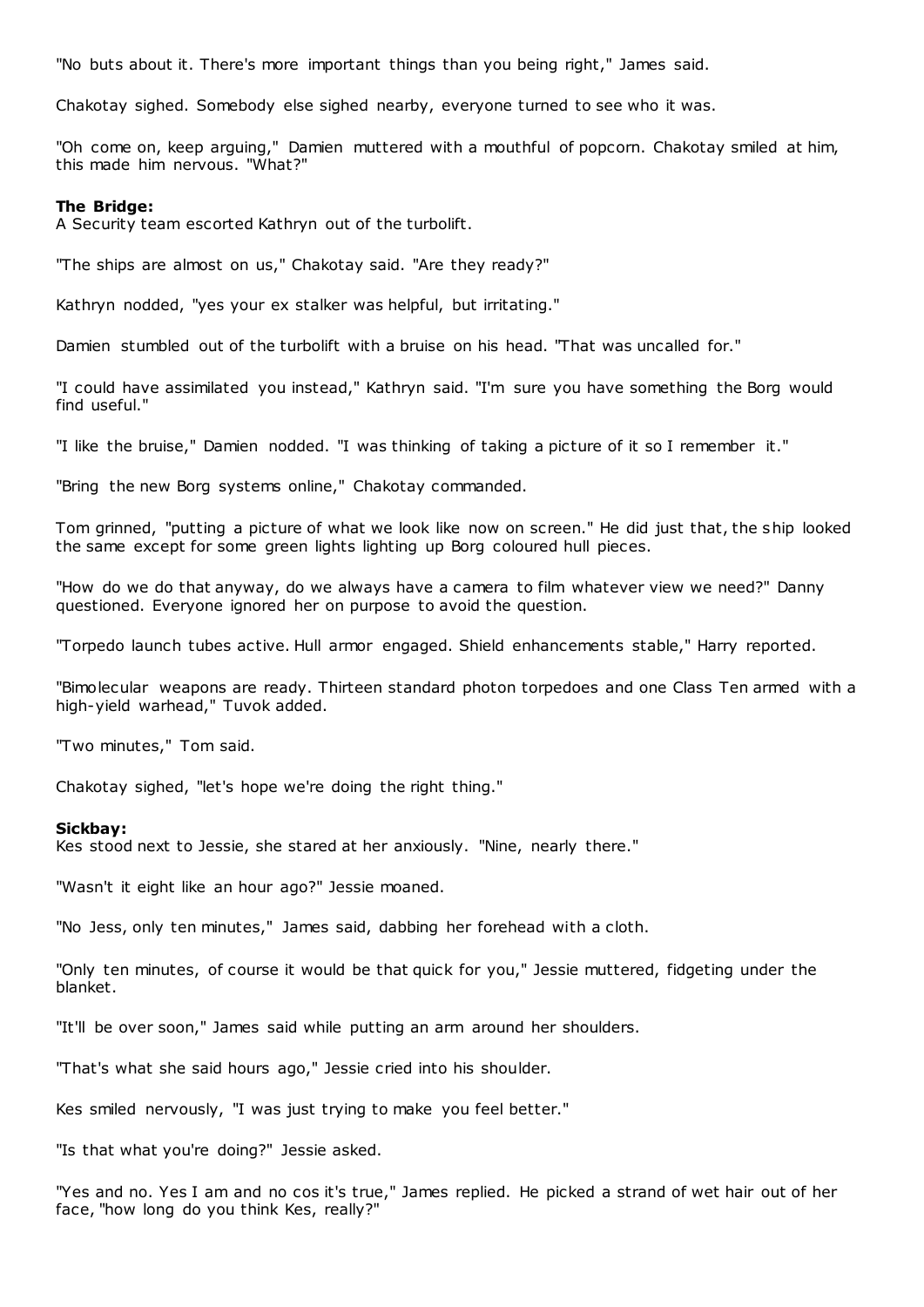Kes frowned, "I'm not sure, less than ten minutes."

"Thank god," Jessie groaned.

The Doctor rushed out of his office, "we should get to the Cargo Bay."

"What?" Jessie squeaked. "Now but I'm about to have a baby here!"

"Sorry but we can't delay or the baby will probably be born on a Borg ship," the Doctor said.

"Yeah, you wouldn't want that," James meekly said. "The Borg have wild parties in the nursery."

Jessie stared at him with wide eyes, "what? Oh god."

"James you're not helping," Kes said.

"Sorry," James mumbled.

"Come on James, chop chop," the Doctor said.

"Are you sure we should go now, can't we just wait for a signal," James stuttered.

The Doctor stared blankly, "no, the only signal we'll get is when we'll have to do it, we wouldn't have time to leave here and set it up." He rushed out.

"Damn damn," James grumbled.

"It's ok, as long as you succeed it's ok," Jessie said. "Be quick too."

"Ok it should be easy, I'll just think about coffee," James said.

Jessie nodded, "yeah that'll work."

James kissed her on the side of the forehead, "I'll be back as soon as I can." He followed the Doctor. Lee passed him on the way in.

"Assistant nurse reporting in," he cheerfully said.

"What, why is he here? Please say for other patients," Jessie stuttered. She cringed and grabbed the sides of the biobed, "he's not coming near me!" Kes rushed back to her side.

"I'm the ambassador, I'm needed on the bridge."

Jessie widened her eyes, "what, you're just going to leave me?"

"Sorry," Kes said. She headed toward the door.

"You can't leave me alone!" Jessie squealed. Lee walked over to pat her on the arm in a comforting way. "Don't touch me!!" she screamed in his ear.

#### **The Bridge:**

"All hands, this is Commander Chakotay," Chakotay said. "Ready your stations, seal all emergency bulkheads, and prepare to engage the enemy. Stand by for my order."

"Four ships, they're in weapons range," Tom stuttered.

"Battlestations," Chakotay said.

"Ok we already are," B'Elanna said.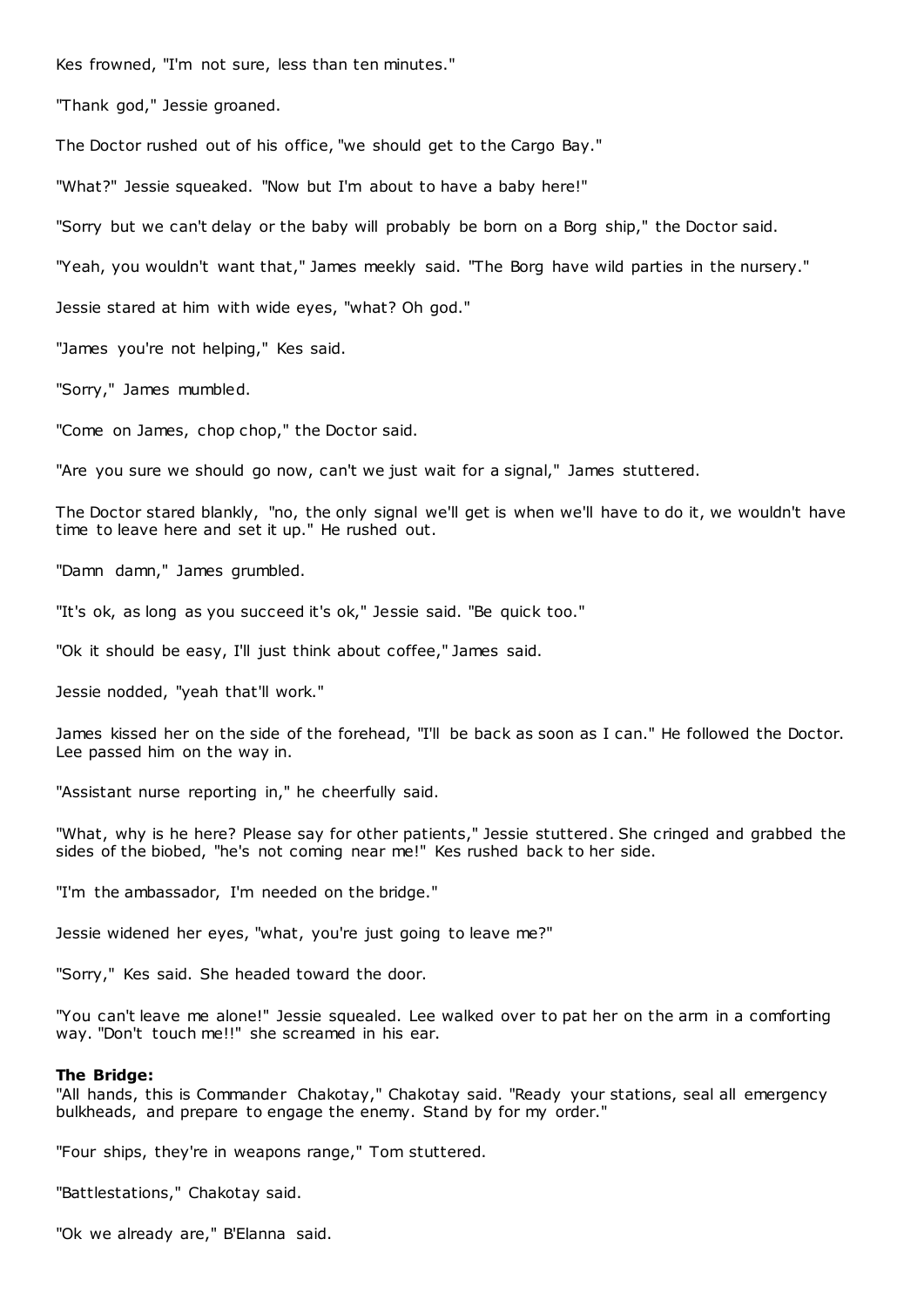Chakotay groaned, "whatever I don't care."

"Perhaps I should take over," Damien commented. Chakotay glared back at him. "Ok me." He turned around to work at a station on the back wall.

"Visual range," Harry ordered. He turned the viewscreen on to show four ships on their tail.

Kes closed her eyes. "I can hear them, they want to talk through me. They say we've contaminated their realm."

"Boo hoo," Damien muttered.

"Tell them it's the Borg's fault," Chakotay whispered. Kathryn stared down at him coldly.

"They say our galaxy is impure. Its proximity is a threat to their genetic integrity," Kes muttered.

"Tell them we have a weapon to destroy them and if they don't back down we'll be forced to destroy them," Chakotay said.

"Your galaxy will be purged," Kes stared at him with wide eyes.

"Pfft, all villains say that," Damien scoffed. "They never mean it, trust me they'll do the sob 'we are victims' act soon enough."

"Yeah like anybody would believe that one," Chakotay commented.

The 8472 ships fired at once, Voyager took a heavy beating as they were hit all in different places. Smoke filled the room, but for once no innocent crewmember died on the bridge.

"They're coming around for another attack," Tom stuttered.

"Weapons are fully charged," Tuvok reported.

"Fire," Chakotay commanded.

Each ship got tracked by the torpedoes that were fired from the ship, each hit their target but nothing happened. Almost everyone grew a lump in their throat.

"They're charging weapons again!" Harry yelled in a panicky voice.

On the viewscreen one of the ships flew directly towards them, charging to fire, it suddenly froze, cracked and went to pieces in front of them.

"All four vessels have been destroyed," Tuvok said.

Chakotay sighed in relief, "great. I think it's time we leave."

Kathryn rolled her eyes, she turned to go to another spare back station.

"Great another singularity, we're being pulled in," Tom reported. The ship shook to confirm this, then it stopped. The viewscreen showed normal space.

"Uhoh," Harry stuttered. Everyone looked at him again. "This can't be good. There's ten, no make that..."

"Aaaagggh, not again," Chakotay groaned into his hands.

"Ok an armada, too many to count, is behind us sorry above us," Harry stuttered. "It's cos I'm nervous."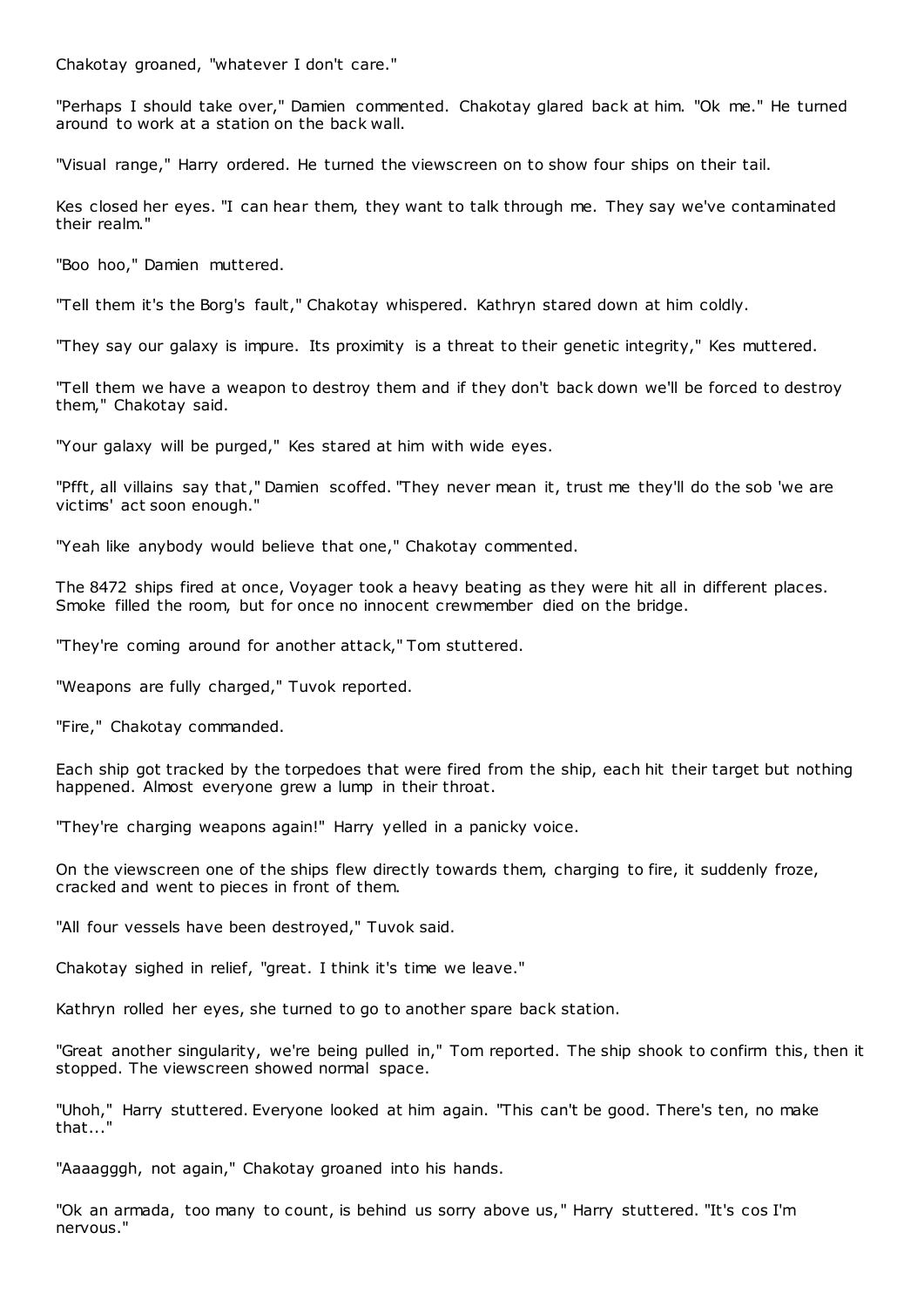"And it's passed his bed time," Damien commented.

"They're not communicating now," Kes warned Chakotay. "Can I?" He nodded. She quickly left the bridge.

"Arm the high yield," Chakotay ordered.

"It's already loaded," Tuvok said. "Firing."

Everyone turned to watch the viewscreen as a torpedo went towards the Armada of attacking ships. It exploded, sending out a green shockwave, destroying all the ships.

"Oh yes!" one crewmember yelled out. "Pwned, newbs!"

"What the hell does pwned mean?" Chakotay asked, frowning. Nobody knew.

### **Meanwhile in Sickbay:**

Jessie screamed, so did Lee as she grabbed a hold of his right arm. His screams got louder than hers just when he heard a slight crack from his arm.

"Oh god, it hurts, nothing can be as bad as this!" Lee moaned.

Jessie stopped and glared at him. "Well I'm sorry, do you want the biobed?" she growled.

Lee nodded, he sat down on the neighbouring biobed, after picking up a regenerator. Jessie looked on helplessly, cringing in pain as he treated his arm with it.

"Oh come on, I was joking. It's every thirty seconds here," she whimpered.

"In a minute," Lee stuttered, he looked around for a tricorder.

"A minute, or is it thirty seconds, make up your damn tiny mind!" Jessie screamed.

Lee shakily held a tricorder in his hands, scanning Jessie. "We're at ten, is it ten?"

"What?" she snapped. "You don't know!"

Lee's trembling got worse, "no, don't you?"

"For fu... it's ten! I can't," Jessie moaned.

Kes ran into Sickbay, breathing heavily. "I'm here, I'm here."

"I think she's ready," Lee mumbled.

"No, no I'm not. James isn't back yet," Jessie stuttered.

"The battle's over, it shouldn't be much longer," Kes said. "Lee, are we ready?"

"Um," Lee tilted his head a little, cowering a little as he caught Jessie's glare directed at him. "Apart from being trouser less, what else is there?" She pouted, checking the blanket covering half of her from her hips.

Kes groaned while she moved to join them by Lee's side. "What about blankets for the baby, the biobed for him or her?"

Lee nervously looked around, "where is, oh." He brought over a small biobed on wheels toward the foot of Jessie's, bumping into Kes as she moved there. It was pushed to the side, Lee picked up the blankets within the cot.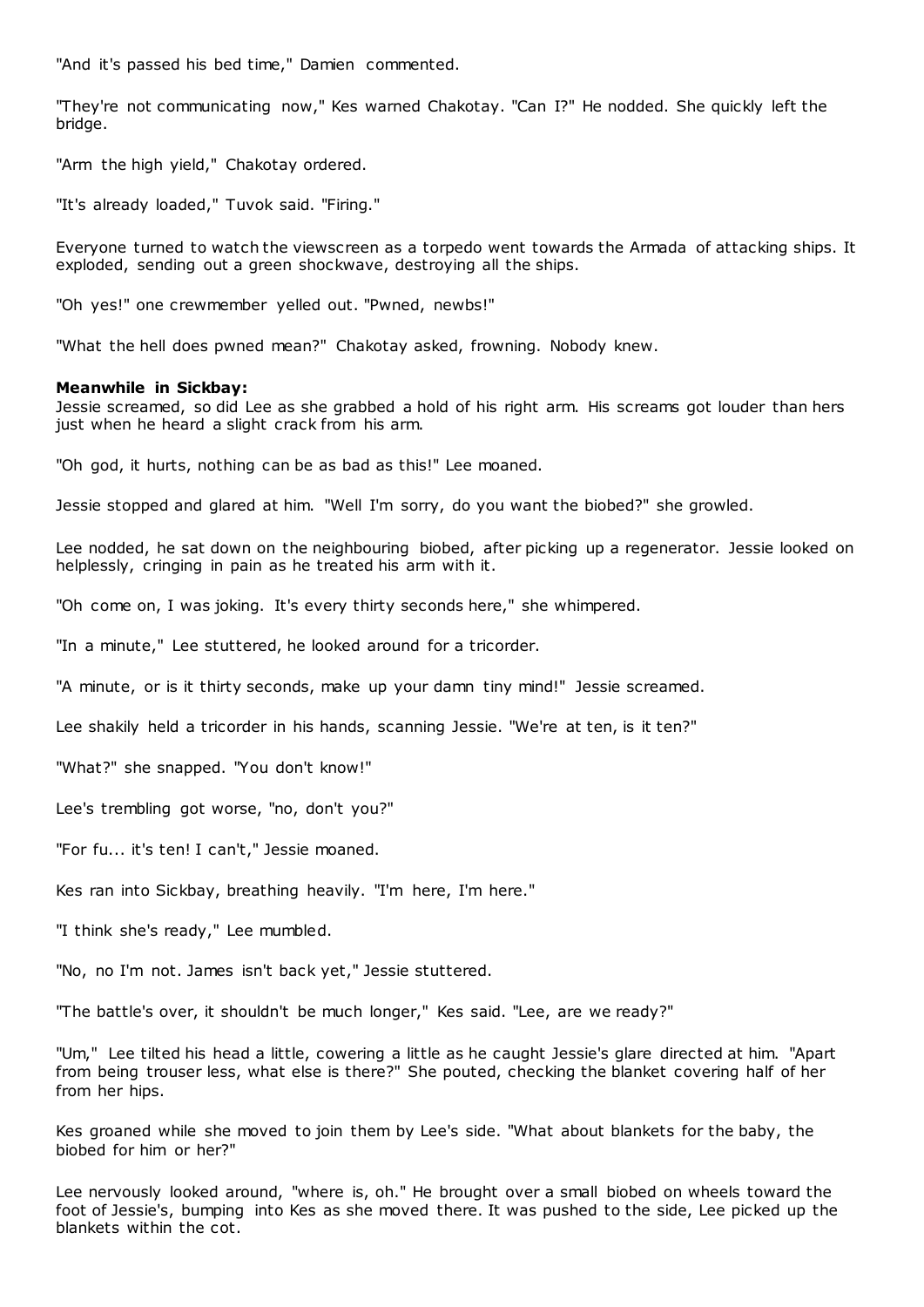"Not now," Kes said, taking the tricorder off him. She lay the tricorder open in front of her on the biobed itself. "All right, next contraction is in thirty seconds Jess. Get ready to start pushing."

# **The Bridge:**

"Thirteen alien vessels have been destroyed," Tuvok said. "The others are in retreat."

"Good work everyone," Chakotay sighed in relief. He stood up to look at Kathryn, she was making her way over to him.

"All remaining vessels are returning to their realm. The Borg have prevailed," she said.

"You're welcome," Chakotay grunted. "Now our side of the deal."

Kathryn stood directly in front of them. "We don't think so. This alliance is terminated. Your ship and its crew will be adapted to service us."

"Oh that's a surprise, I can hardly contain the heart attack," Chakotay muttered.

"Don't," Damien said, looking too interested.

Kathryn pushed Chakotay in the chest, it was enough to send him backwards onto the ground. Then she headed to the helm. Tom panicked, he quickly raised a phaser he had in his pocket and fired. A shield went around her as she closed on him, he was thrown half way across the room. The needles on her hand went straight inside the helm itself.

"She's trying to access our co-ordinates," Harry said.

"How did we not see this coming," Chakotay sarcastically said. "Damien."

"Whatever," he grunted.

"Chakotay to the Doctor, you're on."

### **The Cargo Bay:**

"You know I'm sure a lot of people could just think about coffee, so..." James muttered as he stood in an alcove. The Doctor put a device on his neck.

"Janeway only seems to have connected with three people, the other two were needed on the bridge," the Doctor said. "Plus you can irritate her as a backup if the coffee doesn't work."

"Yey," James sarcastically said.

"B'Elanna?" the Doctor questioned, looking back at B'Elanna.

She was a bit distracted by what Seven was doing, "what is that she's connected to? Oh!" She got back to what she was doing, "it's ok I'm ready."

"I'm not," James said, closing his eyes and cringing.

"It hasn't started yet," the Doctor said.

"I know."

On the bridge, Kathryn looked up like she was distracted. Everyone else watched on the edge of their lack of seats.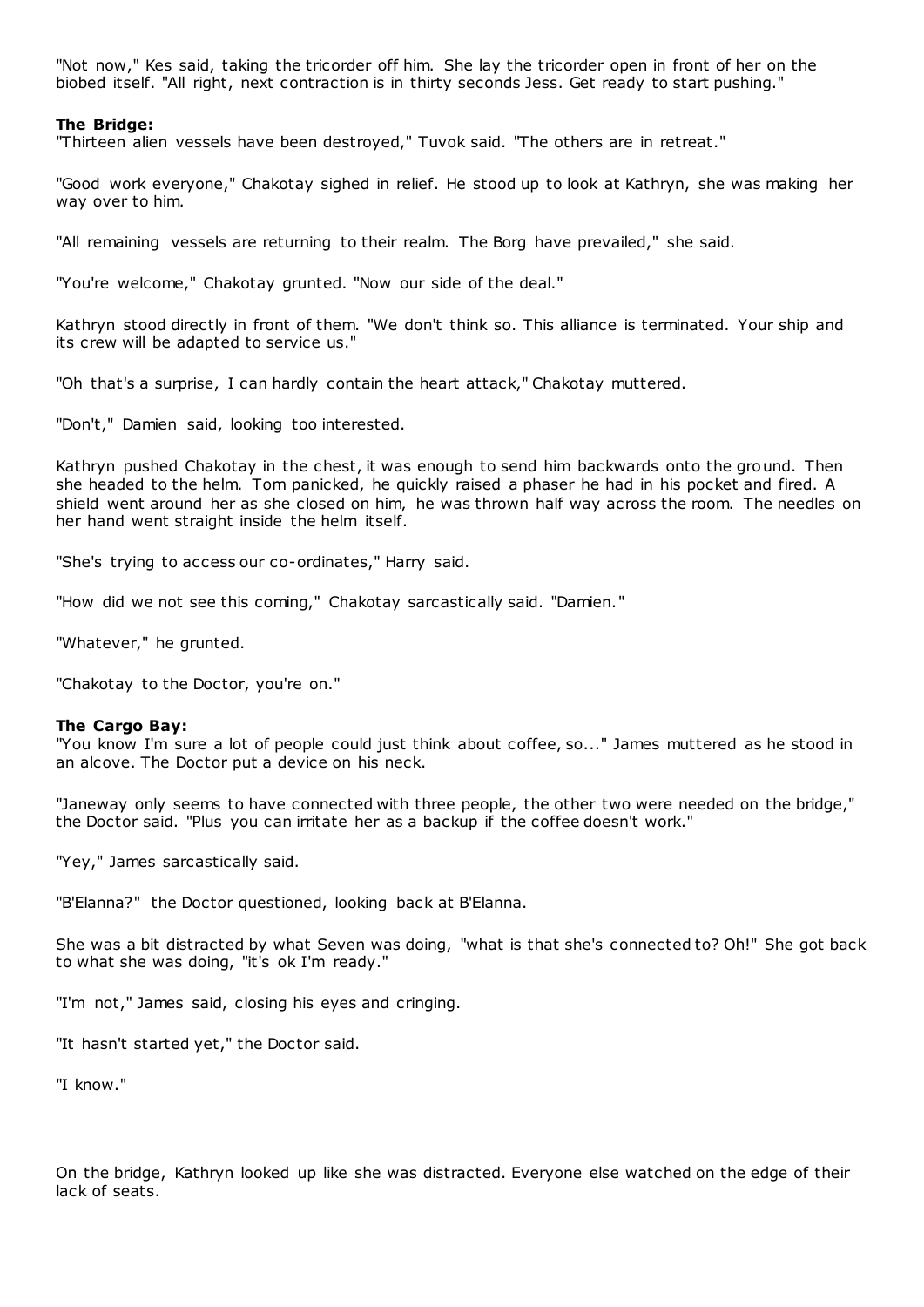"Hmm the Borg are off to some planet I don't like," Damien said quietly to Tuvok next to him. He raised an eyebrow disapprovingly. "What?"

"Commander told you to make it look like we were somewhere else, quiet," Tuvok said.

"Oh you're no fun," Damien rolled his eyes, he didn't go to fix it.

Kathryn started talking to herself, "coffee is irrelevant." She whimpered a little, "mmm stop it, ooh big cup, jug, that's just... irrelevant. We don't need coffee, we are Borg."

"Come on just annoy her, if that doesn't work then," Chakotay said as he climbed onto his chair, clutching his chest.

Back in the Cargo Bay James still had his eyes closed, but at least he wasn't talking to himself. He peeped one eye open, "should I tell you guys what she did one day when the water tanks were offline, and she needed a bath?"

"Oh god no, don't tell them that!" Kathryn suddenly screamed out, startling everyone.

"How would you even know about what she did?" B'Elanna cringed.

"Meh she told me. Replicated a few litres of coffee flavoured soup, and soaked in it for several hours," James said. "Why does she tell me these things." He went silent, his face cringed in confusion. A while later he only muttered the 'word', "huh."

"We're losing the link," the Doctor said.

B'Elanna nodded as she worked away, "initiating power surge." She threw down a lever, "now!"

The device on James' neck started to spark, this made him cringe anymore and tightly grip the alcove.

On the bridge the same was happening to Kathryn. Her eyes widened, she sounded like it was choking her. She screamed as it sparked out of control, she fell on top of the helm.

In the cargo bay the device did the same to James, he fell to the ground next to the Doctor. He quickly rushed to scan him.

"Did it work?" B'Elanna asked.

"I believe so," the Doctor replied.

Tom limped over to Kathryn's body to scan her, "she's disconnected. I'll get her to Sickbay."

"No, get her back to the cargo bay, we can secure her better there," Chakotay ordered.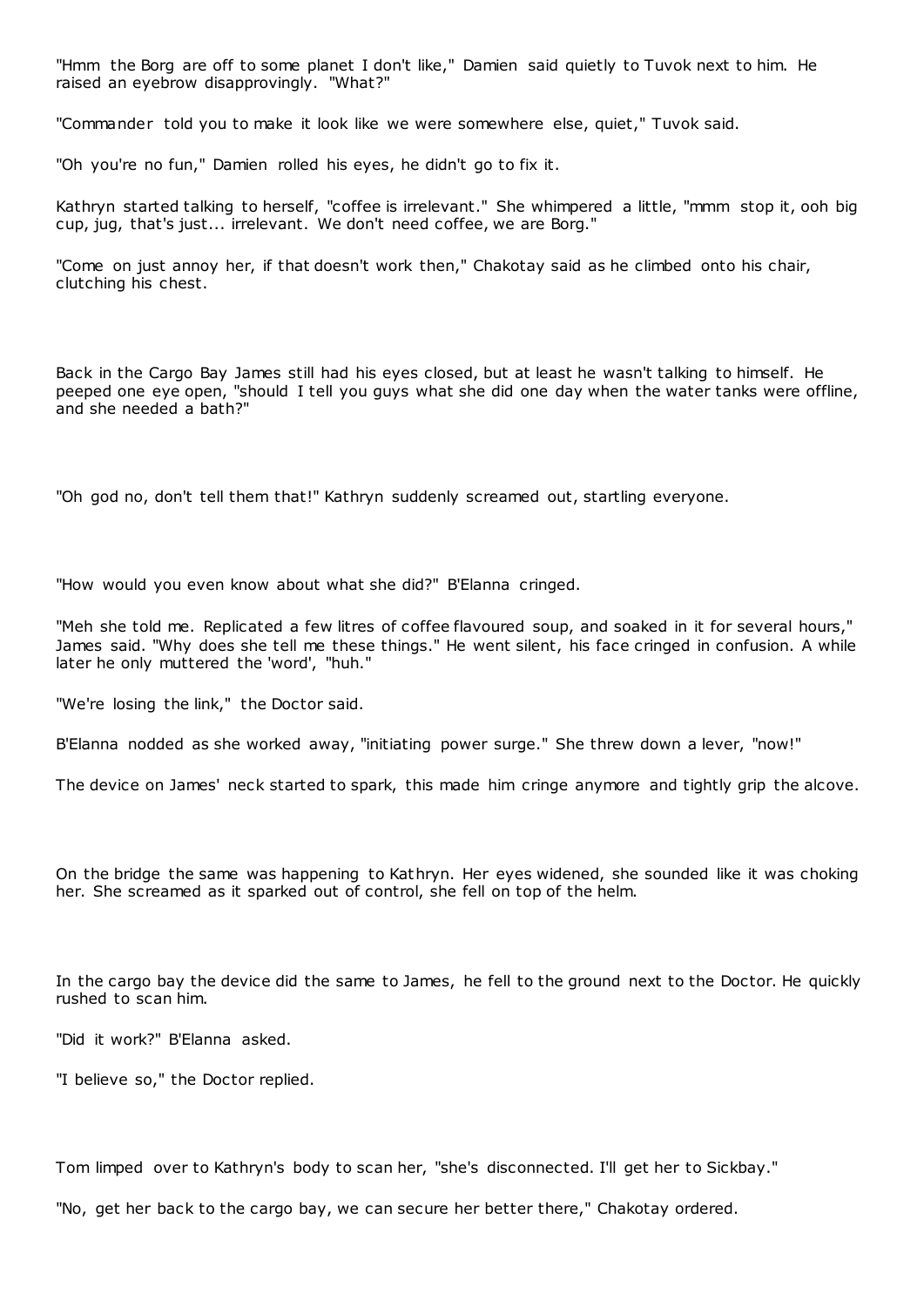"Aye aye," Tom said.

"Before you do anything set a course for the alpha quadrant, warp nine," Chakotay commended.

"Yes sir," Tom responded, sighing in relief.

# **Sickbay:**

"Come on Jessie, push," Kes said.

"Push push!" Lee added on.

"Oh for the love of..." Jessie grumbled, her face a lot redder than usual. "Of course I'm going to push, I can't or won't pull will I!" Lee cowered before quickly backing off.

"Jess, breathe don't yell," Kes softly said.

Jessie screamed, grabbing Lee's arm tightly again. His squealing could be heard ship-wide.

"Everyone knows that that you push and breathe, don't tell me what to do, I'm not stupid!"

"I'm just telling you when," Kes mumbled.

"It seems to be every second," Jessie breathed. "I'll tell you what, I'll push if you stop telling me to."

Kes sighed, for once sounding a little annoyed.

In: "Transporter room to Sickbay, prepare for incoming transport."

"Ohno, I'm first, I've been here for ages!" Jessie yelled out.

"It's probably James and the doc ," Kes said.

Nearby two figures, one standing and the other lying on the ground, rematerialised.

"Doctor," Kes called out to them. The Doctor rushed to her side.

"No no, I don't want him looking there," Jessie stuttered as Kes went to her side instead. She looked around helplessly, "where's James?"

"Unconscious. We should worry about you," the Doctor replied.

"Ok ok," Jessie calmly said. The Doctor, Kes and Lee prematurely sighed in relief, they jumped out of their skin a second later. "What are you waiting for hologram, wake him up for god's sake!" she screamed at them.

"Are you going to kiss your baby with that mouth?" the Doctor asked.

"I didn't swear wise guy," Jessie grumbled. She kicked one of her legs at him to try to get him to leave, it didn't work. "Come on, stop looking!"

"You've had to push several times in the time it took you to yell at me, couldn't you of just done so?" the Doctor muttered.

"Nooo, you're supposed to tell me to do it, tosser. I am not doing anymore until James is up," Jessie snapped.

The Doctor protested, "but..."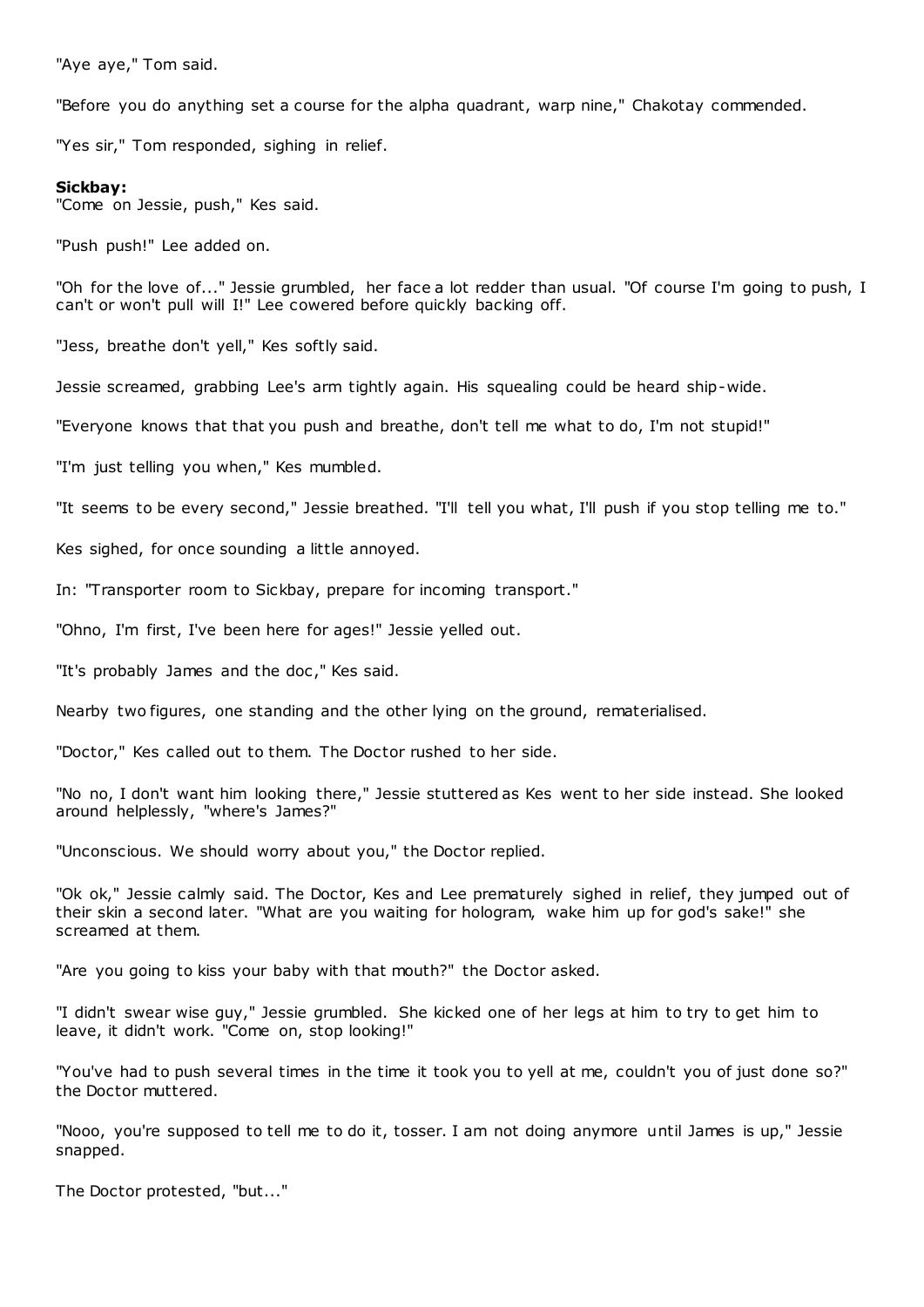Jessie breathed in deeply then screamed as loud as she could, "James!" This woke him up of course and possibly other injured and unconscious crewmembers all around the ship.

James held his head as he sat up. Another scream from Jessie got his full attention, he scrambled to his feet to join her by her side. "How's she doing?"

"Almost there," the Doctor replied. He smiled, "there's the head."

"What, is that all!" Jessie cried. James put an arm around her, and held her hand. Her other hand was still attached to Lee's arm who had turned white at this point. Jessie looked at James helplessly. "You do it, you're stronger."

"Sorry Jess, I can't. You can do this, you're stronger than you think," James said, kissing her on the cheek. "Hold my other hand, Lee's turned very white." Jessie moved her left hand from Lee's arm, just then he collapsed like she was the only thing holding him up. Without noticing that she took a hold of James' other hand. It was good timing as she screamed again, tightening her grip on both hands.

The Doctor continued to shout the simple instruction repeatedly, "push, push!"

"Shut up, shut up!" Jessie yelled back at him.

"One more should do it," the Doctor nervously said.

Jessie pulled a face, moaning, "no more, I can't."

Lee stumbled to his feet, "this gotta hurt more than that."

Jessie deathglared him, "do you want to swap? I bet you couldn't handle it, get out of here!" Lee quickly scampered off.

The Doctor smiled as he saw an opportunity, "Jessie push!"

Jessie moved her glare to him while she still did as she was told. "Is that all you can say!? God damn it, it's like a broken record hologram."

The Doctor smiled in victory, "that's it, you can relax now."

"Thank god," she sighed, falling onto her back. She and James both relaxed for a moment at the sound of a baby crying. "Thank god, it's felt like I've been pregnant for years."

Kes and the Doctor smiled at one another. She lifted a small bundle wrapped in a blanket. "Congratulations," he said while scanning away. "You have a healthy baby boy."

Jessie grinned at James, he looked a little uneasy for a second before smiling back at her. He leaned down to kiss the side of her head.

Kes smiled downward, "oh he's gorgeous."

"Kes, you don't mind prepping the Captain," the Doctor said, casually taking the bundle away from her. Her face dropped.

"Yes Doctor," she muttered, walking away.

"Lucky you're a hologram," James said.

"Yes, why?" the Doctor frowned.

"Cos you'd be going to hell otherwise for that," James muttered.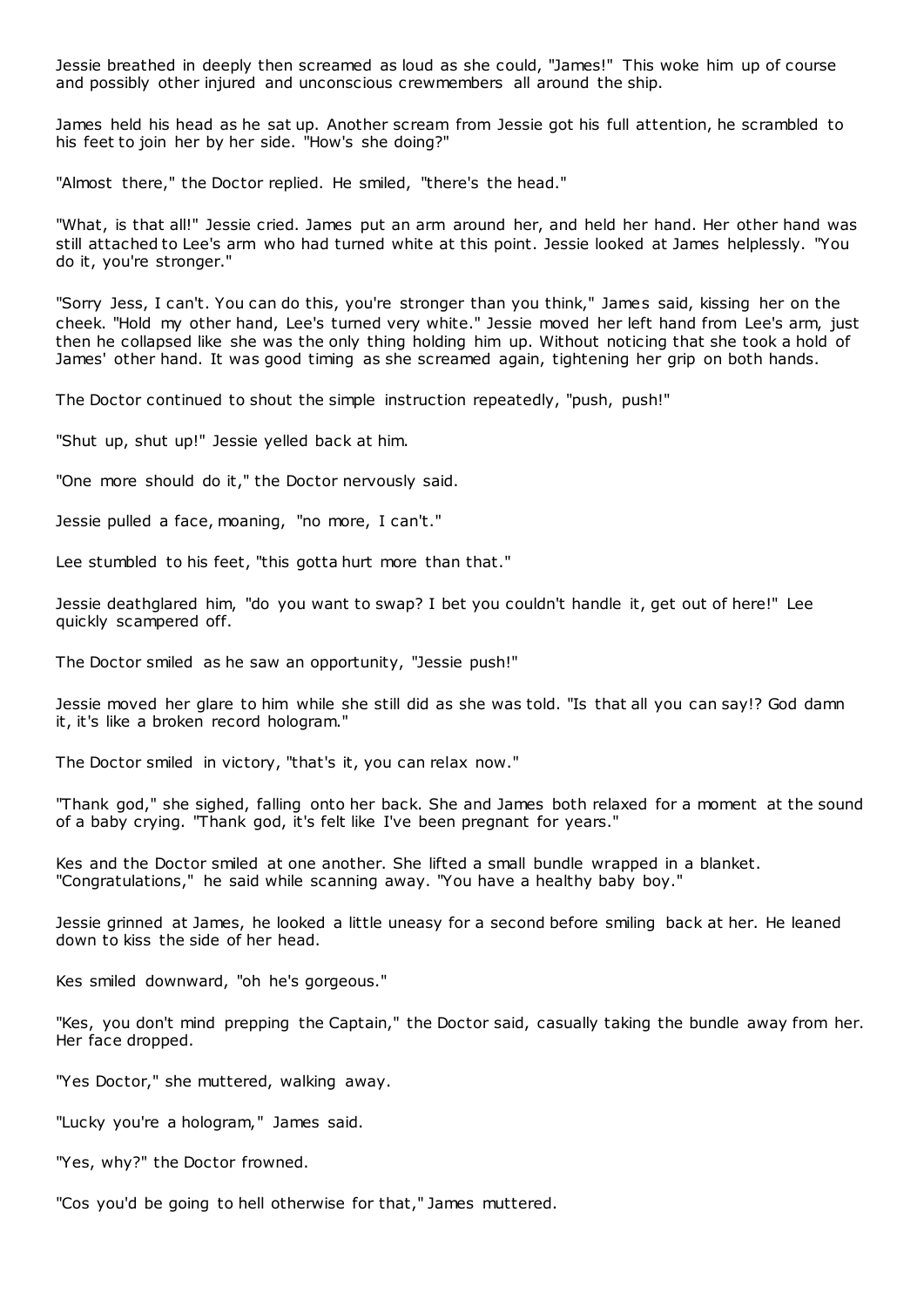The Doctor looked confused, "um, he's perfectly healthy. Our baby is..."

"Don't do the our baby thing," Jessie said.

"Huh?" the Doctor mumbled. He leaned over to hand the baby to her, then st raightened back up.

She stared down at the little boy lying in her arms. One of his tiny fists rested against his tiny crinkled face. She moved one arm slightly so she could stroke his face with her fingers, then the hair on the top of his head.

"Oh, he is gorgeous isn't he?" she squeaked, looking up at James. He sat down on the edge of the biobed. "He's his father's son."

Kes walked back over to drag the Doctor away with her. "Doc, give them some privacy."

"But, we need to do the full physical and everything for our new crewmember," he protested.

"Come on Jess, he looks more like you, look at his hair," James said, looking a bit uneasy at Jessie's comment.

As she was too focused on her new baby son, Jessie didn't notice this. "Do you want to hold him?"

"I don't think that's a good idea," James meekly replied.

"Oh come on, you'll be ok," Jessie said, carefully handing their baby to him. She then tried to sit back up.

James looked down at the baby to catch him open his mouth slightly, a part of his fist went into it. His closed eyes moved. James frowned, and pouted a little. Jessie watched him, concern planted on her face.

"Are you all right?"

James blinked at the same time as the baby did, they still remained closed though. "I don't know."

Jessie stroked his arm, "it's all right. I heard it's harder for the dad, it'll sink in."

"Hope you're right, I don't want to be my dad," James mumbled, glancing at her.

"You won't be," Jessie said. "You're not him."

James looked back at his new son. He was now awake and looking up at him with big brown and green eyes. His tiny hand reached out to grab his dad's thumb. James' face softened, "wow."

Jessie smiled at them both, "aaw see."

"Yeah," James slightly smiled. He stroked the boy's face with one of his fingers, he smiled.

"I was thinking maybe that his surname could be just Taylor-Stuart," she said.

"What about Rex-Stuart or Stuart-Annet," James said.

"No," Jessie pulled a face. "Taylor and or Stuart's fine."

"But he's yours too," James muttered, glancing back at her.

"Yeah but he's not a dog or a posh bitch, he shouldn't have my name," Jessie said.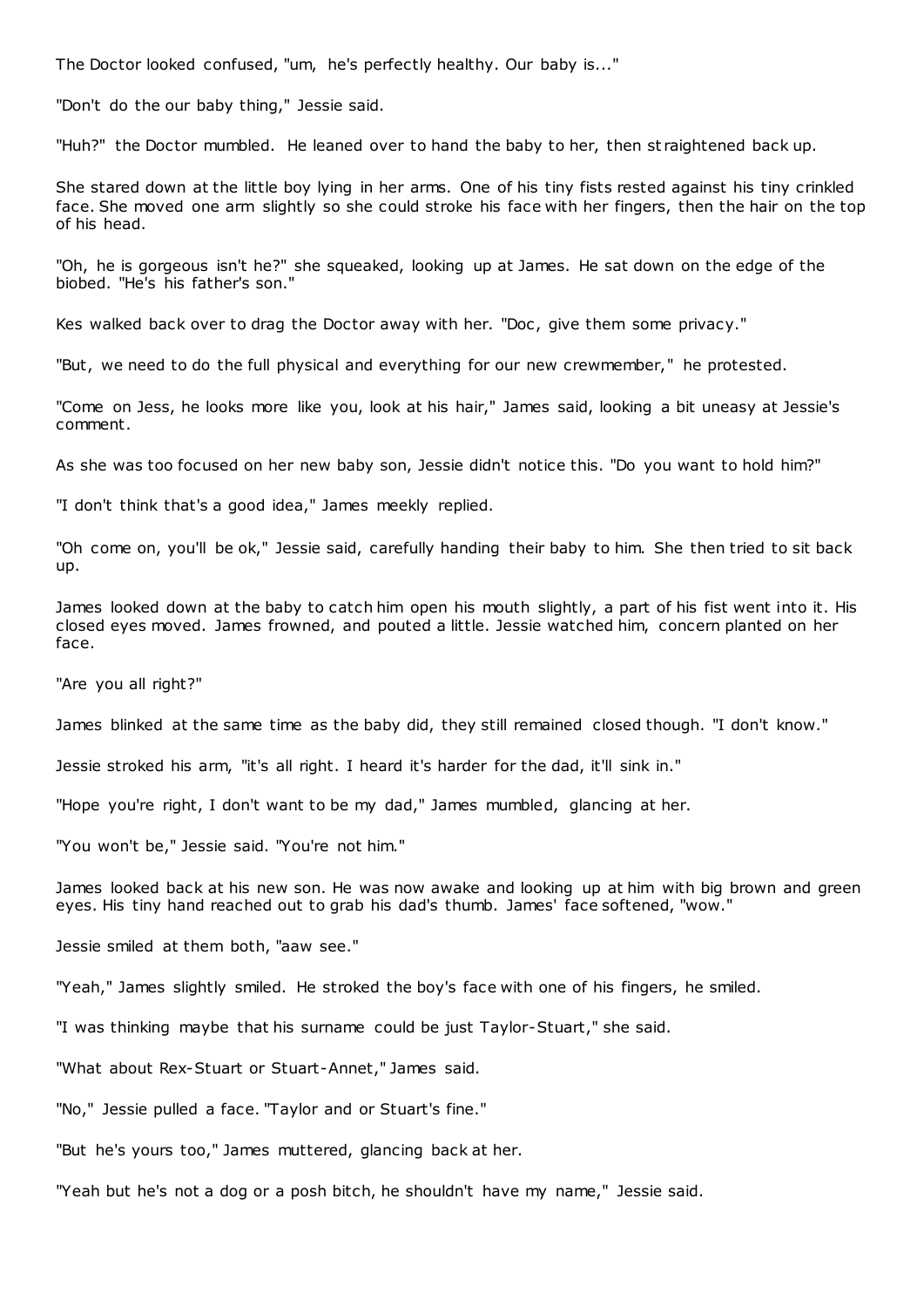"Um but he's not going to be a Taylor boy either, and I'm not going to be a Taylor dad. I was going to use the Stuart part of my surname," James said.

Jessie pouted her lips, "ok just Stuart then."

"We're never going to agree on this yet, huh," James sighed.

"Yeah you'll think about it and agree later," Jessie smiled, fidgeting slightly. "Ugh I wish I had another pillow."

The Doctor walked back over, "we need to give him the full new crewmember psychical, and a full scan just in case."

"Oh, can't you do that later?" Jessie asked as James handed their baby back to her.

"It'll be a better idea to get this done before Janeway's treatment, and before little James Junior gets settled and needs feeding," the Doctor replied.

Jessie pouted while looking up at James briefly, she looked back at the baby. His nose crinkled, he squeaked as he stretched one arm. Jessie's pout got bigger, "you're mean."

"Sorry," the Doctor said. "Once I'm done you can have him all to yourselves. You'll just need to bring him in every now and then for checkups."

Jessie reluctantly handed the baby to him, he started to walk away with him. "Wait, Janeway? He's not bringing her here, is he?"

The Doctor widened his eyes, quickly he dashed out of sight, passing Kes on the way. She stopped at the station nearby to work at it.

"I hate this place," Jessie muttered. She lay back down, pulling the blanket up to her shoulders but it was too short to cover her feet.

James put an arm around her, she rested her head in his shoulder. He kissed her forehead while stroking her hair. "Do you want me to get you a better blanket, pillow."

Jessie's face lit up, "oh, can you get me a change of clothes, some make up to cover the tears. And a brush, maybe lipcell. You think I'm nuts don't you?"

"Yeah but," James smirked, he rested his head against the top of hers, sneakily giving her another kiss. "You know that I love every single crazy quirk you have."

Jessie looked up at him, eyes widening. "Huh?"

"You know, quirks," James mumbled. He then realised what he had said, then grew a little nervous. "Um, crap, I didn't."

"Relax, it's not like you said something bad," Jessie sighed. "You know you are so cute."

"No I don't," James commented. "Jess um, you do know that I love you right?" He gave her another kiss. She looked up at him.

"No," she softly said.

"Oh," James said, blushing slightly. "Oh well I do."

"Really?" Jessie said. "I love you as well."

James' eyes widened, "what huh?"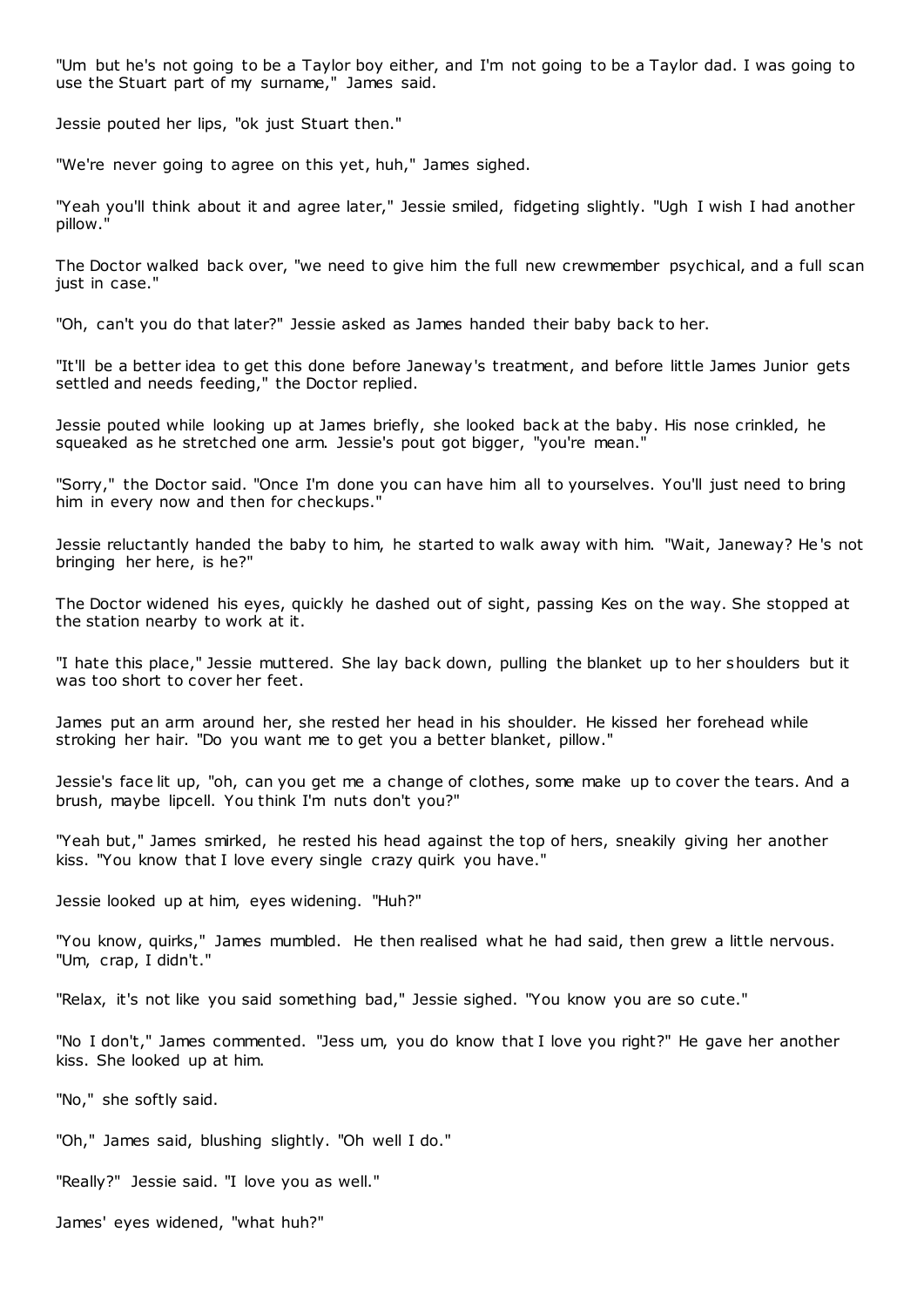Jessie moved a little so she was eye level with him, she stroked his cheek then gave him a proper kiss. Kes smiled as she watched, she looked back down at the station.

"I'll er, get you your pillow, clothes," he stuttered nervously. "Do you want something to eat, drink?"

"You don't have to go right now."

"You'll need, I won't be long," James said as he quickly stood up. He rushed away.

All Jessie could do was smirk at him. "You're going to be a great dad you know, nothing like yours."

James stopped at the door, he turned to face her. "We'll see," he turned to leave again.

### **The Bridge:**

Tom stepped out of the turbolift, "guys guess what." Only Harry looked at him. "Rumour has it Jessie's had the baby." Everyone else turned to him. "I'm going to go and snoop around."

"I hope you enjoy your punch," Harry said.

Danny moved from her station, she edged to the turbolift so nobody would notice her. Tom turned around to catch her. "Danny," he said in a sing song voice.

"Crap," she grunted.

"Ok people, last chance to place bets. Danny's going to find out everything," Tom said. Everyone but Danny, Tuvok and Chakotay gathered around him in a flash. Danny smiled nervously.

"Um Tom, why would I share with you?"

"Well James and Jessie didn't tell you they were even having a baby, if that were me I'd get my own back," Tom smiled cheekily.

"Ugh that's why your only friend is No Backbone Harry," Danny groaned. She went into the turbolift.

Tom shrugged, "everyone your final chance to make bets. Let's see if anyone bet today for the birth."

#### **Sickbay:**

Jessie still lay on the biobed, half asleep. Kes stood next to her, holding a tricorder.

"You freaked him out, huh," she said.

"I think I did," Jessie laughed a little. "In my defence he said it first, twice actually."

Kes smirked, "doc says he wants to keep the baby overnight just for observation, and you can stay with him."

"What about James?" Jessie asked.

"Uh I doubt it, you're allowed to stay as you need to rest from the birth," Kes replied. Jessie pouted at her. "I'll ask him." She headed away, then disappeared into the office.

Seconds later the main Sickbay doors opened. James walked through them with two pillows underneath each arm, a blanket over one shoulder, a large bag over the other one, and lots of gift bags in his hands. Jessie bit her lip to stop herself from laughing.

"Where's the sink?" she asked.

"It'll be at the bottom of the bag," he replied. He dumped the bags next to the biobed. James put the blanket over her, she sat up a little to allow him to put pillows at the head of the bed. "I hope I haven't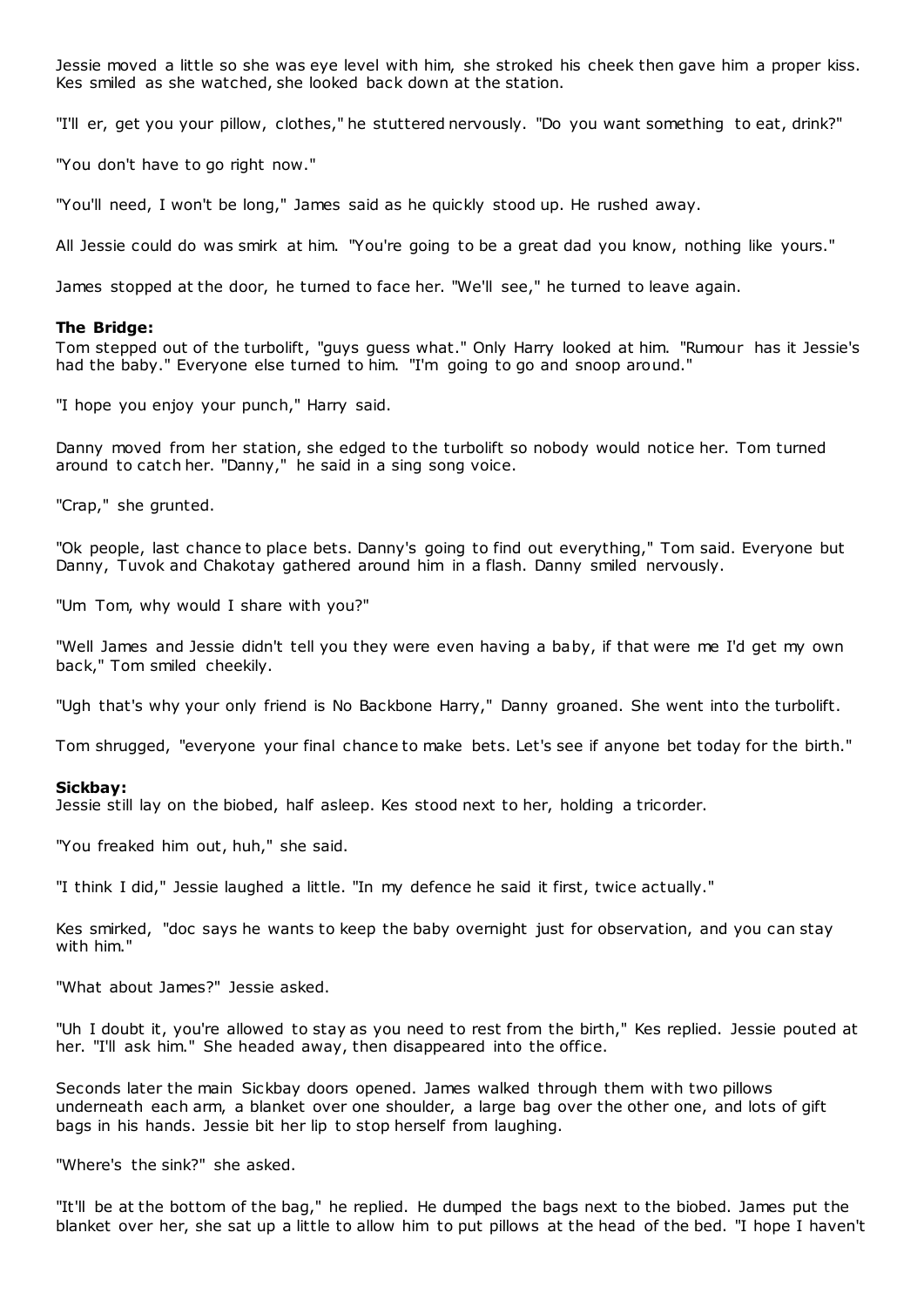forgotten anything." He lifted the main bag up onto the side of the bed, then took out several things from the bag, saying it's name everytime. "Ok nightwear, make up bag, brush."

"What about a sandwich?" Jessie questioned.

"Oh," James cringed slightly. "I forgot, I'll get it." Jessie grabbed his hand.

"No I'm fine, I want you to stay," she said.

"I was thinking about his name," James said, bringing out a padd from the bag.

"Oh you brought the names list," Jessie said. She took it off him. "The surname's still a problem."

"I thought about that too, I have an idea how to solve it," James said.

"Oh really? I liked the name Michael, and Duncan. I'd need to see him to decide, what do you think?" Jessie said. "What's you idea then?"

"Well we go with Stuart," James replied.

"Ah ha I win," Jessie grinned.

"But it depends on how you answer something," James mumbled.

"So we've come to bribery then, huh?" Jessie smirked.

"No, bribery's later. It's just if you answer no we'll have to continue arguing about the surname. You have to promise you won't say yes just so you win," James said.

"I promise, but you're starting to worry me," Jessie said. He took a hold of her left hand.

"Jess I, um I'm in love with you, I have been for a while and I wanna be with you for the rest of my life."

Jessie smiled shyly, blushing a little. "Aaaw you're sweet, but you can't flatter me into changing my mind."

James kept a hold of her hand as he knelt down, onto one knee. "Marry me," he squeaked. "Please?"

"Huh," Jessie's mouth dropped open in shock.

James cringed, "oh, idiot. I'm such a, ugh."

"Yes," she said as he was about to stand back up. He froze on the spot with wide eyes.

"What, did... I thought you weren't going to say yes just cos," he said.

"I'm not," Jessie smiled. "I'll marry you."

"Really?" James' voice went back to the squeak. She nodded, grinning at him.

"Come here," she giggled. He stood back up, she wrapped her arms around her shoulders, pulling him to her. "You're so cute when you're nervous." They kissed.

"So really?" he asked quietly. She nodded her head. He took out a ring box out of his back pocket, he opened it to reveal the huge diamond ring. "Really?"

"Stop it silly," her eyes widened as she saw the ring. "Please tell me it's cheap."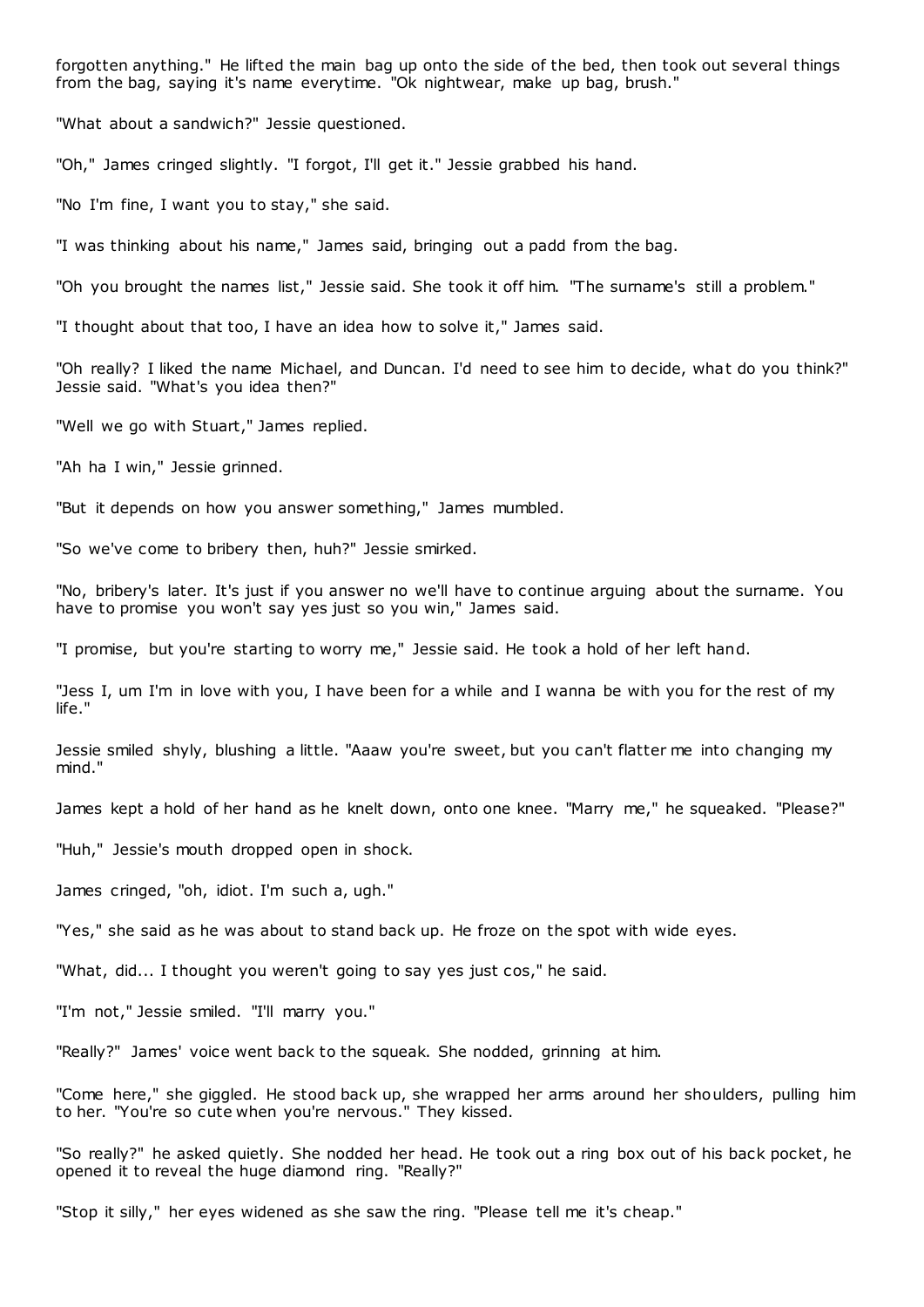"It's not, but it's long paid for so," James meekly said. As he placed the ring on her finger she spotted the gift bags on the floor.

"What's all these then?"

"Oh uh, stuff for the baby and you," James replied.

"What are you like huh?" Jessie shook her head, resting on the biobed again.

Kes reappeared carrying the baby, she carefully placed him in the little biobed next to them. "Ok, what's with all the gift bags?"

"They're from James," Jessie replied.

"Ah that explains it," Kes sighed.

The doors opened for Tuvok, "Ensign?"

James glanced back at him just briefly, "Paternity leave starts now, sorry."

"As of now that leave is cancelled," Tuvok said.

"What?" James and Jessie both exclaimed, they looked toward him.

"I'm afraid with the two Borg's onboard we're going to need you to, as the Commander puts it, keep an eye on them. As long as we're in Borg space you should be on duty," Tuvok said.

"It doesn't have to be me, Janeway is disconnected and the last I saw of the other one, she was attached to one of those machines that blows up balloons," James muttered.

Jessie pulled a face, "huh?"

James looked back at her, "she was huge, catch my drift."

"Eeew," Jessie pulled a face. "Wait, huge as in b word like that girl, not weight?"

The Doctor scoffed, "of course not, she's the skinniest girl I've ever seen."

Jessie pouted, pulling the cover further up. "Come on Tuvok, you should get your other lackeys to do your dirty work. He's got a son now so he's not going to jump through your hoops."

"It's for everyone's safety that he complies. He knows that," Tuvok said.

James closed his eyes and sighed, "I guess so."

"What? I just said you wouldn't jump," Jessie said.

"I know, but he's right," James muttered.

"What about our son, he haven't given him a name yet," Jessie said angrily.

"Can I?" James questioned. Tuvok shook his head. "Not even five minutes to help decide his name?"

"No, you can decide now or later, the Captain may wake up any second," Tuvok said disapprovingly.

"Fine," James grumbled. He marched away, intentionally in Tuvok's direction. He stepped aside by the door, James still gave him a push as he left. When he got his bearings back he followed.

"I don't believe this," Jessie groaned. "Janeway said we could have time off no matter what."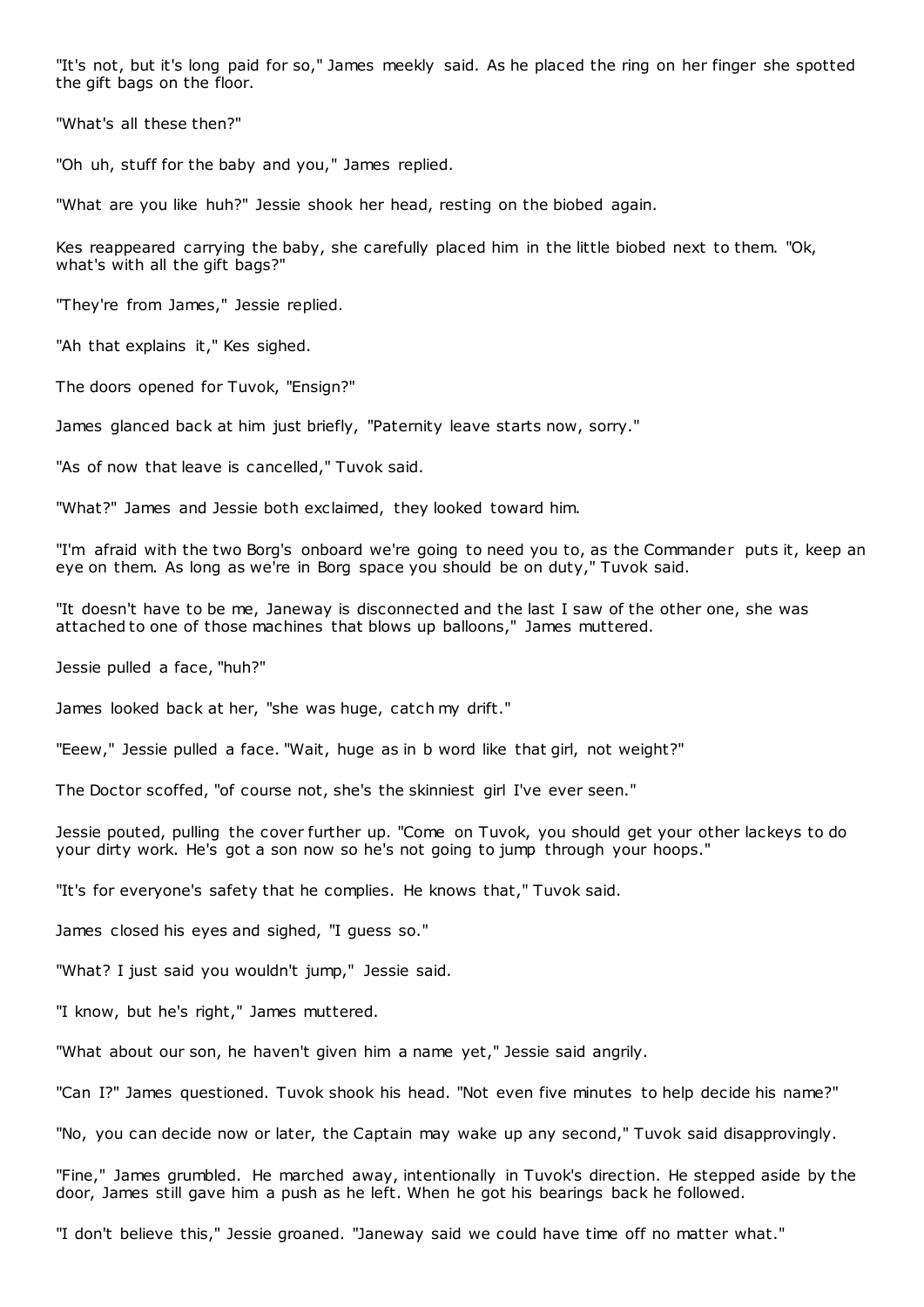The baby began crying loudly and kicking his legs under the blanket. Kes picked him up gently. "Yeah I thought so, he needs a feeding."

"Ookay, can you go to the replicator for me, and get some milk," Jessie smiled nervously. Kes stared at her blankly.

"Oh dear."

Outside Tuvok and James headed down the corridor, James stayed ahead with a look of thunder on his face.

"You are the biggest weapon we have against the Borg, after the vampires got blown into space anyhow. We can't take any chances even with the alliance on our backs. They did try to betray us after all," Tuvok said.

James swung around to face him, he had to stop abruptly before he crashed into him. "Listen Tuprat, I'll come with you to guard Janeway and see if she's a threat. If she isn't I'm going back to Jess and my son. You can then only call me for emergencies which I'm supposed to handle only."

"Ensign," Tuvok warned with his eyebrow raised.

"What, what are you going to do? You can't lock me up if you need me, can you?" James muttered. "If you do need me to guard her, I'll do so but, I'll be very cranky if someone bothers me after that. Understood?"

Tom turned the corner looking cheerful, he stopped nearby. "Hey James, how's Jess or your Junior?"

James shook his head, "why don't you tell him Tuvok." He stormed off.

"Um, what's his problem?" Tom shrugged.

"He's angry that I asked him to resume duty," Tuvok replied.

"After he had a baby, Tuvok that's just mean," Tom scolded mockingly.

Tuvok's eyebrow raised even higher, "it was not meant to be mean."

## **The Conference Room:**

Everyone remaining were sitting around the table. The Doctor was one of them, despit e having patients.

"It'll take some work but I'm confident I can remove all of the implants. However our other drone is another story, it looks she's been a drone a while," the Doctor said.

Chakotay groaned, "she's a nutcase, do we really want her on the ship?" Everyone else shook their heads.

The Doctor raised an eyebrow, "she was assimilated as a child, it's bound to have been." Everyone pretended to fall asleep and snore. "Never mind."

Chakotay 'woke back up' again, "do what you have to Doctor, that girl needs counselling. Also we need to uninstall the Borg hardware."

"Actually one or two of the systems work better with it," B'Elanna said. "Though that coffee shop in the Cargo Bay has to go, it replaced the hydro ponics part of the bay."

Harry smirked, "let me guess, they're growing coffee beans."